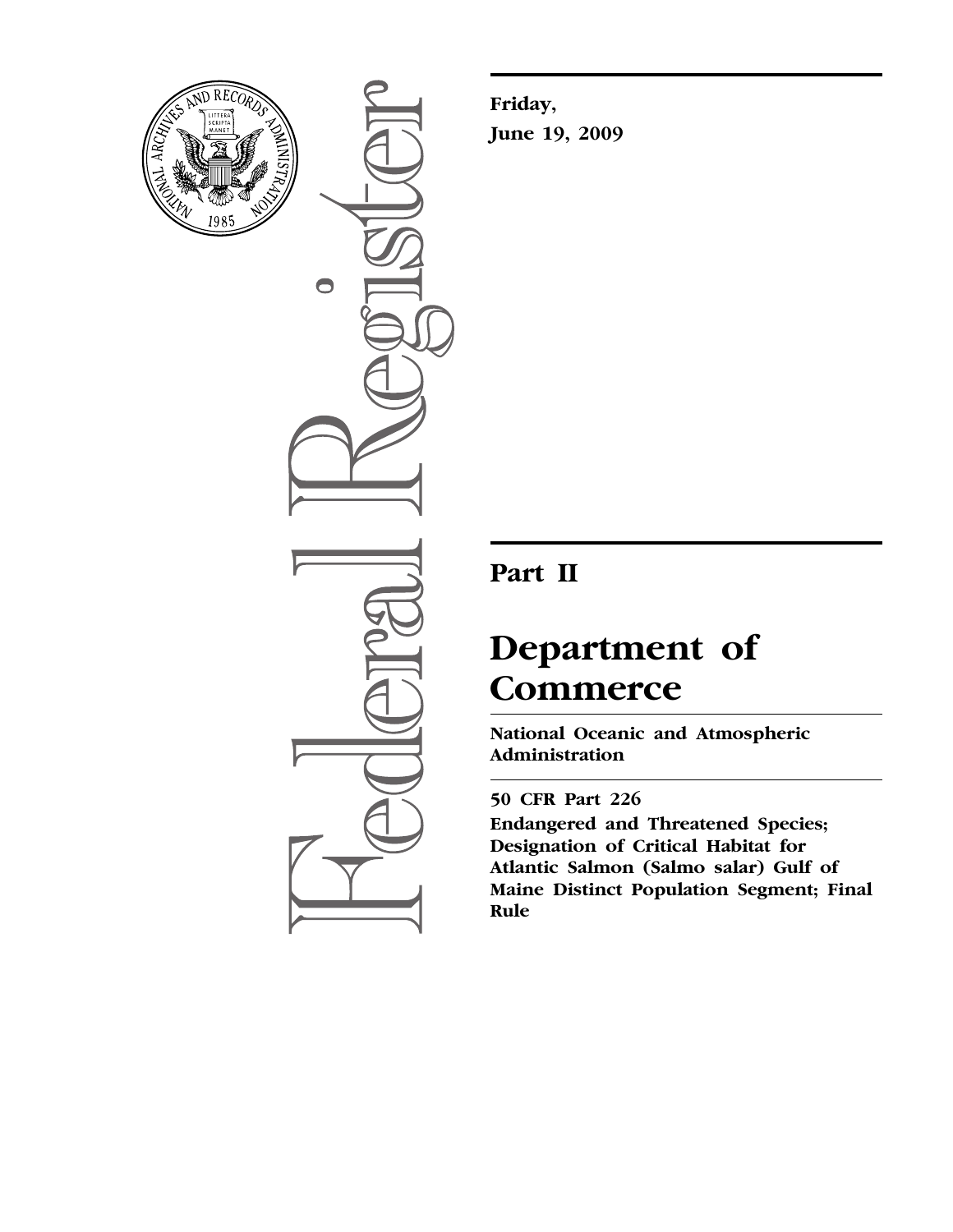# **DEPARTMENT OF COMMERCE**

# **National Oceanic and Atmospheric Administration**

# **50 CFR Part 226**

**[Docket No. 0808061060–9710–02]** 

# **RIN 0648–AW77**

# **Endangered and Threatened Species; Designation of Critical Habitat for Atlantic Salmon (Salmo salar) Gulf of Maine Distinct Population Segment**

**AGENCY:** National Marine Fisheries Service (NMFS), National Oceanic and Atmospheric Administration, Commerce.

# **ACTION:** Final rule.

**SUMMARY:** We, the National Marine Fisheries Service (NMFS), issue a final rule designating critical habitat for the Atlantic salmon (*Salmo salar*) Gulf of Maine Distinct Population Segment (GOM DPS). We previously determined that naturally spawned and several hatchery populations of Atlantic salmon which constitute the GOM DPS warrant listing as endangered under the Endangered Species Act of 1973, as amended (ESA). We are required to designate critical habitat for the GOM DPS as a result of this listing. We hereby designate as critical habitat 45 specific areas occupied by Atlantic salmon at the time of listing that comprise approximately 19,571 km of perennial river, stream, and estuary habitat and 799 square km of lake habitat within the range of the GOM DPS and in which are found those physical and biological features essential to the conservation of the species. The entire occupied range of the GOM DPS in which critical habitat is designated is within the State of Maine. We exclude approximately 1,256 km of river, stream, and estuary habitat and 100 square km of lake habitat from critical habitat pursuant to section 4(b)(2) of the ESA.

**DATES:** This rule becomes effective July 20, 2009.

**ADDRESSES:** Comments and materials received, as well as supporting documentation used in the preparation of this final rule, are available for public inspection by appointment, during normal business hours, at the National Marine Fisheries Service, NMFS, Protected Resources Division, 55 Great Republic Drive, Gloucester, MA 01930– 2276. The final rule, maps, and other materials relating to these designations can be found on our Web site at: *[http://www.nero.noaa.gov/prot](http://www.nero.noaa.gov/prot_res/altsalmon/)*\_*res/ altsalmon/.* 

**FOR FURTHER INFORMATION CONTACT:** Dan Kircheis, National Marine Fisheries Service, Maine Field Station, 17 Godfrey Drive, Orono, ME 04473 at (207) 866– 7320, or Marta Nammack at (301) 713– 1401 ext. 180.

# **SUPPLEMENTARY INFORMATION:**

*Organization of the Final Rule:*  This final rule describes the critical habitat designation for the GOM DPS of Atlantic salmon under the ESA. The pages that follow summarize the comments and information received in response to the proposed designation published on September 5, 2008 (73 FR 51747), describe any changes from the proposed designation, and detail the final designation for the GOM DPS of Atlantic salmon. To assist the reader, the content of the document is organized as follows:

- I. Background and Previous Federal Action
- II. Summary of Comments and Responses *Biological Valuation Economic Analysis 4(b)(2) Exclusion Analysis*
- *Miscellaneous Comments Comments Not Relevant to This Rule*
- *Remarks*  III. Summary of Revisions
- IV. Methods and Criteria Used to Identify Critical Habitat
	- *Atlantic Salmon Life History Identify the Geographic Area Occupied by the Species and Specific Areas Within the Geographic Area*
	- *Physical and Biological Features in Freshwater and Estuary Specific Areas Essential to the Conservation of the Species*
	- *Special Management Considerations or Protections*
	- *Specific Areas Outside the Geographic Area Occupied by the Species \* \* \* Essential to the Conservation of the Species*
	- *Criteria*
- V. Application of ESA Section 4(a)(3)(B)(i) (Military Lands)
- VI. Application of ESA Section 4(b)(2) *Assigning Biological Value* 
	- *Consideration of Economic Impacts, Impacts to National Security, and Other Relevant Impacts Economic Impacts*
	- *National Security and Other Relevant*
	- *Impacts in Relation to Military Interests*
- *Other Relevant Impacts: Tribal Lands Determine Whether Exclusions Will Result in the Extinction of the Species*
- VII. Effects of Critical Habitat
- *ESA Section 7 Consultation*
- *Activities That May Be Affected (Section 4(b)(8))*
- VIII. Classification
- *Regulatory Planning and Review Regulatory Flexibility Act (U.S.C. 601 et seq.)*
- *Information Quality Act (IQA) (Section 515 of Pub. L. 106.554)*
- *Paperwork Reduction Act of 1995 (44 U.S.C. 3501 et seq.)*
- *National Environmental Policy Act*

# *Federalism Takings*  IX. References Cited

# **I. Background and Previous Federal Action**

We are responsible for determining whether a species, subspecies, or distinct population segment (DPS) of Atlantic salmon (*Salmo salar*) is threatened or endangered, and for designating critical habitat for the species, subspecies, or DPS under the ESA (16 U.S.C. 1531 *et seq.*). To qualify as a DPS, an Atlantic salmon population must be substantially reproductively isolated from other conspecific populations and represent an important component in the evolutionary legacy of the biological species.

We are also responsible for designating critical habitat for species listed under our jurisdiction. Section 3 of the ESA defines critical habitat as (1) specific areas within the geographical area occupied by the species at the time of listing, on which are found those physical or biological features that are essential to the conservation of the listed species and that may require special management considerations or protection, and (2) specific areas outside the geographical area occupied by the species at the time of listing that are essential for the conservation of a listed species. Our regulations direct us to focus on the ''primary constituent elements,'' or PCEs, in identifying these physical or biological features. Section 7(a)(2) of the ESA requires that each Federal agency, in consultation with and with the assistance of NMFS, ensure that any action authorized, funded, or carried out by such agency is not likely to jeopardize the continued existence of an endangered or threatened Atlantic salmon or result in the destruction or adverse modification of critical habitat. Section 4 of the ESA requires us to consider the economic impacts, impacts on national security, and other relevant impacts of specifying any particular area as critical habitat.

NMFS and the U.S. Fish and Wildlife Service (USFWS; collectively ''the Services'') issued a final rule listing the GOM DPS of Atlantic salmon as endangered on November 17, 2000 (65 FR 69459). The GOM DPS was defined in the 2000 rule as all naturally reproducing wild populations and those river-specific hatchery populations of Atlantic salmon, having historical riverspecific characteristics found north of and including tributaries of the lower Kennebec River to, but not including, the mouth of the St. Croix River at the U.S.-Canada border and the Penobscot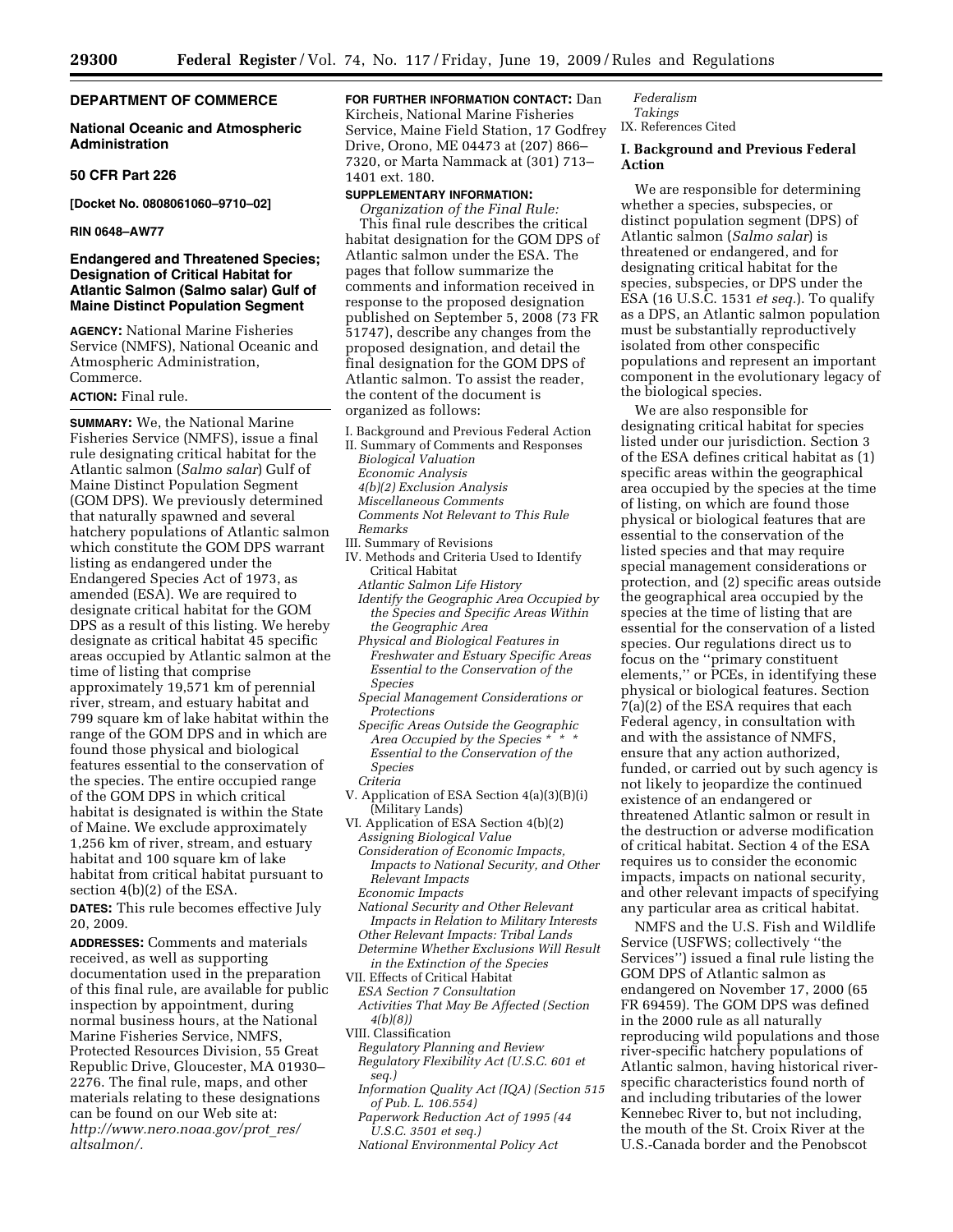River above the site of the former Bangor Dam.

In September 2006, a new Status Review for Atlantic salmon in the United States (Fay *et al.*, 2006) was made available to the public (*http:// www.nmfs.noaa.gov/pr/pdfs/ [statusreviews/atlanticsalmon.pdf](http://www.nmfs.noaa.gov/pr/pdfs/statusreviews/atlanticsalmon.pdf)*). The 2006 Status Review identified the GOM DPS of Atlantic salmon as being comprised of all anadromous Atlantic salmon whose freshwater range occurs in the watersheds of the Androscoggin River northward along the Maine coast to the Dennys River, including all associated conservation hatchery populations used to supplement natural populations; currently, such populations are maintained at Green Lake National Fish Hatchery (GLNFH) and Craig Brook National Fish Hatchery (CBNFH). In September 2008 a proposed rule was published proposing to list the GOM DPS of Atlantic salmon as defined in the 2006 Status Review as endangered (73 FR 51415; September 3, 2008). In response to public comments received on the proposed listing rule, and in review of the critical habitat proposed rule, also published in September 2008 (73 FR 51747; September 5, 2008), the Gulf of Maine DPS was re-defined to exclude those areas that were outside the historic range of the species. The final rule published by NMFS and the USFWS in today's **Federal Register** (see Endangered and Threatened Species; Determination of Endangered Status for the Gulf of Maine Distinct Population Segment of Atlantic Salmon) defines the GOM DPS as all anadromous Atlantic salmon whose freshwater range occurs in the watersheds from the Androscoggin River northward along the Maine coast to the Dennys River, and wherever these fish occur in the estuarine and marine environment. The following impassable falls delimit the upstream extent of the freshwater range: Rumford Falls in the town of Rumford on the Androscoggin River; Snow Falls in the town of West Paris on the Little Androscoggin River; Grand Falls in Township 3 Range 4 BKP WKR, on the Dead River in the Kennebec Basin; the un-named falls (impounded by Indian Pond Dam) immediately above the Kennebec River Gorge in the town of Indian Stream Township on the Kennebec River; Big Niagara Falls on Nesowadnehunk Stream in Township 3 Range 10 WELS in the Penobscot Basin; Grand Pitch on Webster Brook in Trout Brook Township in the Penobscot Basin; and Grand Falls on the Passadumkeag River in Grand Falls Township in the Penobscot Basin. The marine range of

the GOM DPS extends from the Gulf of Maine, throughout the Northwest Atlantic Ocean, to the coast of Greenland. Included are all associated conservation hatchery populations used to supplement these natural populations; currently, such conservation hatchery populations are maintained at GLNFH and CBNFH. Excluded are landlocked salmon and those salmon raised in commercial hatcheries for aquaculture. The GOM DPS as defined in the final rule has been listed as endangered under the ESA.

The most substantial difference between the 2000 GOM DPS and the GOM DPS described in the final rule published by NMFS and the USFWS in today's **Federal Register** (see Endangered and Threatened Species; Determination of Endangered Status for the Gulf of Maine Distinct Population Segment of Atlantic Salmon) is the inclusion of the Androscoggin, Kennebec, and Penobscot River basins.

The timeline for completing the critical habitat designation described in this final rule was established pursuant to litigation between NMFS and the Center for Biological Diversity and the Conservation Law Foundation. Upon reaching a settlement agreement, NMFS has agreed to publish a final rule designating critical habitat for Atlantic salmon no later than June 1, 2009.

# **II. Summary of Comments and Responses**

As described in agency regulations at 50 CFR 424.16(c)(1), we requested that all interested parties submit written comments on the proposed critical habitat designation. We also contacted the appropriate Federal and State agencies, scientific organizations, and other interested parties and invited them to comment on the proposed rule. To facilitate public participation, we made the proposed rule available via the Internet as soon as the rule was published and accepted comments by standard mail, fax, e-mail or through *<http://www.regulations.gov>*. In addition we held two public hearings: One in Augusta, ME, on November 5, 2008; and one in Brewer, ME, on November 6, 2008. During this time 37 parties or individuals submitted written comments on the critical habitat proposed rule. These comments were grouped into three categories as they related to the 3 primary sections of the Critical habitat designation: Biological Valuation; Economic Analysis; and 4(b)(2) exclusion analysis. A fourth category is included to address general comments and an overview of how comments were handled that were not directly related to the critical habitat

designation. In section III we review comments and additional information that resulted in changes to the critical habitat rule and supporting documents.

# *Biological Valuation*

*Comment 1:* One commenter stated that assuming the standard habitat needs of salmon (240 eggs per unit, 7,200 eggs per female, 1:1 sex ratio) and using the calculations described in the document, the historic run size of 150,000 fish would have required 2,250,000 units of habitat (75,000 females (assuming 1:1 sex ratio)  $\times$  7,200 eggs per female/240 eggs per unit of habitat); seven times the amount of habitat in the entire Penobscot Salmon Habitat Recovery Unit (SHRU).

*Response:* Conservation Spawning Escapement or CSE is often used as a tool to describe the minimum number of spawners needed to provide sufficient quantities of eggs needed to fully seed the available habitat. The estimation of CSE is not meant to predict run sizes. The minimum number of eggs to fully seed the habitat is 240 eggs per unit of habitat where one unit of habitat is equivalent to 100 meters squared. The equation described by the commenter: (# of females  $\times$  7,200 eggs per female/ 240 eggs per unit of habitat = units of habitat) incorporates the same values used to estimate the minimum spawner requirement or CSE for a river in both national and international forums. CSE estimates do not take into account that, in healthy robust populations, animals are often produced in numbers greater than what is needed to fully seed the habitat, and, therefore, only those animals that are most fit for the given environment successfully contribute to the next generation. This is why historic estimates of over 100,000 adults in the Penobscot River far exceed the minimum spawning requirement or CSE for the Penobscot of 6,838 adult spawners. Despite the estimations that the Penobscot River had run sizes in the 10's of thousands or even 100's of thousands, only a fraction of the entire run would be expected to actually contribute to the next generation due to natural selection factors (*i.e.*, not all adults will successfully spawn, and, of those that do, not all of the juveniles will successfully reach maturity). We refer to this historic estimate provided by Atkins and Foster (1868) as a reference point to what the run potential for the Penobscot SHRU could be; not the minimum number of spawners that would be needed to fully seed the habitat. Furthermore, the historic estimates of 150,000 adult returns (males and females) was not a factor in determining the run size of 2,000 adult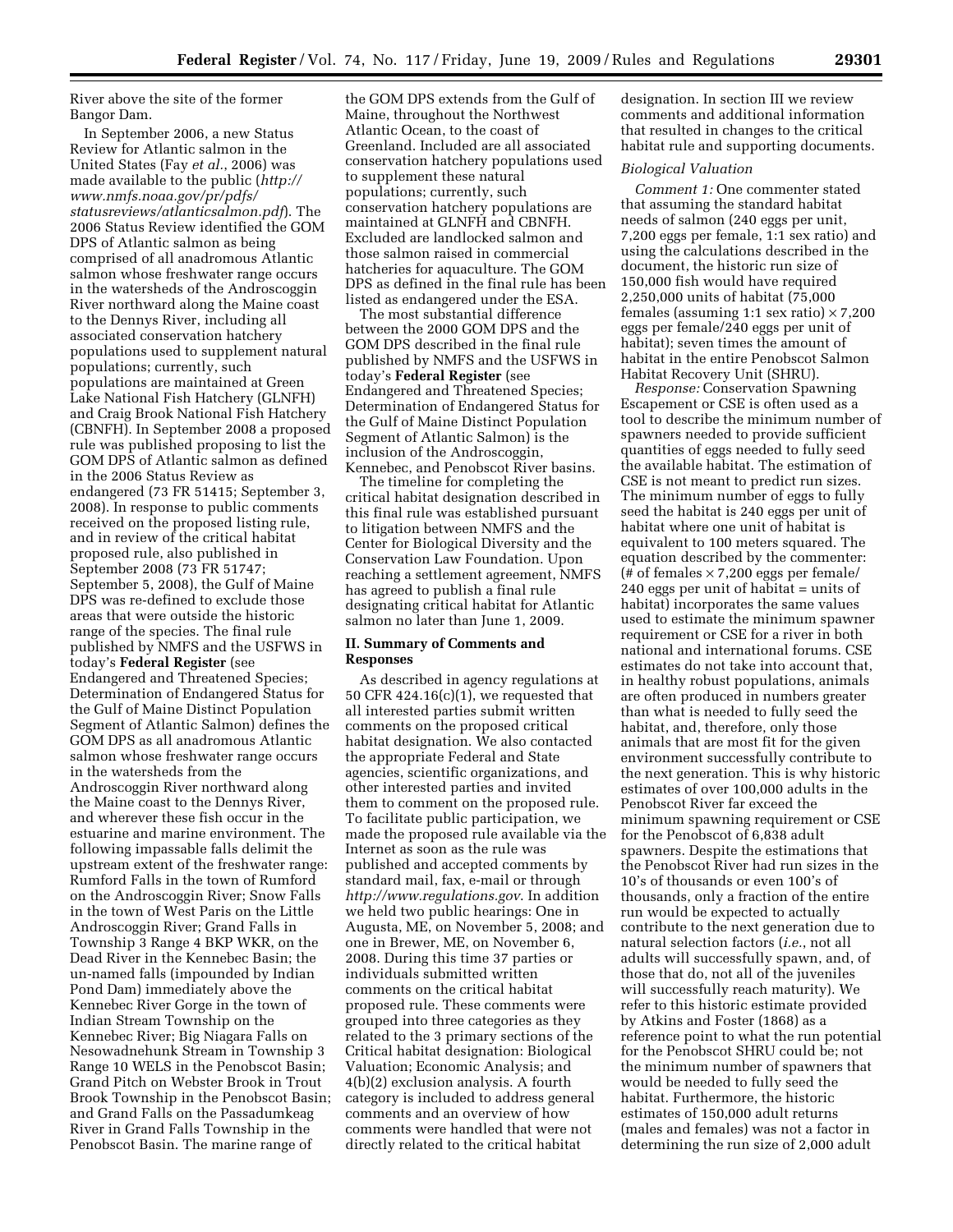spawners (1,000 males and 1,000 females assuming a 1:1 sex ratio) used as a recovery goal to project critical habitat for each SHRU.

*Comment 2:* One commenter stated that the 240 eggs per unit was derived as a way to estimate the number of spawners needed to populate salmon habitat with juveniles to produce 2, 3, and 4 year old smolts, and was never intended to be used to calculate the amount of habitat required by a given number of spawners. The commenter stated that it was their belief that using the 240 eggs per unit of habitat to predict habitat is an incorrect application of the work of Elson (1975) and Symons and Heland (1978), and is very likely to greatly overestimate the amount of habitat required to achieve recovery.

*Response:* As described in the response to comment 1, the 240 eggs per unit is a target egg deposition needed to fully seed a river (Elson, 1975) and is the same number that is used to predict CSE of a river. The CSE is most often used to establish a conservation goal for a river based on the amount of habitat that is available to the species and widely used to describe the status of individual Atlantic salmon populations. Absent better information we believe that the equation used to estimate CSE can be applied inversely (# of females  $\times$ 7,200 eggs per female/240 eggs per unit = units of habitat) to estimate habitat needed to support the offspring from a pre-determined number of females. We do not believe that the estimates we provide are an over estimation, as the 240 eggs per unit were intended to take into account natural selection factors that would limit survival of the species. In some site specific cases, there are likely to be river reaches that could support far more than 240 eggs per unit and conversely, there are likely some reaches that can support fewer than 240 eggs per unit.

*Comment 3:* Some commenters supported the designation of critical areas for the protection of Atlantic salmon in the Gulf of Maine, but felt that this designation did not extend far enough. The commenters stated that a critical habitat designation must include all habitat within the historical range of the GOM DPS of Atlantic salmon. Some commenters believed that the proposed critical habitat designation arbitrarily excluded most of the historic, suitable Atlantic salmon habitat and should include more specific areas in the Kennebec River, the Androscoggin River main stem and its tributaries all the way to Rumford, the entire West Branch of the Penobscot and its tributaries, and the Passadumkeag River. Some

commenters also stated that critical habitat designation should include the Presumpscot River and the Sebago Lake watershed. Alternatively, some commenters were opposed to the proposed critical habitat designation on the Androscoggin River.

*Response:* Sections 3(5)(A)(i) and (ii) of the ESA define critical habitat for a threatened or endangered species as the specific areas within the geographical area occupied by the species, at the time it is listed in accordance with the provisions of Section 4 of the ESA, on which are found those physical or biological features (I) essential to the conservation of the species and (II) which may require special management considerations or protection; and specific areas outside of the geographical area occupied by the species at the time it is listed in accordance with the provisions of section 4 of the ESA, upon a determination by the Secretary that such areas are essential for the conservation of the species. We determined in the Biological Valuation process that no additional areas outside of the geographical area occupied by the species at the time it is listed were essential for the conservation of the species because sufficient quantities of habitat are available to achieve conservation in the currently occupied range (NMFS, 2009a). Therefore, we concluded that unoccupied areas, including those specific areas within the Kennebec River above the Sandy River, the Androscoggin River above Lewiston Falls, and the entire West Branch of the Penobscot, did not qualify for critical habitat designation.

The Presumpcot River and Sebago Lake watershed are not included in the geographic range of the GOM DPS, and therefore are not eligible for designation as critical under section 3(5)(A) of the ESA.

*Comment 4:* Several commenters felt that our review of habitat requirements focused on activities or conditions that may affect salmon habitat but did not focus on activities that have impacted habitat. Additionally, commenters stated concerns with our identification of activities that may affect primary constituent elements and therefore may require special management consideration. Commenters specifically stated concerns with the following three statements: (1) The most direct effect of logging on stream temperature is the reduction in shade provided by riparian vegetation; (2) agricultural practices influence all specific areas proposed for designation and negatively impact PCE sites for spawning and rearing and migration; and (3) timber harvesting and

preparation of soil for forestry practices can decrease large woody debris as well as increase soil erosion.

*Response:* We do not state explicitly that any activities are negatively impacting Atlantic salmon habitat, but rather we list activities that may negatively impact Atlantic salmon habitat. Section 4(b)(8) of the ESA states that in general we \* \* \* ''are to include a brief description and evaluation of those activities (whether public or private) which, in the opinion of the Secretary, if undertaken, may adversely modify such habitat, or may be affected by such designation.'' The word ''may'' gives us the discretion to identify activities that are currently affecting critical habitat as well as activities that have the potential to affect critical habitat. In our description of activities and the types of effects that the activities have on critical habitat, we state that the activities may affect critical habitat recognizing that, at times, the activity can occur and have no affect on critical habitat, while in other circumstances the activity may have an affect on critical habitat. Activities that may affect critical habitat and are carried out, funded, or authorized by a Federal agency, will require an ESA section 7 consultation. In this rule, we identify activities and how they may affect critical habitat; a more detailed description of activities that may affect salmon habitat is available in our supporting document: Habitat requirements and management considerations for Atlantic salmon (*Salmo salar*) in the Gulf of Maine Distinct Population Segment (GOM DPS).

*Comment 5:* One commenter stated that based on the 500 fish criterion, the Penobscot SHRU is certainly not in any danger of extinction.

*Response:* In the recovery criteria we state that in order for the DPS to be considered recovered, all three SHRUs must meet or exceed the criteria that we have established: (1) The adult spawner population of each SHRU must be 500 or greater in an effort to maintain sufficient genetic variability within the population for long-term persistence. This is to be determined or estimated through adults observed at trapping facilities or redd counts; (2) The GOM DPS must demonstrate self-sustaining persistence where each SHRU has less than a 50 percent probability of falling below 500 adult spawners in the next 15 years based on population viability analysis (PVA) projections (NMFS, 2009, appendix A). The 50 percent assurance threshold satisfies the criterion that the population is ''not likely'' to become an endangered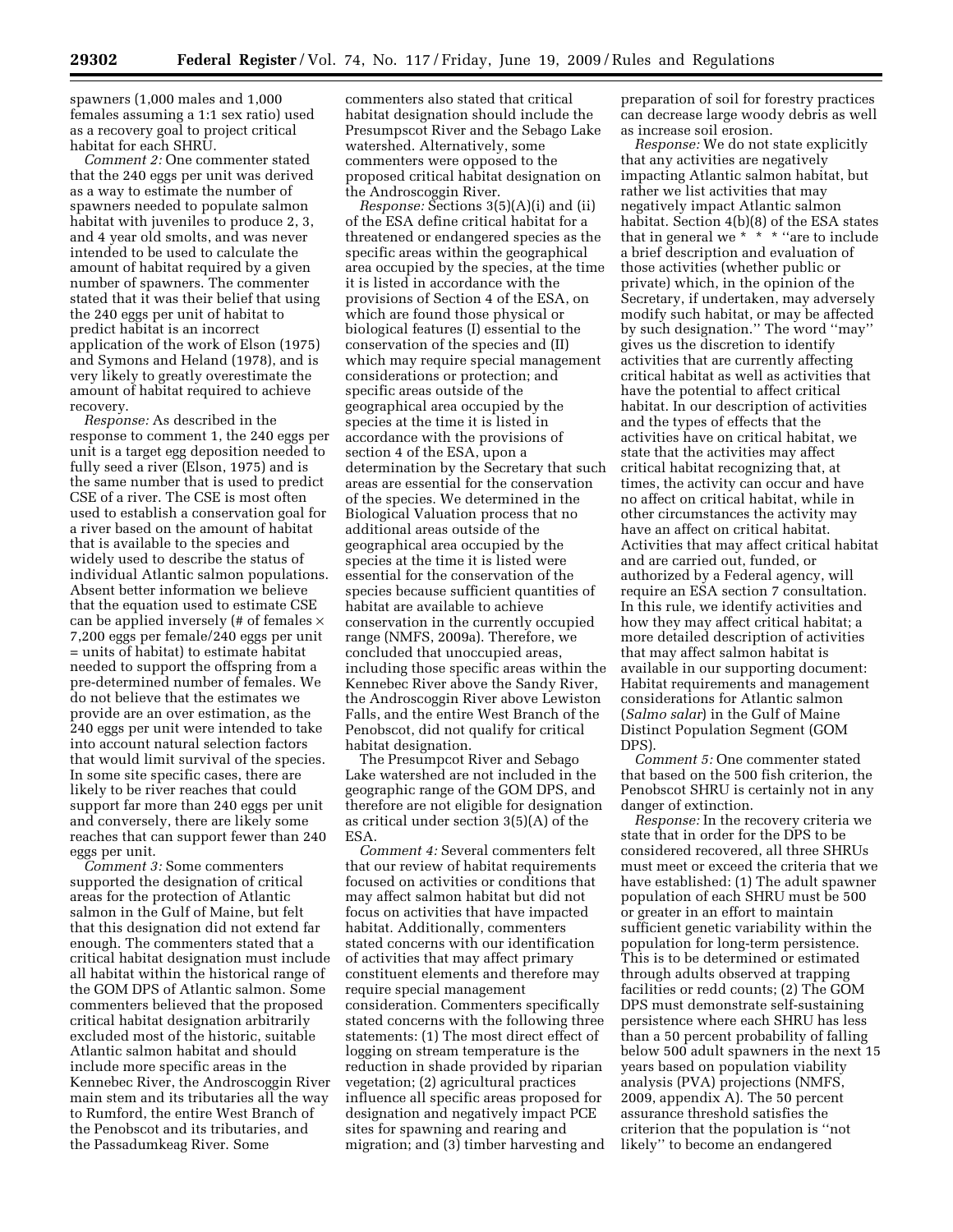species, while 15 years represents the ''foreseeable future'' for which we have determined that we can make reasonable projections based on past demographic data available to us; (3) The entire GOM DPS must demonstrate consistent positive population growth for at least 2 generations (10 years) before the decision to delist is made. Ten years of pre-decision data that reflect positive population trends provide some assurance that recent population increases are not happenstance but more likely a reflection of sustainable positive population growth; (4) A recovered GOM DPS must represent the natural population (*i.e.*, adult returns must originate from natural reproduction that has occurred in the wild); hatchery product cannot be counted towards recovery because a population reliant upon hatchery product for sustainability is indicative of a population that continues to be at risk; (5) In order to delist the GOM DPS, the threats identified at the time of listing must be addressed through regulatory or any other means. These threats are identified in the five factors specified in section 4(a)(1) of the ESA as described in the 2006 Status Review (Fay *et al.*, 2006). Though the Penobscot River has consistently retained a census population of over 500 adult spawners, for the period between 1997 to 2006 approximately 9.6 percent of the Penobscot run resulted from wild spawning or fry stocked fish with the greatest wild origin adult return recorded in 1997 estimated at 160 adults (USASAC, 2007). Due to the low numbers of wild origin adult returns, the entire GOM DPS, including the Penobscot, fails to meet the objectives of recovery on the one principle point that none of the SHRUs have a wild spawning population greater than 500 adult spawners.

*Comment 6:* One commenter agreed with the analysis of choosing 500 adult spawners (both male and female) for an effective population size, and 2,000 spawners as a number that can weather downturns in survival as reasonable estimates for the large rivers such as those in the Merrymeeting Bay and Penobscot SHRUs (73 FR 51747; September 5, 2008, 51760–51761), but did not agree that these are appropriate numbers for the Downeast Coastal SHRU. The commenter urged us to consider reducing the numbers required for an effective population size for the Downeast Coastal SHRU to be more representative of these smaller rivers, smaller habitat, and historically far smaller salmon numbers than the larger

rivers that make up the two other SHRUs.

*Response:* We believe that each of the three SHRUs, including the Downeast Coastal SHRU, is easily capable of supporting an effective population of 500 adult spawners. Furthermore, we believe using the criterion that each SHRU must have enough habitat to support the offspring of 2,000 adult spawners (See ''*Specific areas outside the geographical area occupied by the species . . . essential to the conservation of the species'' section* of this document) as a means of buffering against downturns in survival is also very attainable and not unreasonable for any of the three SHRUs. In the biological valuation we estimate that there are approximately 61,400 units of historical spawning and rearing habitat in the Downeast Coastal SHRU. Using the methods described by Elson (1975) to establish a minimum spawning requirement, otherwise known as the CSE, for 61,400 units of habitat, an estimated 4,094 adult spawners is needed to fully seed the Downeast Coastal SHRU (61,400 units / 7,200 eggs per female × 240 eggs per unit needed to fully seed the habitat  $= 2,047$  females or 4,094 adult spawners assuming 1:1 sex ratio). We chose 500 adult spawners as the minimum effective population size not in respect to the size of the area, but rather in respect to the number of fish that we believe is the minimum number needed to retain sufficient genetic diversity within a SHRU. This is the case for all three SHRUs.

*Comment 7:* One commenter stated that recovery criteria should not be set that cannot be met. Based on the Services' calculations, the Downeast SHRU does not have enough functional habitat to meet recovery criteria.

*Response:* There are approximately 61,400 units of habitat in the Downeast Coastal SHRU which are considered to be equivalent to approximately 29,111 functional units. The reduced functional value of habitat in the Downeast SHRU is based on a reduction of habitat quality or the presence of dams or a combination of both as described in the biological valuation (NMFS, 2009). This means that the occupied areas in the Downeast Coastal SHRU are functioning at approximately 47 percent of their potential. We do recognize that not all Atlantic salmon habitat may have functioned historically at its fullest potential due to natural factors. In Downeast Maine, habitat degradation from roads and road crossings, dams, historic log drives, and introduction of non-indigenous species are all factors that have been identified as factors that reduce the functional value of habitat

(NRC, 2004; Fay *et al.*, 2006). Improvements in habitat quality can increase the functional value of habitat for the Downeast SHRU (*e.g.*, Project SHARE's ongoing efforts that enhance fish passage and habitat quality by improving or removing bridges, culverts, and roads adjacent to or crossing streams). Given improvements to degraded habitat in the occupied areas, functional habitat quantities in the Downeast SHRU would be sufficient to meet recovery goals.

*Comment 8:* One commenter expressed difficulty in understanding how we determined fractions of dams for HUC 10s.

*Response:* Dams were discounted based on their location within a HUC 10 watershed and the degree to which it was estimated they would impede downstream migration of smolts. Dams with turbines were estimated to reduce the functional capacity habitat by 15 percent based on the findings of several studies (GNP, 1995; GNP, 1997; Holbrook, 2007; Shepard, 1991; Spicer *et al.*, 1995). Mainstem dams without turbines are not expected to affect smolts in the same way as dams with turbines, but can result in direct or indirect mortality from delays in migration and by increased predation from predators that congregate around dams. Therefore, dams without turbines were estimated to reduce the functional capacity of habitat units by 7.5 percent (one half of 15 percent). Dams located at roughly the midpoint of habitat within a HUC 10 watershed were estimated to affect passage of roughly half the fish in the HUC 10 watershed (*e.g.*, located half way up the HUC 10 watershed) and therefore were discounted accordingly (*e.g.*, 7.5 percent for dams with turbines).

*Comment 9:* A commenter stated that we were unclear as to why dams were treated differently than other factors that influence survival of salmon. The commenter stated that dam mortality is applied using a quantitative approach while all other factors are applied using an index number. It would therefore take approximately seven dams to have an equal effect as a quality rating of 1 (*e.g.*, approximately 33 percent). This seems to greatly underestimate the relative effects of dams compared to other factors (or vice-versa).

*Response:* Habitat quality scores address localized impacts and, therefore, only influence the functional habitat units within a HUC 10 for which the habitat quality score is assigned. Dams were figured into our calculations differently than habitat quality scores because they affect not only the HUC 10 in which they are present, but also every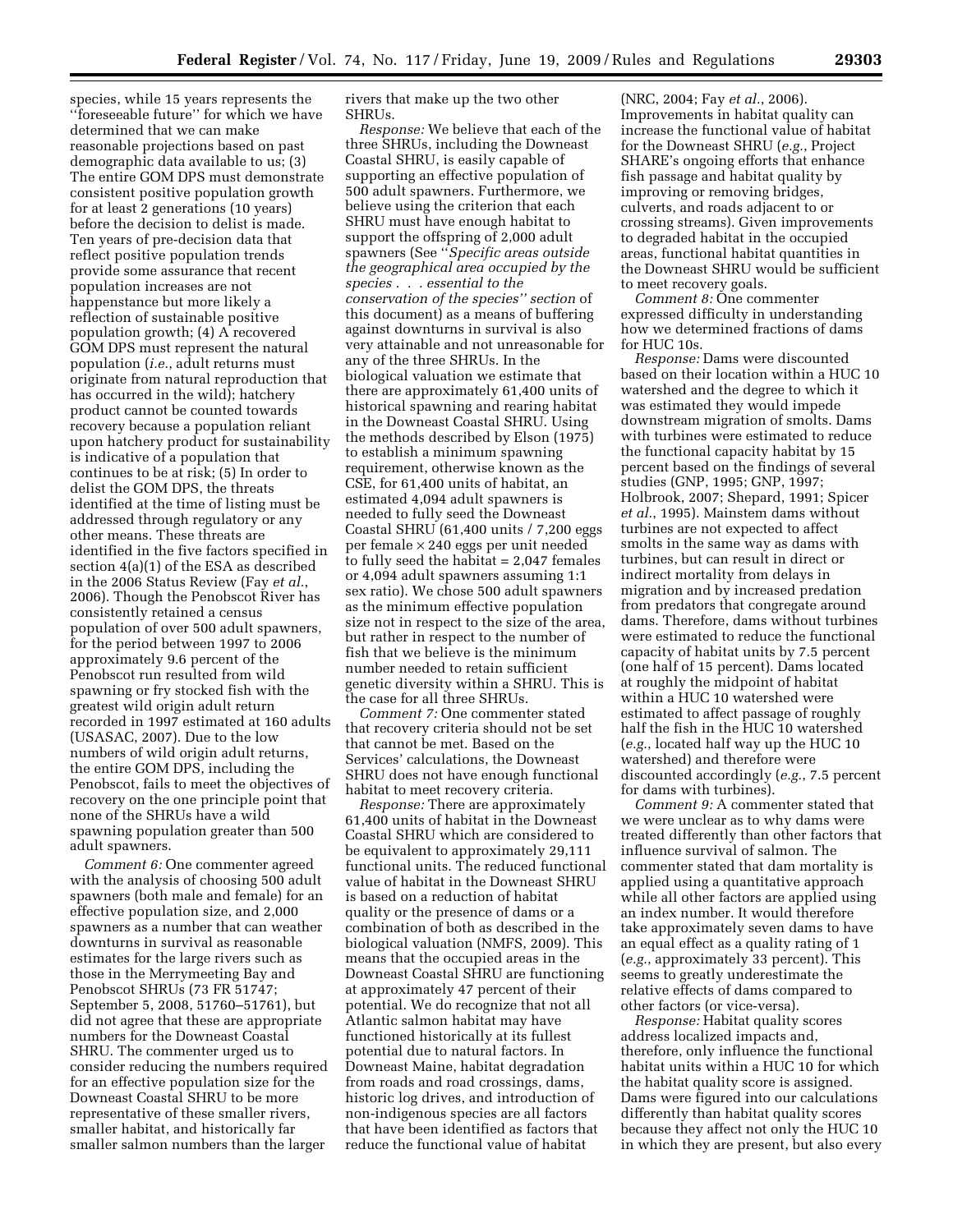HUC 10 upstream of their location. Depending on the geographic location of the dam in regards to habitat, a dam may influence a much larger quantity of habitat than an individual habitat quality score.

*Comment 10:* A commenter stated that some habitat scores within the Penobscot SHRU were underestimated because the Penobscot River Restoration Project was not included in the critical habitat designation.

*Response:* We did not formulate habitat estimates that included the Penobscot River Restoration Project because it has not been completed at this point and there is not certainty that the project will be completed because neither the permitting nor funding has been fully secured.

*Comment 11:* One commenter stated that the HUC 10 scale is too coarse. The HUC 12 scale would be better suited to identifying critical habitat.

*Response:* We considered analyzing at the HUC 12 scale in an attempt to gain higher resolution for critical habitat designation, but we determined that we had insufficient information to evaluate the PCEs at the HUC 12 scale for the entire GOM DPS. In order to provide fair representation across the GOM DPS, we determined that it would not be appropriate to evaluate some areas at the HUC 10 scale and some areas at the HUC 12 scale.

*Comment 12:* One commenter stated that the habitat amounts in some rivers were suspect. For example, the Dennys has 1,717 units compared to the Pleasant that is shown to have 3,025 units of habitat. Field habitat surveys indicate that the Dennys has approximately twice the number of habitat units as the Pleasant River. Some differences are valid due to un-surveyed small streams; however, the gross differences are surprising and need to be assessed.

*Response:* In our evaluation, we relied on a GIS based habitat prediction model to estimate habitat for the entire GOM DPS described in Appendix C of the Biological Valuation. Even though in some areas we have fairly comprehensive field surveys of habitat, most of the DPS range does not have this level of information. In constructing the model, the outputs were cross referenced to existing habitat surveys and were determined to be roughly 75 percent accurate at the reach level. As the commenter stated, the field surveys often only take into account mainstem habitat and major tributaries and do not take into account minor tributaries, while the GIS based model does. In the Pleasant River, Western Little River, Taylor Brook and a significant portion

of Eastern Little River contain fairly significant amounts of habitat, but are not included in the field survey, and, therefore, may account for some of the discrepancy between the two survey methods. Over time as more information becomes available, we will be able to increase the accuracy of this model, but for now this is the best available information.

*Comment 13:* One commenter stated that the Nezinscot River HUC 10 watershed was assigned a final biological value of ''3'' even though the Nezinscot is a destination and not a migratory corridor, and another commenter stated that we designated the Little Androscoggin River which is not occupied but arbitrarily did not include any other unoccupied, but historically occupied, watersheds in either the Androscoggin Basin or the Kennebec Basin.

*Response:* The Nezinscot River HUC 10 watershed includes the mainstem Androscoggin River between the Little Androscoggin River HUC 10 and the Androscoggin River at Riley Dam and therefore is an important migratory corridor.

The Little Androscoggin River HUC 10 watershed does not actually include the Little Androscoggin River. This particular HUC 10 watershed includes only the Androscoggin River and its tributaries from the confluence with the Kennebec up to, but not including, the Little Androscoggin River. These comments reflect confusion expressed by many commenters about the names of HUC 10s as they relate to the location of the HUC 10. In section III of this rule, we describe how we have attempted to alleviate this confusion.

*Comment 14:* A commenter stated that historically inaccessible habitat should be removed from critical habitat.

*Response:* No specific areas in the range of the GOM DPS where the entire specific area was historically inaccessible were proposed as critical habitat. However, in some cases there may be small stream segments within a specific area identified as occupied that historically were, and still may be, inaccessible. We are unable to specifically identify the stream segments where critical habitat is proposed that may have been historically inaccessible because of insufficient information on where these barriers exist and whether they are full barriers to migration or partial barriers to migration. As activities occur in these areas, the section 7 consultation process will allow us to further evaluate stream segments that may have been historically inaccessible, and a determination of ''effect'' on the habitat

will be made accordingly. If the activity is determined to be outside the historic range of the species, and the activity is not believed to affect critical habitat downstream of the migration barrier, then a determination of ''no effect'' or ''not likely to affect'' critical habitat may be made.

*Comment 15:* A commenter stated that the biological value score of the lower river migration corridors should not be based on the biological value scores of watersheds outside the currently occupied range.

*Response:* We discussed assigning biological values using two approaches: assigning scores based on the value of habitat only within the currently occupied range or assigning biological value based on the historic range of the species within the GOM DPS. We concluded that biological value scores should be assigned to HUC 10 watersheds based on the historic range of the species regardless of the presence of dams because areas with dams should not be under valued in terms of their relative importance to Atlantic salmon recovery. Hence, when evaluating the biological value of habitat, we asked biologists not to consider dams as part of their evaluation, but they were to score areas as ''0'' if they believed the area to be historically inaccessible due to natural barriers.

*Comment 16:* A commenter stated that the SHRU does not function as a true population but rather as a collection of independent populations, stating that this is evident by the genetic information presented in studies by King *et al.* (2000, 2001) and Spidle *et al.*  (2001, 2003).

*Response:* The studies by King and Spidle were referred to extensively in our analysis of DPS structure within the Gulf of Maine as well as the review provided by the NRC (2003). In each of these studies, the authors do not imply that there is more than one independent population within the Gulf of Maine DPS. Spidle *et al.* (2003) and King *et al.*  (2001) do describe Maine populations as independent from other North American populations and may reflect a limited number of metapopulations (a spatially separated group of populations of the same species that interact at some level). The National Research Council (NRC; 2004) does state that Maine rivers appear to reflect a metapopulation structure whereby the GOM DPS represents ''a set of local breeding populations connected by exchange of some individuals''. The NRC, however, avoids referring to these populations as independent populations. We discussed this issue with Tim King (personal communication, December 9, 2008), and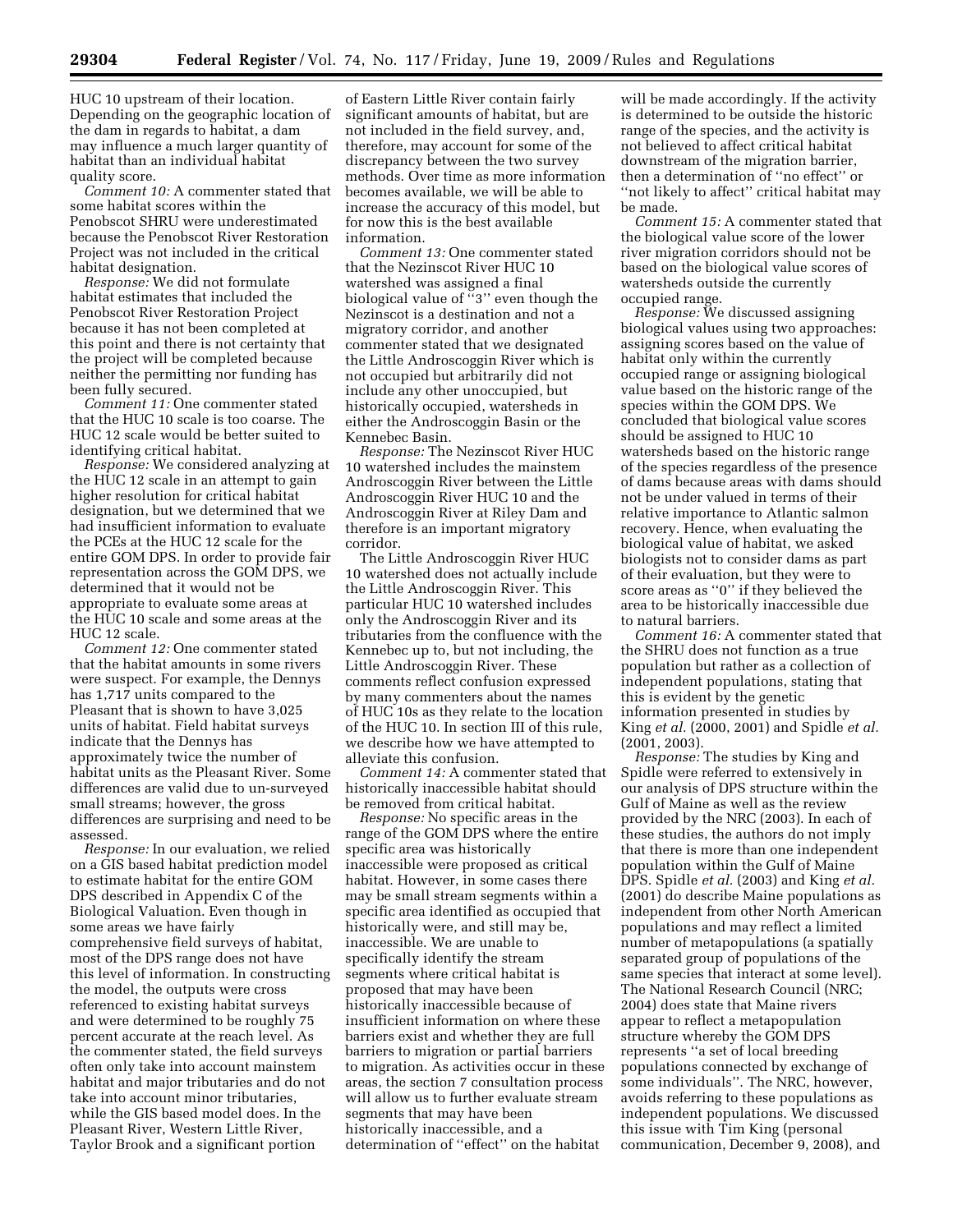he concurred that he was not aware of substantive information that would suggest that there is a collection of independent populations within the GOM DPS, and he agreed with NRC's interpretation that these populations reflect meta-population structure. McElhany *et al.* (2000) describes independent populations quite clearly as ''any collection of one or more local breeding units whose population dynamics or extinction risk over a 100 year time period is not substantially altered by exchanges of individuals with other populations.'' He goes on to state that independent populations are often smaller than the Evolutionarily Significant Unit (ESU; similar to the scale to a DPS) and more likely to inhabit a geographic range on the scale of an entire river basin or major subbasin. In the Gulf of Maine DPS there are four HUC 6 river basins which are the Penobscot, Kennebec, Androscoggin, and the Downeast Coastal Basin. Though we recognize that the genetic evidence presented by King and Spidle clearly indicates populations with strong river specificity, we do not believe that there is compelling evidence to determine the presence of an independent population structure in the GOM DPS whereby an independent population is a population whose extinction risk over a 100-year time period is not substantially altered by exchanges of individuals with other populations.

*Comment 17:* A commenter stated that assigning a single population criterion of an effective population size (Ne) of 500 adult spawners (male and female) for each SHRU is not appropriate because each SHRU does not function as a true population but rather a collection of independent populations.

*Response:* The SHRUs are established as a geographic framework for recovery. We did not use effective population size as a criterion for recovery. Rather, we use the breeding population size in conjunction with other criteria because of the inherent difficulties of calculating effective population size for natural populations, and the further complication of having a group of local breeding populations in which there is limited straying among them.

We believe that assigning a single population criterion for an entire SHRU is more appropriate than trying to allocate population sizes on a per river basis. Assigning population values at the SHRU level allows flexibility in recovery such that recovery can take place anywhere within the SHRU as long as all of the criteria that we have established are met. Therefore, a recovered population could be spread

out among multiple rivers within the SHRU or all in one river. Either scenario would allow for a recovery determination as long as all the criteria are met for delisting the DPS. If we assigned specific values or goals for specific rivers, low populations in one river could conceivably delay removing the DPS from the list.

In contrast, we do not believe that assigning population criteria to the entire DPS is sufficient enough to allow for recovery to occur. Assigning a population criterion without reference to geographic distribution could allow for recovery to occur in one river for the entire DPS. Recovery in one river could increase the population's vulnerability to losses in genetic diversity as the population would be exposed to less habitat diversity. Recovery in one river could also increase the population's vulnerability to geographic stochasticity (*e.g.*, a catastrophic event such as a drought or flood that could severely impact the population) and demographic stochasticity (*e.g.*, a significant decline in a population where recovery may require some straying from nearby populations to increase the population size or to increase genetic diversity to prevent inbreeding depression) (see NMFS, 2009, appendix A).

Recovery criteria were developed to aid in designating critical habitat (NMFS, 2009, appendix A), though final recovery criteria will be more fully developed as part of the recovery planning process following the final listing.

*Comment 18:* A commenter stated that many extant populations in Maine have not regularly achieved Ne > 500 nor Nb (breeding population) > than 500 over the last 100 years or more, and clearly many extant populations would have been unlikely to ever exceed the 1,000– 2,000 fish level that may be needed to achieve delisting under the proposed criteria.

*Response:* We agree that many extant breeding populations may not have exceeded 1,000–2,000 spawners historically, but we do believe that 1,000–2,000 spawners within a SHRU is a realistic goal given the number of breeding populations within a SHRU. Even though we have little population data that pre-dates dam construction on any of the rivers in Maine, Atkins' assessments of populations in both the Kennebec and Penobscot (estimates range between 100,000 and 200,000 adult spawners annually for the Penobscot and Kennebec) (Foster and Atkins, 1869) are reasonable estimates given that these were based on harvest estimates. We also avoid stating that

only extant populations within the SHRUs can be used to recover the SHRUs, understanding that, given current low abundances, especially in the Merrymeeting Bay SHRU, common garden experiments that use a mixed stock of fish from populations outside the SHRU may be the most appropriate means to re-establish populations. This concept fits well with the metapopulation paradigm, where limited straying does occur between populations, and in fact is necessary in supporting genetic diversity as well as re-colonization of populations that have been extirpated or face near extirpation. We do state however, that in most circumstances it would be appropriate, given metapopulation dynamics, to use nearby or proximate populations as a source of fish for re-establishing depleted stocks, as these fish are most likely to retain the genetic and physical characteristics most suitable for reestablishing the targeted river.

*Comment 19:* A commenter felt that the PVA simulation used to project habitat needed to support a recovered population seems overly pessimistic since it uses return rates from 1991– 2006 to model a 50-year time horizon. The commenter suggested that it would be more realistic to use a longer time series of return rates to better reflect the types of variability likely to be seen over 50 years.

*Response:* In Appendix B of the Biological Valuation, an example is given of the PVA model and how it is used to project extinction risks using a time horizon of 50 years. For the actual calculations, the PVA was used in conjunction with the DRAFT Recovery Criteria to estimate how many spawners would be needed in each SHRU to withstand a period of low marine survival as experienced between the years of 1991 to 2006. The output of the model was then used in the critical habitat analysis to determine how much habitat in each SHRU would be needed to support a population capable of withstanding the period of low marine survival as experienced between the years of 1991 and 2006. This period of reference was used to reflect what we have seen as a worst case scenario. The outcome of the model revealed that 2,000 adult spawners would be needed in each SHRU in order to ensure that the population of each SHRU is ''not likely'' (<50 percent) to fall below 500 adult spawners in the ''foreseeable future'' (15 years or 3 generations). This particular time frame was used because our goal was to determine how much habitat we would need to support a population that could withstand another period of low marine survival such as experienced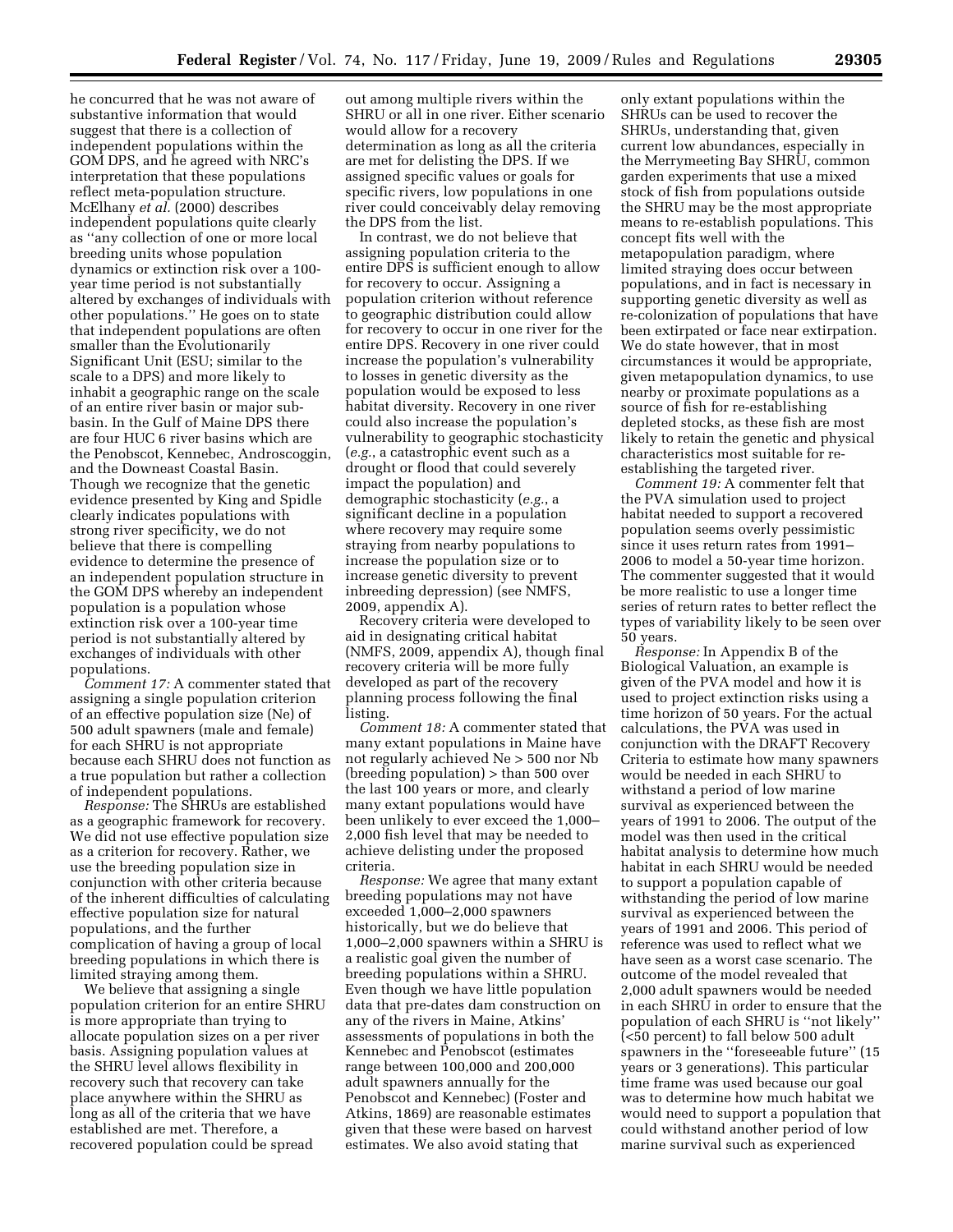during the time period between 1991 and 2006.

*Comment 20:* One commenter stated that while the concept of effective population size (Ne) of 500 adult spawners is established in the literature, the decision to use a census size of 500 adult spawners as a minimum does not seem defensible.

*Response:* We recognize the difference between effective population size (the number of individuals in a population who contribute offspring to the next generation) and census population size (the actual population, in this case the actual number of adult spawners) and acknowledge the difficulties in calculating the effective population size for Atlantic salmon throughout the range of the Gulf of Maine DPS. In most circumstances though, the effective population size of a species is much smaller than the actual census population size, given that not all breeders are likely to contribute to the next generation of breeders (*e.g.*, a census population of 1,000 individuals may only have 800 individuals that are effective breeders) (Allendorf and Luikart, 2007). However, for Atlantic salmon where the breeding population consists of multiple generations, including parr, 1 sea winter, 2 sea winter, and multi-sea winter spawners, calculating the effective population size relative to the census population size is far more difficult than if all individuals were to reach maturity at the same age. Furthermore, the ratio of effective population size to census population size of adult spawner may be much closer to one for populations with multiple generations (including parr) participating in spawning activities than for populations that all mature at the same age.

Genetic data is one means of calculating the effective population size of natural populations, though extensive genetic data from all the breeding populations across the DPS would need to be gathered to accurately make these calculations. In this case, we make an assumption that the census population size is equal to the effective population size, and assume that all returning adults will be effective spawners. The census population size of adult returns determined through redd counts or adult trap catch is what the State of Maine and the Federal agencies have principally relied upon as a gauge to describe population health of Atlantic salmon in Maine and elsewhere throughout the United States (USASAC 2007), and, therefore, we believe that using this same metric to calculate recovery is reasonable. For lack of better information, we believe that a census

population size of 500 fish with the added criterion identified in the recovery criteria is a very reasonable goal and adequate enough to maintain within population spatial structure and sufficient genetic diversity within each of the three SHRUs.

*Comment 21:* One commenter stated that the GIS-based Atlantic salmon model promises to be a powerful tool for making fisheries management decisions and directing habitat restoration or protections. The commenter went on to state though that several improvements to this model and data set could be made, including: use a digital elevation model to estimate drainage areas in the smaller basins; investigate the discrepancies and identify variables that appear to underestimate stream widths and, therefore, appear to underestimate salmon habitat in some reaches; validate the GIS model with existing field habitat surveys; check the GIS model for missing line segments; and check the model to exclude areas above known, impassible natural barriers.

*Response:* The GIS based habitat prediction model development was expedited for the purpose of designating critical habitat. We do recognize that there are many attributes that could improve the output of the model. These improvements could not be completed in the time available for critical habitat designation given the schedule for publishing the final critical habitat designation outlined in the settlement agreement negotiated in the Conservation Law Foundation and Center for Biological Diversity lawsuit. Regardless, the model output conservatively predicts the presence of habitat to near 75 percent accuracy and, as the commenter indicates, the model slightly underestimates habitat because of some underestimation of stream widths. We feel that the 75 percent accuracy provides us with the best available information at this time and is sufficient to designate critical habitat for Atlantic salmon at the HUC 10 level (NMFS, 2009, Appendix C).

*Comment 22:* One commenter stated that factors outside of forestry and land management appear to be the major limiting factors to northern Atlantic salmon populations and stated that climate change may be having an even larger effect on the species by changing runoff timing, raising stream temperatures, and changing the timing of salmon runs. Critical habitat designation does not address these issues and instead places greater emphasis on secondary or historic practices that are having at most a minor impact on the species.

*Response:* The statutory language of the ESA states that we shall identify and evaluate those activities (whether private or public) which, in the opinion of the Secretary, if undertaken, may adversely modify such habitat, or may be affected by such designation.

Climate change in itself is not an activity, but rather a term that describes the cumulative effects of many activities on the environment. Even though Atlantic salmon managers and scientists are concerned about the potential impacts of climate change on Atlantic salmon, at this point we have very little evidence on the effects that climate change has had or may have on Atlantic salmon in the GOM DPS. Furthermore, we are unable to support the inclusion of the activities that contribute to climate change due to a lack of scientific evidence that links the impact of a specific activity that contributes to climate change to an adverse modification of the physical and biological features essential to the conservation of the GOM DPS.

We also do not believe that we placed greater emphasis on secondary or historic practices that are having only minor impacts on the species. In our assessment, we focused on those activities that may affect critical habitat. Most notably, dams represent one activity that we have identified as having an effect on critical habitat. The NRC report (2004) concluded that ''the greatest impediment to the increase of salmon populations in Maine is the obstruction of their passage up and down streams and degradation of their habitat caused by dams.'' The importance of dams in limiting Atlantic salmon recovery is further elaborated in Fay *et al.* (2006). In conclusion, we believe that we are focusing our efforts on activities that have the potential to impact salmon habitat, as supported by observation and scientific data.

## *Economic Analysis*

*Comment 23:* Several commenters stated that the economic analysis fails to address the potential cost of lost generation due to the diversion of flows for fishway operation. While it may be difficult to predict the costs associated with the potential for changes in minimum flows and similar operation changes, one commenter argued that the loss in generation value due to fishway flows can and should be quantified in the economic analysis. For example, a number of commenters assert that the Services' own ''rule of thumb'' is that they may recommend licensees divert approximately three to four percent of the turbine hydraulic capacity for use as fish passage flows. The commenters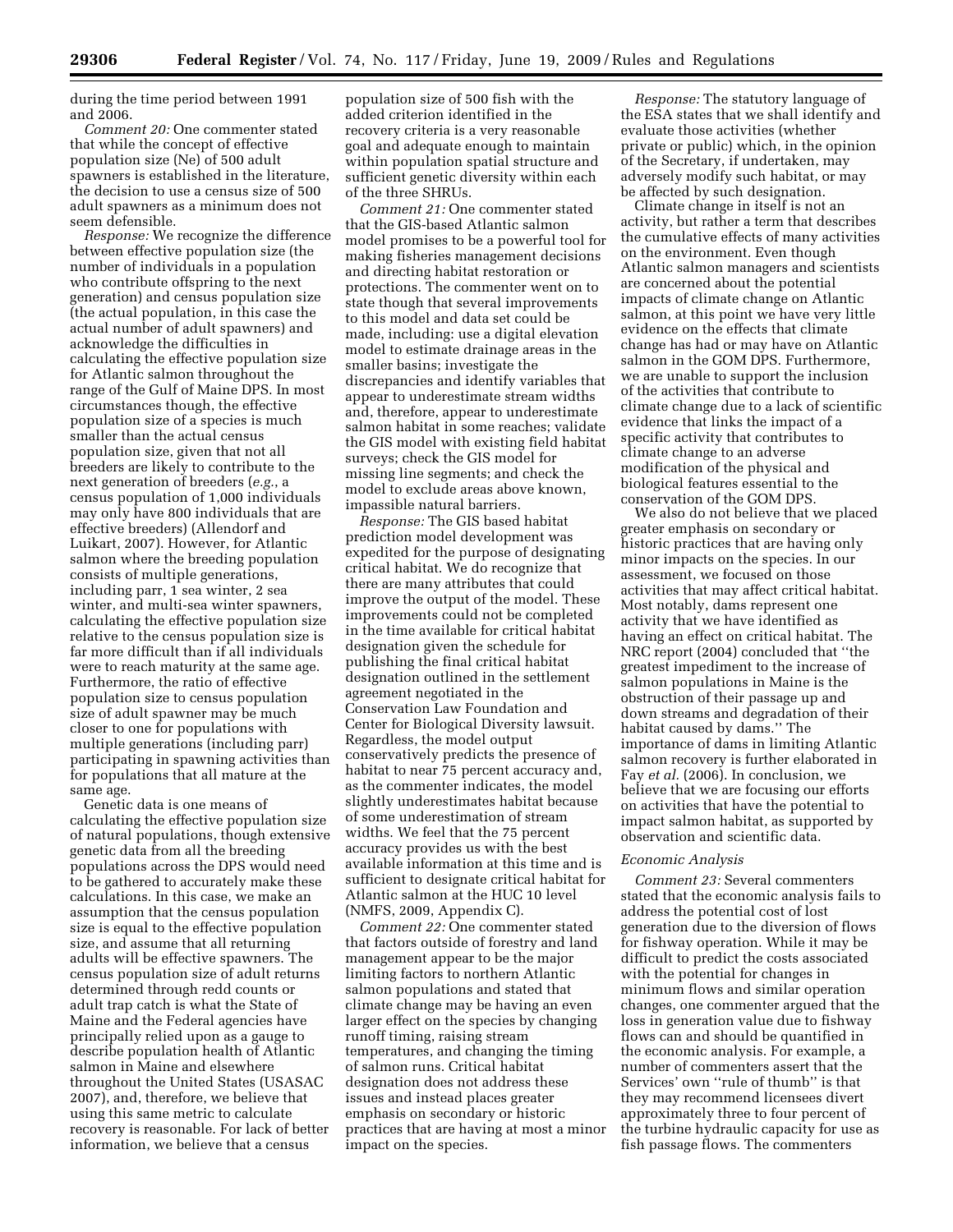further assert that this equates directly to a loss of electric generation at these facilities, thereby increasing costs born to hydro-electric operators.

*Response:* Section 3.4.2 of the draft economic analysis describes qualitatively and quantitatively potential impacts associated with operational changes. This section explains that, absent information regarding how NMFS may regulate flows at specific dam sites following a critical habitat designation, impacts associated with potential operational changes are not included in the total estimated impacts presented in the report. To provide context on the potential magnitude of operational impacts, the analysis considers a hypothetical scenario in which all hydropower operations within the study area are precluded from generating power during the month of May (peak season for downstream smolt migration). According to this scenario, energy costs could be expected to increase by up to \$11.3 million.

The final economic analysis includes in its impact estimates a scenario incorporating a three to four percent loss of electric generation at the projects for which fish passage costs are estimated. The analysis also incorporates a discussion on the uncertainties associated with these impacts.

*Comment 24:* One commenter stated that the economic analysis needs to consider additional costs associated with fish passage facilities including: operational and maintenance costs, costs of effectiveness studies, stocking and managing for the species, and incremental costs of consultation.

*Response:* As described in Exhibit 3– 6, the draft economic analysis quantifies the following costs associated with fish passage facilities: installation, species survival studies, installation and maintenance of fish screens, and water quality and temperature controls. The analysis also includes administrative costs of consultation. The final economic analysis incorporates new information on the potential operation and maintenance costs for fish passage facilities. Stocking and management of the species is not considered to be related to critical habitat and is, therefore, appropriately not quantified in the economic analysis.

*Comment 25:* Verso Paper Corporation comments that it operates four hydropower dams to power its mill on the Androscoggin. The draft economic analysis estimated that the cost of constructing fish lifts for fish passage at each dam would be approximately \$2.5 million each. While \$2.5 million

constitutes only a moderate impact according to the NMFS 4(b)(2) report, the combined effect of \$10 million for all four dams is a significant economic impact. Further, these estimates do not include costs of conducting species survival or water quality studies, or installing fish screens. These costs, along with increases in energy costs and impacts of programmatic changes, make it clear that the economic impacts to the Androscoggin mill are very high.

*Response:* The 4(b)(2) analysis was not conducted on a project-by-project basis, but on the sub-watershed (ten digit hydrologic unit code, or HUC) scale. That is, the total economic impacts of salmon conservation to all economic activities were summed by HUC. Of the four dams discussed here that support the Androscoggin mill, three (Riley, Jay, and Livermore) occur within the same HUC; the remaining dam (Otis) occurs in a separate HUC. Economic impacts by HUC therefore include the costs of fish lift construction for all dams within the HUC, as well as the impacts of conducting species survival and water quality studies, and installing fish screens (see exhibit 3–8 of IEc, 2009). As described in the economic analysis, to the extent that programmatic changes may also be requested as a result of critical habitat, the quantified impacts are an underestimate of the total impacts.

We believe that the HUC 10 watershed scale is an appropriate scale in which to conduct the ESA section 4(b)(2) analysis as there is insufficient information to accurately describe the economic impact for all individual projects within the DPS, nor is there sufficient information to accurate describe the physical and biological features directly associated with each project. Even though there may be sufficient information for some projects to conduct this scale of analysis, by not having sufficient records for all projects in the DPS we can not fairly conduct a cost benefit analysis by conducting a project based analysis for some, and a watershed based analysis for others.

*Comment 26:* A commenter stated that the hydropower analysis incorrectly assumes a 50-year license term for the re-licensing of hydroelectric projects over which impacts are discounted at an annual rate of seven percent. While the license for a new project may be for terms up to 50 years, a typical term for the re-licensing of an existing project is 30 years.

*Response:* The draft economic analysis uses information from the FERC re-licensing schedule on the relicensing dates for each dam and calculates present value impacts

according to the expected year of relicensing. The analysis does not assume that all licenses have a 50-year term. The present value impacts are then annualized over the full 50-year time frame of the analysis.

*Comment 27:* One commenter stated that the draft economic analysis assumes that a fishway for fish passage would be needed at the Milford Project's Gilman Falls Dam. This dam, however, contains a free-flowing ''breach'' section of river that negates the need for any type of fish passage.

*Response:* As described in Section 3.4.1, the draft economic analysis applies a ''rule of thumb'' to determine whether and what type of fish passage may be requested at each dam. For main stem dams, we anticipate that fish lifts would serve as the preferred method of fish passage. The Gilman Falls Dam occurs on the main stem Penobscot River; the draft economic analysis therefore assumed a fish lift may be required. We believe that salmon should be able to pass this dam at most, but not all, times of the year, as it is a low head dam. While another type of fish passage may therefore be appropriate at this site (*e.g.*, a fish ladder), the economic analysis conservatively assumes it is possible that fish passage will need to be incorporated at this site.

*Comment 28:* One commenter stated that the draft economic analysis relies heavily on overly generalized assumptions and provides an example of the main stem Milford Dam. For this project, the draft economic analysis estimated present value impacts of \$232 (IEc, 2008), compared with the company's estimate of \$7.6 million to implement the agreed upon fish passage measures that include installation of a fish lift as part of the Penobscot River Restoration Plan.

*Response:* Section 3.4.1 of the draft economic analysis notes that it does not include economic impacts associated with providing fish passage at Milford and a bypass at Howland Dam where plans to improve fish passage have already been developed. The \$7.6 million dollar cost will be incurred independent of any critical habitat decision and is therefore not an impact of the rule. At these facilities, the impact of the rule is limited to the administrative costs of conducting a section 7 consultation at the time of dam relicensing.

*Comment 29:* One commenter asks whether the analysis of the impact on electricity production would change if the Penobscot River Restoration Project (PRRP) were taken into account.

*Response:* The economic analysis attempts to isolate and quantify the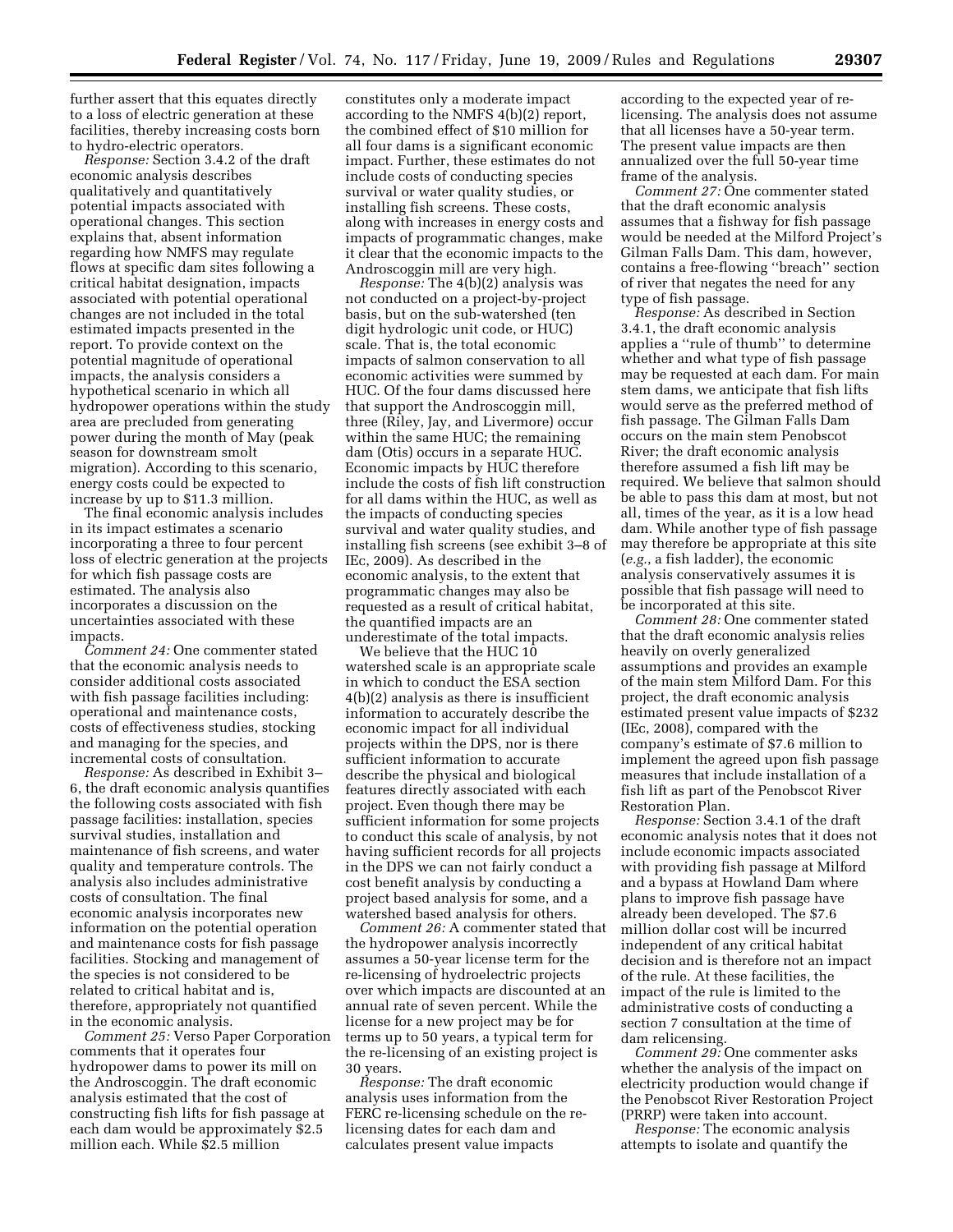costs of potential project modifications that result specifically from the designation of critical habitat. With regard to the PRRP, a plan has already been established independent of the designation of critical habitat for four projects on the Penobscot River. This plan incorporates project modifications that meet or exceed the measures that might otherwise be requested to avoid or minimize adverse modification of critical habitat. As a result, we do not anticipate that critical habitat designation would affect the design or implementation of the PRRP, nor do we anticipate that the designation of critical habitat would affect the project's costs. Accordingly, the economic analysis assumes that the designation of critical habitat will have no impact on the PRRP.

*Comment 30:* One commenter requested that NMFS fully assess and quantify the economic impact that the listing of the Atlantic salmon will have on manufacturers and their employees. Specifically, the commenter suggested that it is unclear how facilities that are compliant with State standards for discharge may be affected by the listing. It further expressed concern that the listing may add uncertainty to the issuance of Maine Pollutant Discharge Elimination System (MPDES) permits, thereby affecting the ability of permitted facilities to secure financing.

*Response:* The ESA does not allow for consideration of economic impacts in making decisions regarding whether to list species as endangered or threatened. Economic impacts are considered in designating critical habitat for listed species.

*Comment 31:* One commenter stated that the ''baseline approach'' of the draft economic analysis considers only the economic impacts attributable solely to critical habitat designation and not those impacts that may be attributed coextensively to the proposed DPS listing. The comment asserts that this approach was invalidated by the Tenth Circuit Court in *New Mexico Cattle Growers Association* v. *USFWS,* 248 F 3d 1277, 1285 (10th Cir 2001), which held that the Services must consider all impacts of a proposed designation, even those attributed coextensively to the listing. The commenter stated that the Tenth Circuit is the only Federal Circuit Court of Appeals that has considered the issue. In addition, the commenter stated that because the status of the listing is uncertain, attempts to measure incremental impacts as distinct from listing are tentative and misleading.

*Response:* As noted in the response to Comment 30, above, the ESA precludes consideration of economic impacts in

making listing determinations but allows consideration of such impacts in conjunction with designating critical habitat. To the extent possible, the economic analysis attempts to quantify the impacts associated specifically with the designation of critical habitat, as these are the economic impacts that stand to be affected by a critical habitat designation decision. In some cases, the analysis acknowledges that it is difficult to determine what may be the causative factor for a conservation measure—the listing or the critical habitat designation. In these cases, the draft economic analysis conservatively includes such impacts and notes the uncertainty. The economic analysis does not include, however, impacts of conservation measures determined by NMFS to be solely due to the listing, and not associated with the critical habitat designation, as these impacts are expected to occur regardless of the critical habitat designation decision.

Since the Tenth Circuit Court decision, courts in other cases have held that an incremental analysis of impacts stemming solely from the critical habitat rulemaking is proper (*Cape Hatteras Access Preservation Alliance* v. *Department of Interior,* 344 F. Supp. 2d 108 (D.D.C. 2004); *Center for Biological Diversity* v. *United States Bureau of Land Management* 422 F. Supp. 2d 1115 (N.D. Cal. 2006). For example, in the March 2006 ruling that the August 2004 critical habitat rule for the Peirson's milk-vetch was arbitrary and capricious, the United States District Court for the Northern District of California stated,

''The Court is not persuaded by the reasoning of *New Mexico Cattle Growers,* and instead agrees with the reasoning and holding of *Cape Hatteras Access Preservation Alliance* v. *U.S. Dep't of the Interior,* 344 F. Supp 2d 108 (D.D.C. 2004). That case also involved a challenge to the Service's baseline approach and the court held that the baseline approach was both consistent with the language and purpose of the ESA and that it was a reasonable method for assessing the actual costs of a particular critical habitat designation (Id at 130). 'To find the true cost of a designation, the world with the designation must be compared to the world without it.''

In this final rule we use an approach consistent with the *Cape Hatteras* line of cases.

*Comment 32:* One commenter argued that additional time should be taken to fully assess and quantify the economic impact the listing will likely have on manufacturers and their employees located along Maine's working rivers. Specifically, the commenter suggested that it is unclear how facilities that are compliant with State standards for discharge may be affected by the listing.

The commenter further expressed concern that the listing may add uncertainty to the issuance of MPDES permits, thereby affecting the ability of permitting facilities to secure financing.

*Response:* As mentioned in the response to Comment 30, economic impacts are not allowed to be considered in relation to listing decisions, but the ESA allows consideration of such impacts in conjunction with designating critical habitat. Section 5.3.1 of the economic analysis considers the potential effect of critical habitat designation on licensed discharge facilities. Specifically, this section notes that NMFS records indicate that there have been no section 7 consultations regarding discharge permits since the Atlantic salmon was listed. Further, EPA has not objected to and federalized any MPDES permits due to concerns for salmon. The economic analysis, therefore, does not anticipate that the issuance of these permits is likely to result in consultation regarding salmon and its habitat.

# *ESA Section 4(b)(2) Report*

*Comment 33:* Several commenters expressed concern that we only chose to exclude areas if the specific area had low biological value and a correspondingly higher economic cost, but if the area had no dams, then those areas were also ineligible for exclusion.

*Response:* The Secretary of Commerce (Secretary) has discretion in balancing the statutory factors, including what weight to give those factors. The ESA provides the Secretary with the discretion to consider areas for exclusion based on the economic impact, or any other relevant impact, so long as a determination is made that the benefits of exclusion outweigh the benefits of designation, and so long as the exclusion will not result in extinction of the species concerned. The benefits of designation are to ensure that there is sufficient habitat with essential features needed to support recovery objectives. Given that Atlantic salmon are in danger of extinction in the foreseeable future, we used our discretion to only consider those areas for exclusion that have relatively low biological value and correspondingly higher economic cost.

In our analysis, we set criteria to weigh the economic cost of designating critical habitat against the biological benefit of designating critical habitat in order to assure that sufficient habitat would remain available to achieve conservation of the species. Given that the species is in danger of extinction, we believe that all habitat of medium or high biological value, and all habitat not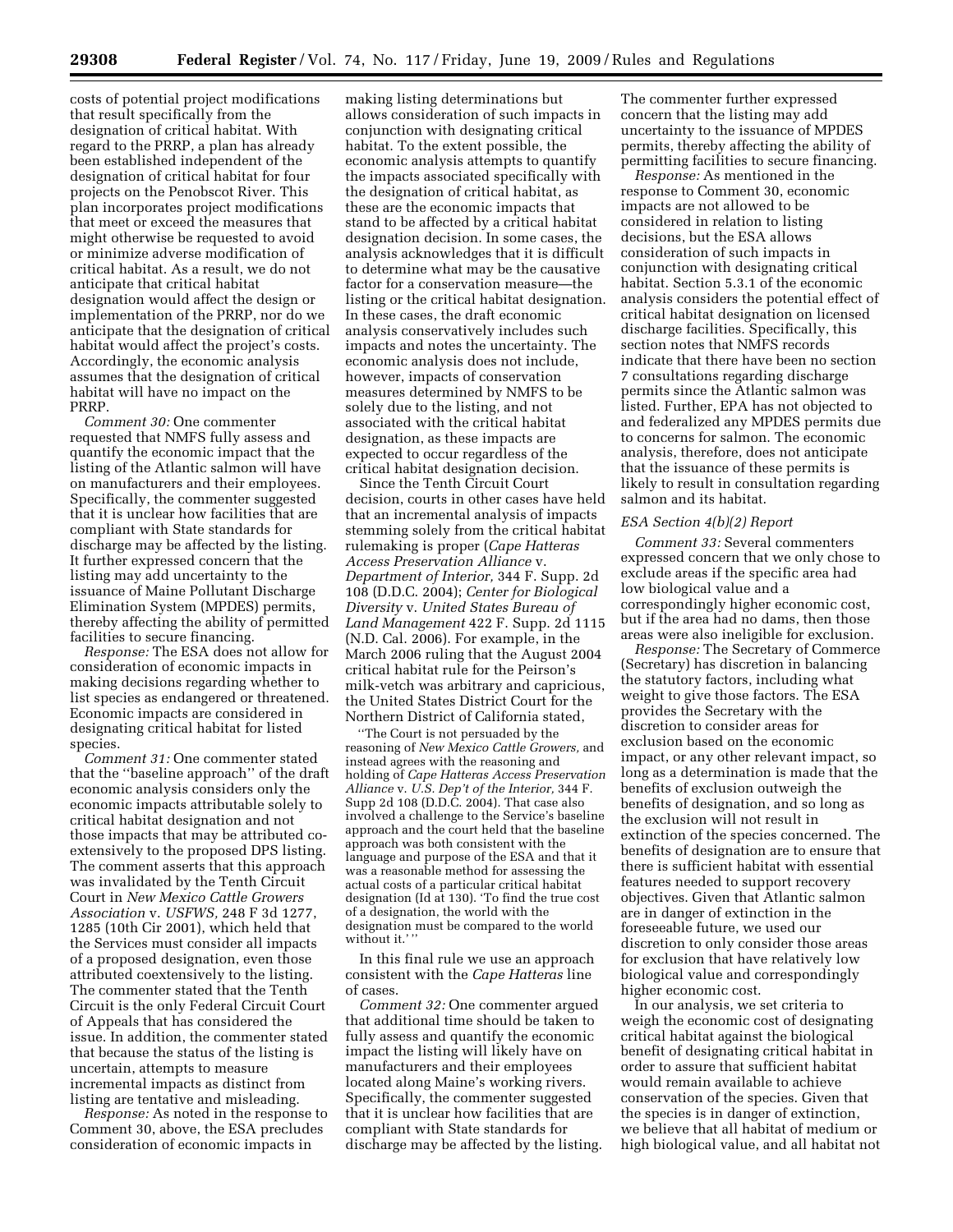impeded by dams is essential to achieve conservation of the species. In this rule, in the section entitled *''Consideration of Economic Impacts, Impacts to National Security, and Other Relevant Impacts,''*  subsection *''Economic Impacts''*, we expounded upon our decision to consider for exclusion only those areas with a biological value of "1".

We did consider a more straight forward approach for exclusion such that any areas for which the costs of designation were greater than the biological value of the area to the species would qualify for exclusion. We chose, however, to consider for exclusion only those areas that have a biological value score of ''1'' (unless the area is without dams) because excluding all specific areas for which the costs of designation were greater than the biological value of the area to the species would reduce the quantity of habitat below what is needed to achieve conservation of the species.

*Comment 34:* One commenter stated that the ESA 4(b)(2) analysis is flawed because NMFS's determination of whether an economic impact was low, moderate, or high was done on a comparative basis as opposed to an absolute basis. NMFS did not actually determine the economic impact to an area of a proposed critical habitat designation.

*Response:* The framework used to inform the section 4(b)(2) analysis was a modified cost-effectiveness analysis. The cost-effectiveness analysis allows us to compare a monetized estimate of the ''benefits of exclusion'' against the biological ''benefits of inclusion'' for any particular area. The commenter is suggesting that the only accepted way to conduct an ESA 4(b)(2) exclusion analysis is with a cost benefit analysis. However, the approach we used, a costeffectiveness analysis, is acceptable for 4(b)(2) exclusion analysis (U.S. OMB, 2003).

The Office of Management and Budget has acknowledged the cost-effectiveness analysis (CEA) as an appropriate alternative to benefit-cost-analysis (U.S. OMB, 2003). The CEA provides a rigorous way to identify options that achieve the most effective use of the resources available without requiring monetization of all of the relevant benefits or costs. The CEA was used in designating critical habitat for the Gulf of Maine DPS of Atlantic salmon, whereby we differentiated among habitat areas based on their relative contribution to conservation based on habitat characteristics and best professional judgment. These qualitative ordinal valuations were then combined with estimates of the monetized

economic costs of critical habitat designation. In essence, individual habitat areas are assessed using both their biological valuation and economic cost, so that areas with high conservation value and lower economic cost have a higher priority for designation, and areas with low conservation value and higher economic cost have a higher priority for exclusion. Using the Secretary's discretion in balancing the statutory factors, only those areas with low biological value were considered for economic exclusion, given that excluding areas of higher biological value would remove protections to habitat needed to achieve conservation of the species.

*Comment 35:* One commenter stated that, ''[p]roposed designated critical habitat on Plum Creek lands does not require special management or protection \* \* \* [we] implement practices that provide on-the-ground conservation outcomes that benefit Atlantic salmon and address the primary constituent elements (PCEs) of salmon habitat in Maine.''

*Response:* As stated in section 4(b)(2) of the ESA, the Services may exclude any area from critical habitat if it is determined that the benefits of such exclusion outweigh the benefits of specifying such area as part of the critical habitat. Based on the best scientific and commercial data available, including Federal and State natural resource protection regulations, we determined that designation of critical habitat in Maine, including Plum Creek lands, is necessary to protect Atlantic salmon from extinction. Furthermore, the fact that on-the-ground conservation measures are being implemented for Atlantic salmon habitat is evidence of the need to manage the essential features of the habitat.

We recognize that many organizations implement practices that provide onthe-ground outcomes that benefit Atlantic salmon, but these practices have not been provided to the Services for thorough review to determine their conservation benefit to Atlantic salmon. Plum Creek states that it fully complies with Maine's Best Management Practices (BMPs) and believes these practices to be protective of salmon habitat. While many of the BMPs do provide protections to Atlantic salmon, there are many aspects that we feel may affect Atlantic salmon habitat and, therefore, require further review. For example, we state that a 30-meter buffer is generally required to provide protections to critical habitat. The 30 meter buffer has been identified as what is generally required to maintain or

restore optimal habitat in fish-bearing streams (Murphy, 1995) and necessary to protect invertebrate communities (Erman and Mahoney, 1983) that salmon require for forage. Murphy (1995) further states that narrower buffers or selective harvest within the buffers may not provide for maintenance of large woody debris contributions into the stream over the long term. Plum Creek's review of Maine's BMPs prescribe a tiered approach where some streams have no buffer protection, others have a 75-foot (22.9-m) buffer, and others have up to a 250-foot (76.2-m) buffer but still allow for removal of up to 40 percent of the canopy. Based on the best scientific and commercial data available, including Federal and State natural resource protection regulations, we determined that designation of critical habitat in Maine, including Plum Creek lands, is necessary to protect Atlantic salmon from extinction.

# *Miscellaneous Comments*

*Comment 36:* Two commenters stated that appropriate documentation under the National Environmental Policy Act (NEPA) must be prepared by the Services and published for the public review process prior to any final rules on critical habitat designation that impact the physical environment.

*Response:* NEPA does not apply to designations of critical habitat under the ESA. The reasons underlying this determination, mainly that designation of critical habitat is a non-discretionary statutory obligation in relation to the listing of a species under the ESA, reflects an opinion from the Ninth Circuit Court of Appeals (see *Douglas County* v. *Babbitt*, 48 F.3d 1495 (9th Cir. 1995), cert. denied, 116 S.Ct. 698 (1996)). In accordance with the decisions of the Ninth Circuit Court, we believe that NEPA documentation is not required for the designation of critical habitat within the range of the GOM DPS.

*Comment 37:* A commenter requested that we revise the critical habitat designation proposal for the Penobscot and Kennebec watersheds. The revised proposal should, at a minimum, exclude potential critical habitat designation for Atlantic salmon in the Androscoggin River and other areas, as appropriate, based upon the updated analyses.

The commenter felt that critical habitat for the expanded DPS should be published separate from the Downeast River final rule, but not before the end of the 1-year window permitted in the ESA following the initial September 5, 2009, proposal. The Notice should request, and give adequate time for, public comments on the revised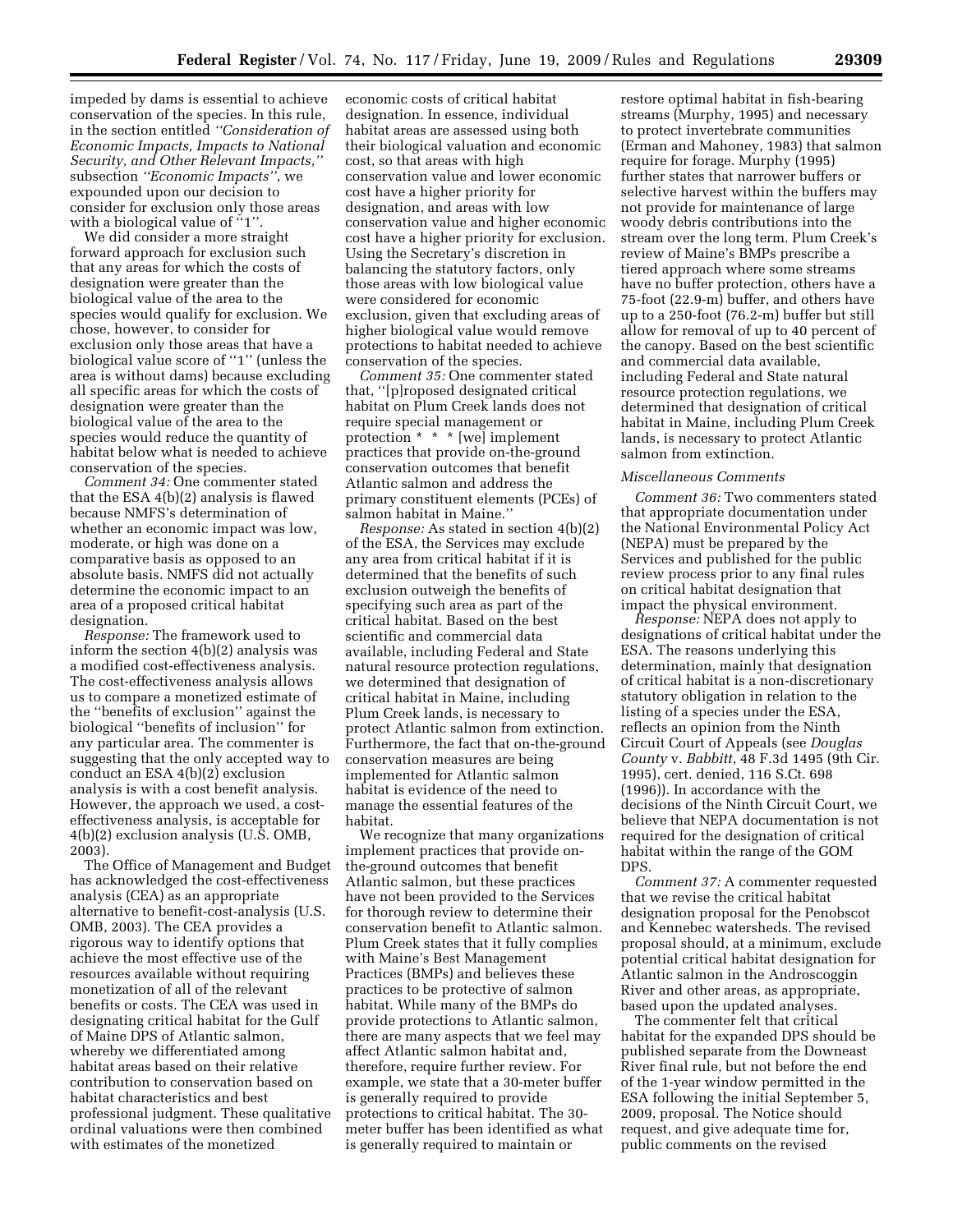proposal prior to issuance of any final rule or designation in the Penobscot or Kennebec Rivers.

*Response:* The ESA states that a final regulation designating critical habitat of an endangered species or threatened species shall be published concurrently with the final regulation implementing the determination that such species is endangered or threatened. Exceptions to this are if critical habitat of such species is not determinable, in which we would be allowed 1 year from the time of listing to make such a determination. For Atlantic salmon, we have an abundance of information on which a determination of critical habitat can be based, and, therefore, a ''not determinable'' decision is not supportable in this case.

*Comment 38:* Two commenters requested that both the critical habitat rule and DPS listing rule be delayed until additional information relating to the adequacies of regulations pertaining to waste water discharge and water withdrawal programs can be further reviewed.

*Response:* The June 1, 2009, publication due date for the final rule designating critical habitat for Atlantic salmon was determined by a judicially approved settlement agreement between the Center for Biological Diversity, Conservation Law Foundation, and NMFS. We feel that asking the plaintiffs and the court to agree to an extension of that date to conduct further evaluation of existing regulations is unwarranted. The adequacy of existing regulatory mechanisms is evaluated in the listing determination, though it is not something that is considered in designating critical habitat. Designating critical habitat is designed to protect habitat features essential to the conservation of the endangered or threatened species. In doing so, we are required to identify the habitat features that may require special management or protections. As such, several activities were identified as affecting habitat features or as activities that we believe may have an effect on habitat features either now or in the near future. By identifying these activities, we are stating that if a Federal action agency were to fund, carry out, or authorize one or more of these activities, then the Federal action agency should consult with the Services on that action. At that point, the Services, in conjunction with the action agency, will make a determination, specific to that project, on whether or not existing regulatory mechanisms are sufficiently protective of the habitat features that we identified, or whether the action may affect the habitat features and, therefore, may

require formal or informal consultation. During this consultation process, modifications to the project may be required to minimize or eliminate the effect on the habitat feature.

*Comment 39:* One commenter stated that the **Federal Register** notice for critical habitat correctly identifies dams as the primary threat to Atlantic salmon, but falls short of recognizing or recommending that the cumulative impacts of dams be addressed if Atlantic salmon are going to be restored in the Androscoggin, Kennebec, and Penobscot Rivers. The commenter urges us to directly address the need for dam removal rather than focus on fishways that we know cannot ameliorate the cumulative impact of dams.

*Response:* The biological valuation portion of the critical habitat designation does account for cumulative impacts of dams in the determination of the ''functional habitat units'' score of habitat units within the range of the GOM DPS. Through our scoring system, the functional habitat units score accounts for dams not only within a particular HUC 10, but also downstream of that HUC 10, thereby addressing the issue of cumulative impacts associated with each dam encountered by a fish making its way to or from a particular HUC 10.

We do not address the needs of dam removal directly in the critical habitat designation as this would not add information necessary in making a determination of critical habitat. When conducting the economic analysis, we had to determine a course of action that may be required of the hydropower companies in order to estimate the economic impact. Given that we do not have the resources or the time to fully assess the most appropriate course of action for each and every dam within the Gulf of Maine DPS, we developed a general list of the types of modifications that may be required by the dam owner if their dam is within critical habitat. In some circumstances, these modifications may be the most appropriate course of action. In other circumstances, more or less stringent modifications may be required of the dam owner depending on the amount the project affects critical habitat and what is required to prevent jeopardy or adverse modification and achieve recovery of the species. The need for dam removal or improved fish passage for specific projects will be addressed in a recovery plan for the expanded GOM DPS and in individual section 7 consultations on projects during relicensing or licensing.

*Comment 40:* A commenter stated that the Services need to be more aggressive

in dealing with numerous and welldocumented problems associated with elevated levels of acidity, low buffering capacity, and lack of important nutrients in our rivers and strongly recommend pursuing a pilot terrestrial liming/calcium enhancement project on a meaningful scale in order to address these known problems.

*Response:* Acidification of surface waters has been identified in numerous planning documents, including the NRC report on Atlantic salmon in Maine (2004), the Final Recovery Plan for Atlantic Salmon (NMFS and FWS, 2005) and the Status Review for Atlantic Salmon (Fay *et al.*, 2006). Acidification of surface waters has been well documented to have detrimental effects on Atlantic salmon, particularly smolts. Whether anthropogenic acidification of surface waters is affecting the GOM DPS, and to what extent, is still widely debated. A combination of low pH and high labile aluminum can reduce the physiological function of the gill membrane and in turn, cause direct or indirect mortality to a smolt as it attempts to enter sea water. Since the 1980s, researchers have been working hard to understand acidification of surface waters in Maine, particularly in the region east of the Penobscot River. Haines *et al.* (1990) reported that, when Atlantic salmon smolts were subjected to elevated acidity and elevated aluminum concentrations, a combination of pH less than 5.5 and exchangeable aluminum concentration greater than 200 mg/l caused osmoregulatory stress. Since this time, numerous and extensive efforts have been undertaken to understand the role of acidification on Atlantic salmon survival, particularly in the Downeast Region of Maine. Furthermore, even though it has been widely acknowledged that emissions of sulfates and nitrates contribute significantly to acidification of surface waters, in Maine there are differing views as to how much of the acidity is directly associated with these emissions. In Downeast Maine, there is uncertainty among researchers and biologists on how much of the acidity in Downeast rivers is naturally occurring from the high levels of dissolved organic matter and what portion of the acidity originates from exogenous sources such as sulfate and nitrate emissions, marine aerosols, or land-use activities (*e.g.*, forestry and agricultural practices). At this point, we recognize that some rivers and streams are impaired by low pH and high aluminum concentrations, but we do not believe that there is substantive information to suggest that the GOM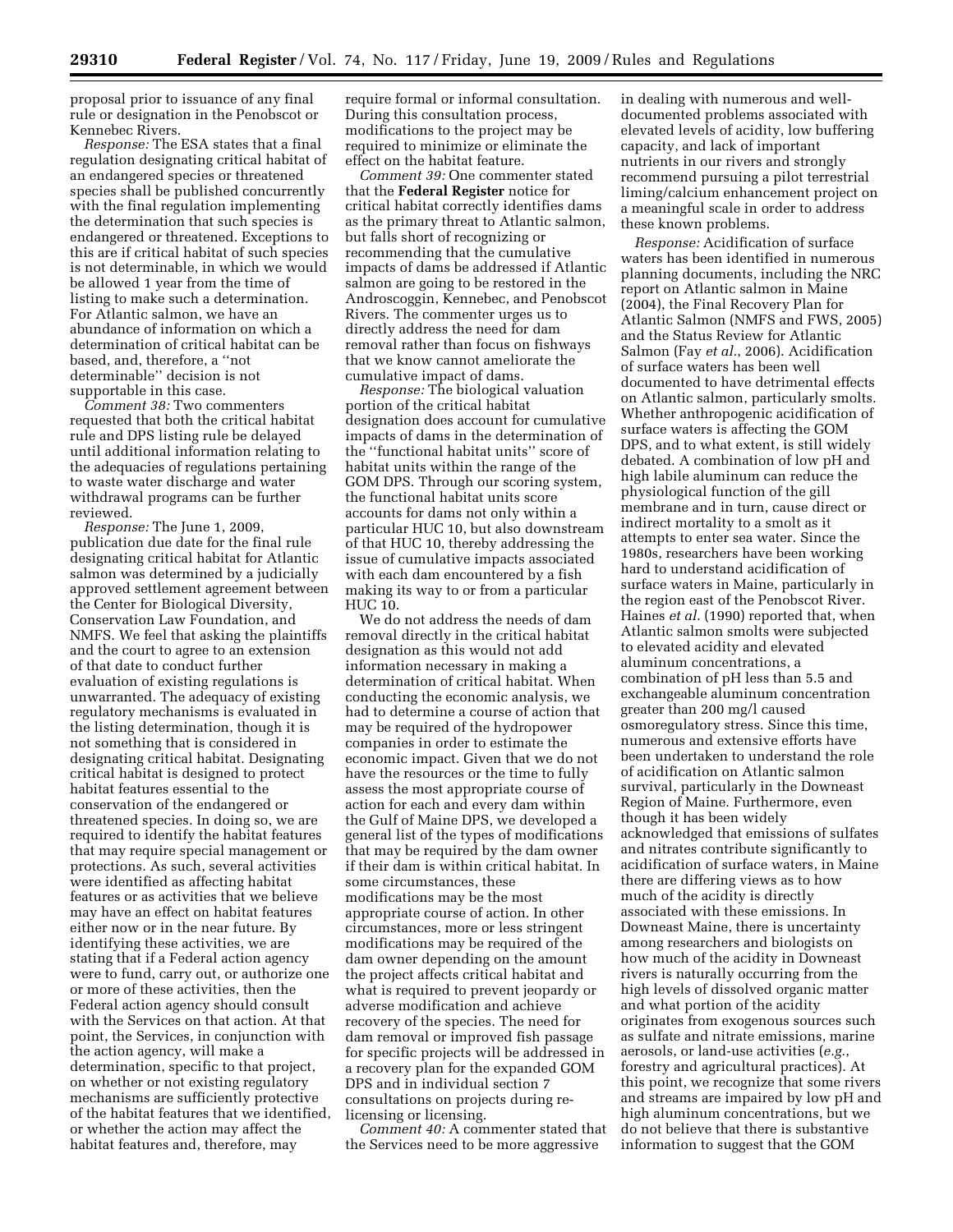DPS is significantly impaired at the population level as a result of anthropogenic acidification. Whether the Services should undertake liming or calcium enhancement to offset the effects of low pH is an issue that will need to be pursued in the development of a recovery plan and is not related to the designation of critical habitat.

*Comment 41:* One commenter stated that the critical habitat designation fails to consider the essential migratory nature of Atlantic salmon \* \* \* Atlantic salmon will not stay in just those areas of a watershed that are designated as critical habitat.

*Response:* During our designation process we identified all areas currently occupied by the listed GOM DPS of Atlantic salmon. All areas currently occupied by the species have been designated as critical habitat, with exceptions of areas excluded as part of the 4(b)(2) process and marine areas as described in this final rule, section titled: Identifying the Geographical Area Occupied by the Species and Specific Areas within the Geographical Area. Areas not designated as critical habitat within the GOM DPS are areas that are currently inaccessible to Atlantic salmon due to either natural or manmade barriers or areas that do not have the physical and biological features essential to the conservation of the species. In order to designate critical habitat outside the current GOM DPS we would need to make the determination that those areas are essential to the conservation of the species. At present, we have determined that enough habitat is available within the occupied portions of the GOM DPS to conserve the species regardless of whether salmon migrate outside this habitat area. Therefore, habitat in unoccupied areas within or outside of the GOM DPS is not essential to the conservation of salmon and not appropriate for designation as critical habitat.

*Comment 42:* A commenter felt we should provide more region specific review of habitat variability and threats in our source document (Habitat Requirements and Management Considerations for Atlantic salmon in the GOM DPS).

*Response:* The biological valuation (NMFS, 2009a) does provide SHRU specific biological reports that describe the variability of physical and biological features essential to the conservation of the species within and among the individual SHRUs. Additionally, these SHRU specific biological reports provide general descriptions of activities that may affect the physical and biological features essential to the

conservation of the GOM DPS within each SHRU.

*Comment 43:* One commenter stated that the effects of dams are overstated. The commenter felt that even though dams do impact migration and survival, marine survival is the biggest factor limiting recovery. The commenter further states that dams are not the driving force in the decline as evidenced by rivers with no barriers to migration but with the same declines as rivers with barriers.

*Response:* In the 4(b)(2) report (NMFS, 2009b), we fully acknowledge the importance of marine survival and the fact that it is a very significant limiting factor in the recovery of the GOM DPS. However, critical habitat may not be designated within foreign countries or in other areas outside of the jurisdiction of the United States (50 CFR 424.12(h)). Furthermore, we are not able, at this time, to identify the specific features characteristic of marine migration and feeding habitat within waters under U.S. jurisdiction essential to the conservation of Atlantic salmon and are, therefore, unable to identify the specific areas in the marine environment where such features exist. Therefore, specific areas of marine habitat are not designated as critical habitat. We also do not feel that the effect of dams is overstated. The National Research Council stated in 2004 that the greatest impediment to self-sustaining Atlantic salmon populations in Maine is obstructed fish passage and degraded habitat caused by dams. As the commenter acknowledged, we relied heavily on Fay *et al.* (2006), which provides a comprehensive review of the studies that support this conclusion. Dams have been found to result in direct loss of production habitat, alteration of hydrology and geomorphology, interruption of natural sediment and debris transport, and changes in temperature regimes (Wheaton *et al.*, 2004). Riverine areas above impoundments are typically replaced by lacustrine (lake or pond) habitat following construction. Dramatic changes to both upstream and downstream habitat caused by dams directly result in changes in the composition of aquatic communities, predator/ prey assemblages, and species composition (NRC, 2004; Fay *et al.*, 2006; Holbrook, 2007). Upstream changes in habitat are known to create conditions that are ideal for Atlantic salmon predators such as chain pickerel, smallmouth bass, and double crested cormorants (Fay *et al.*, 2006). Furthermore, dams not only change predator/prey assemblages, dam passage is known to negatively affect predator

detection and avoidance in salmonids (Raymond, 1979; Mesa, 1994; Blackwell and Krohn, 1997; Holbrook 2007). Adults may also be susceptible to predation when they are attempting to locate and pass an upstream passage facility at a dam in conjunction with higher summer temperatures (Fay *et al.*, 2006; Power and McCleave, 1980).

Providing highly effective fish passage both upstream and downstream at impoundments is very important. However, that does not negate the fact that even passage facilities contribute to Atlantic salmon mortality. Passage inefficiency and delays occur at biologically significant levels, resulting in incremental losses of pre-spawn adults, smolts, and kelts. Dams are known to typically injure or kill between 10 and 30 percent of all fish entrained at turbines (EPRI, 1992). With rivers containing multiple hydropower dams, these cumulative losses could compromise entire year classes of Atlantic salmon. Studies in the Columbia River system have shown that fish generally take longer to pass a dam on a second attempt after fallback compared to the first (Bjornn *et al.*, 1999). Thus, cumulative losses at passage facilities can be significant and are an important consideration.

# *Comments on Issues Outside of the Scope of this Rule*

There were a number of comments and suggestions that are not directly related to the designation of critical habitat. These included suggestions on collaboration versus regulation, comments on the inadequacy of existing State regulations, comments on the National Pollution Discharge Elimination System (NPDES), comments on river classification, comments related to the listing of Atlantic salmon in particular rivers under the ESA (inclusion or exclusion of certain rivers), and remarks on the timing of the critical habitat designation given the U.S. economic slow down. Given that these comments do not affect the critical habitat designation process, we will not be providing detailed responses in this rule. Comments that were submitted in response to the proposed critical habitat designation, but appear to be more related to the listing rule, will be addressed in that listing action.

# *Remarks*

(1) After the close of the comment period, we were informed that the watershed delineations represented as HUCs had recently undergone some revisions that would alter the boundaries of some of the HUC 10 watersheds used to represent specific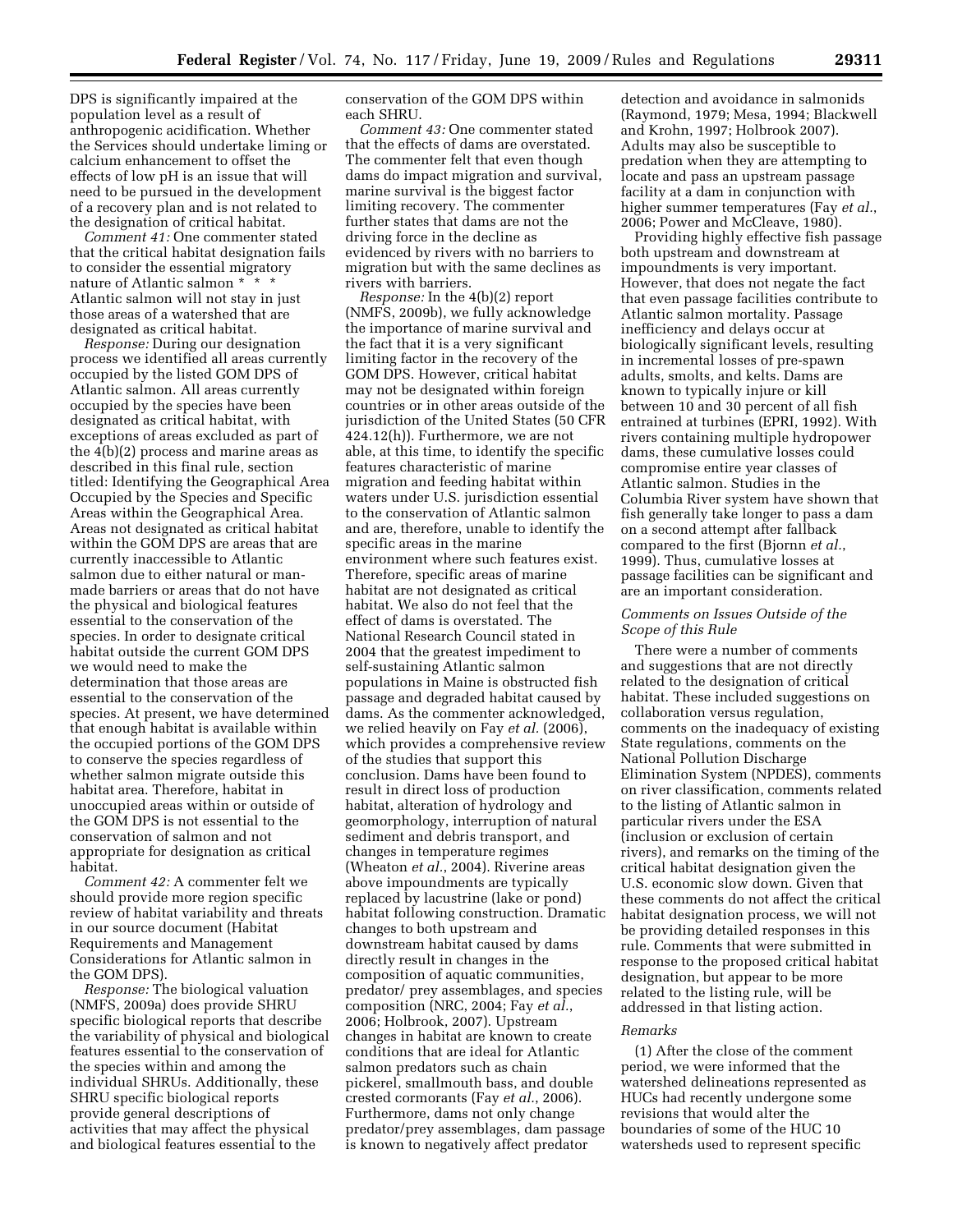areas within the GOM DPS. In our determination of specific areas, we identified the HUC 10 watershed scale as appropriate given that the HUC 10 watershed is the approximate scale in which Atlantic salmon are currently managed. The HUC 10 scale was also appropriate because we had sufficient information to analyze each specific area for habitat value and economic cost. When we were made aware of the modifications, we carefully assessed the implications of the modifications and whether it would be necessary to reconfigure our designation based on the modifications. ESA section 3(5)(A) states that we are to identify specific areas within the geographical area on which are found those physical and biological features essential to the conservation of the species and which may require special management or protections. Section 3(5)(C) further states that, except in circumstances determined by the Secretary, critical habitat shall not include the entire geographical area which can be occupied by the threatened or endangered species. The Services' regulations further state in 50 CFR 424.12(c) that each critical habitat will be defined by specific limits using reference points and lines as found on standard topographic maps of the area. Each area will be referenced to the State(s), county(ies), or other local governmental units within which all or part of the critical habitat is located. Unless otherwise indicated within the critical habitat descriptions, the names of the State(s) and county(ies) are provided for information only and do not constitute the boundaries of the area. Ephemeral reference points (*e.g.*, trees, sand bars) shall not be used in defining critical habitat. Based on the ESA and agency regulations, we concluded that reconfiguration of the HUC 10 watersheds based on this update was unnecessary for the following reasons: (1) Considering the guidance, we have a fair amount of discretion in defining the scale, size, and shape of the area used to represent the specific area in which critical habitat is analyzed; (2) the HUC 10 watershed scale, regardless of size or shape, does not influence salmon biology or salmon behavior; (3) we can make available to the public maps that clearly identify the specific areas and the critical habitat within those areas; and (4) we clearly identify the specific State(s), county(ies), and town(s) in which all or part of the critical habitat is located.

(2) In the proposed rule (50 CFR 51747; September 5, 2008) summary paragraph, we stated that there were 203,781 km of perennial river, stream, and estuary habitat proposed for designation as critical habitat. This number was in error, and the actual kilometers proposed for designation was 20,378 km. The habitat kilometers in the summary tables in Part 226 of the proposed rule were correct.

# **III. Summary of Revisions**

We evaluated the comments and the new information received in response to the proposed rule to ensure that our final rule contained the best scientific data available. Some of the comments and new information has resulted in a number of general changes to the critical habitat designations. A review of the comments that triggered those changes and a summary of the changes that were made are included in this section:

(1) One commenter noted that on Page 9, Criterion (a) of the biological valuation (NMFS, 2008a) we do not specify the time frame in which salmon have been documented in a specific area for the area to be considered occupied. Another commenter expressed concern over our perceived use of the ''Fish Friends'' program overseen by the Atlantic Salmon Federation as a criterion for occupation. On page 9 of the biological valuation we identify two criteria, that if either are met, would warrant the area to be considered occupied by the species.

The text in criterion (a) has been modified to include the timeframe of 6 years, which is consistent with the timeframe expressed in criteria (b), and we did remove reference to the Fish Friends program on the basis that under no circumstance were specific areas determined to be occupied solely based on the stocking of fry from this program. These modifications were made in the final rule section titled *Identifying the Geographical Area Occupied by the Species and Specific Areas within the Geographical Area.* 

(2) Several commenters asked that we clarify the approach used to bin economic costs as well as how cost thresholds were assigned and how specific areas were considered for economic exclusions.

In order to compare economic cost to biological value in the exclusion process we needed to assign a value with which we could compare unlike values (*e.g.*, dollar amounts vs. biological value). In order to create like values for both the economic costs and final biological values we chose to bin the biological and economic data into three categories (high, medium, low) in order to consider exclusions. In the proposed rule we state that we binned the

economic costs into three categories to represent low, medium and high economic costs, but did not explain why or how we did this binning. We modified the text in the final rule section—*Consideration of Economic Impacts, Impacts to National Security, and Any Other Relevant Impacts* to explain why and how we did the binning of the economic cost.

(3) A commenter stated that the algorithm used to arrive at functional habitat units is difficult to follow, in part because it is described in two separate sections. A unified section describing this process would be helpful, as would a formulaic representation of the process.

The section of the final rule ''*Specific areas outside the geographical area occupied by the species \* \* \* essential to the conservation of the species*'' has been modified by consolidating the explanation of how functional habitat units were derived and developing a formulaic expression for the process used to calculate functional habitat units.

(4) A commenter noted that Belfast Bay is missing from the economic exclusion in the table on pg 51780 of the proposed rule.

In 50 CFR 226.217(b)(6), Table (ii) of the proposed rule we outline all the specific areas that contain critical habitat, the quantity of critical habitat within the specific areas as well as the quantity of critical habitat that we proposed for exclusion, and the type of exclusion. In the Penobscot Bay subbasin, we identified Belfast Bay (HUC code 0105000218) as having 177 km of river, stream, and estuary, and 9 square km of lake critical habitat. The area was identified in the preamble and in the maps of 50 CFR Part 226.217(b)(6) of the proposed rule as being proposed for exclusion based on economics. We have modified the table to show that the habitat in Belfast Bay is excluded from critical habitat on the basis of economic cost in comparison with biological value.

(5) A commenter questioned our use of the language ''not likely to become threatened'' that was used in the development of recovery criteria described in the section entitled *Specific areas outside the geographical area occupied by the species \* \* \* essential to the conservation of the species* of the final rule, and suggested that our targets should be referred to as benchmarks for recovery. We modified this section of the final rule as well as the biological valuation by removing the language ''not likely to become threatened''. A recovered population is one that is neither threatened nor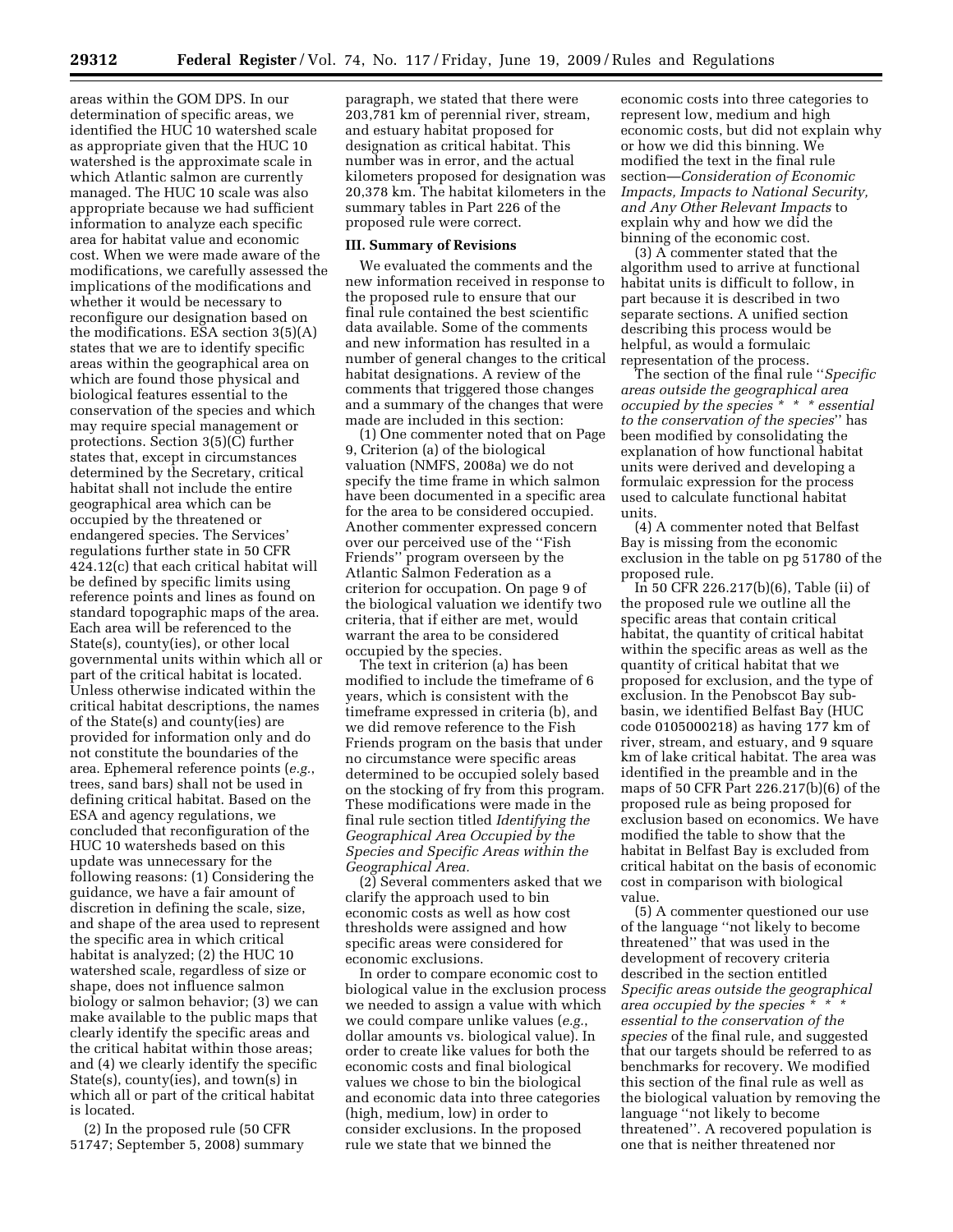endangered, or otherwise a population that is not likely to become an endangered species in the foreseeable future. The specific criteria that we have proposed for recovery for the sake of estimating the quantity of habitat needed to support a recovered population has not changed. The recovery criteria will remain as draft until they are more thoroughly examined through the recovery planning process.

(6) According to multiple comments, the draft economic analysis underestimates the impacts of providing fish passage at hydropower facilities. Specifically, one comment notes that the draft economic analysis estimates the average cost of installing a fish lift to be \$2.7 million whereas the installation of three known fish lifts over the past 15 years ranged in cost from \$3.3 million to \$7.8 million. Specific information on the fish lift and ladder costs were provided for FPL Energy hydro projects by the commenter. Likewise, Topsham Hydro Partners stated that its fish passage facilities cost in excess of \$4 million.

To address this, the final economic analysis incorporates the available project-specific cost estimates for fish ladders and lifts provided by the commenters to estimate the average costs of these project modifications.

(7) Exhibit 3–10 in the draft economic analysis presents a range of impacts associated with decreased power production in May in the case that changes in operations are requested for the purposes of salmon conservation. A commenter stated that the range presented is misleading as the low end cost represents the lost power generation being replaced by the next cheapest source of energy. By virtue of being a lower cost, however, this next cheapest source would already be on line. Therefore, only the highest cost replacement power would occur and only the high end costs should be considered.

The final economic analysis was modified to address this comment by removing the low end cost of the range presented in the draft economic analysis, assuming the replacement generation will most likely come from natural gas.

(8) A commenter stated that the draft economic analysis fails to show how the present value costs for each dam were calculated from the averages provided in the report.

To address this comment exhibit 3–7 from the draft economic analysis has been revised in the final economic analysis to make transparent the

derivation of the per dam present value costs.

(9) A commenter stated that NMFS should consider that hydropower is a clean and renewable energy source, and reducing its production and replacing it with increased burning of fossil fuels would have environmental costs.

In the final economic analysis and energy impact analysis we incorporated a qualitative discussion recognizing that environmental costs would occur in the case that lost hydropower generation were replaced with increased burning of fossil fuels.

(10) Brookfield Renewable Power Inc. commented that the draft economic analysis fails to include all of its dams within the study area, missing five dams on the West Branch of the Penobscot River which are part of Federal Energy Regulatory Commission (FERC) No. 2634. Further, in the case of the Caucomgomoc Dam, the draft economic analysis does not accurately portray existing fish passages.

The draft economic analysis considers four Brookfield Power dams on the Penobscot River as part of FERC No. 2634. Due to information provided by Brookfield in follow up to this comment, the final economic analysis considers an additional four previously unlicensed dams that are now licensed and will be in operation this year along the West Branch of the Penobscot. Brookfield additionally provided information on the fish passage status of these dams.

(11) The FERC stated that the draft economic analysis underestimates the number of tidal/wave energy projects that may be licensed over the 20-year time period of the analysis. The FERC anticipates that there may be as many as 134 permit applications leading to about 13 projects over the next 20 years.

Chapter 3 of the final economic analysis has been revised to incorporate more information on the potential for future projects and their locations. To provide additional context, the analysis also describes modifications to hydrokinetic projects on the west coast that have been requested for projects affecting Pacific salmon.

(12) The Regulatory Flexibility Analysis (RFA) describes the potential impact to small farms in terms of the percentage of estimated annual revenues. A commenter stated that a true impact on a small farm would be the impact on net income because the farm may benefit from economies of scale. For small farms, any reduction in income may put them out of business.

In the RFA, the impacts to small farmers are presented as a percentage of annual revenue to provide perspective

on the level of impact. We agree that presenting impacts as a percentage of net income would be appropriate and would do so if sufficient data were available. A qualitative discussion addressing this issue is incorporated in the final economic analysis.

(13) A commenter stated that we were unclear on whether both upstream and downstream passage efficiency estimates were figured into the 85 percent passage efficiency when calculating the functional habitat units.

To determine whether any unoccupied habitat in the GOM DPS should be designated as critical habitat, we assessed the quantity of habitat for each HUC 10 watershed. The total quantity of habitat was then discounted to provide a functional habitat value based on the habitat's quality and the number of dams within and below the HUC 10 watershed. Therefore, the functional value of areas with low quality habitat or dams would be less than the total measured habitat quantity. In the proposed rule we did not state whether the dams were figured into the equation to account for upstream, downstream, or both upstream and downstream migration. We modified the section of the final rule entitled ''*Specific areas outside the geographical area occupied by the species \* \* \* essential to the conservation of the species*'' to clarify that only downstream passage efficiency was figured into the equation to calculate functional habitat units.

This was done because we designated habitat based on what was sufficient to support the offspring of a recovered population. We identified a recovered population for the purpose of designating critical habitat as 2,000 adult spawners within each SHRU. The next generation of adult returns does not directly influence the quantity of nursery habitat needed to support the offspring of the original 2,000 adult spawners. Assuring that passage is sufficient to sustain the recovered population is part of the recovery strategy and is something that will be addressed in the recovery plan.

(14) Several commenters indicated that the HUC labels are confusing and make interpretation difficult.

The HUC 10 watershed delineations are pre-established watershed delineations made available through USGS. We used the names and HUC codes already established in the dataset for describing critical habitat. We acknowledge that some of the names can be misleading, but these codes and names are standardized by the USGS. In order to address the confusion regarding the names of the HUC 10s and where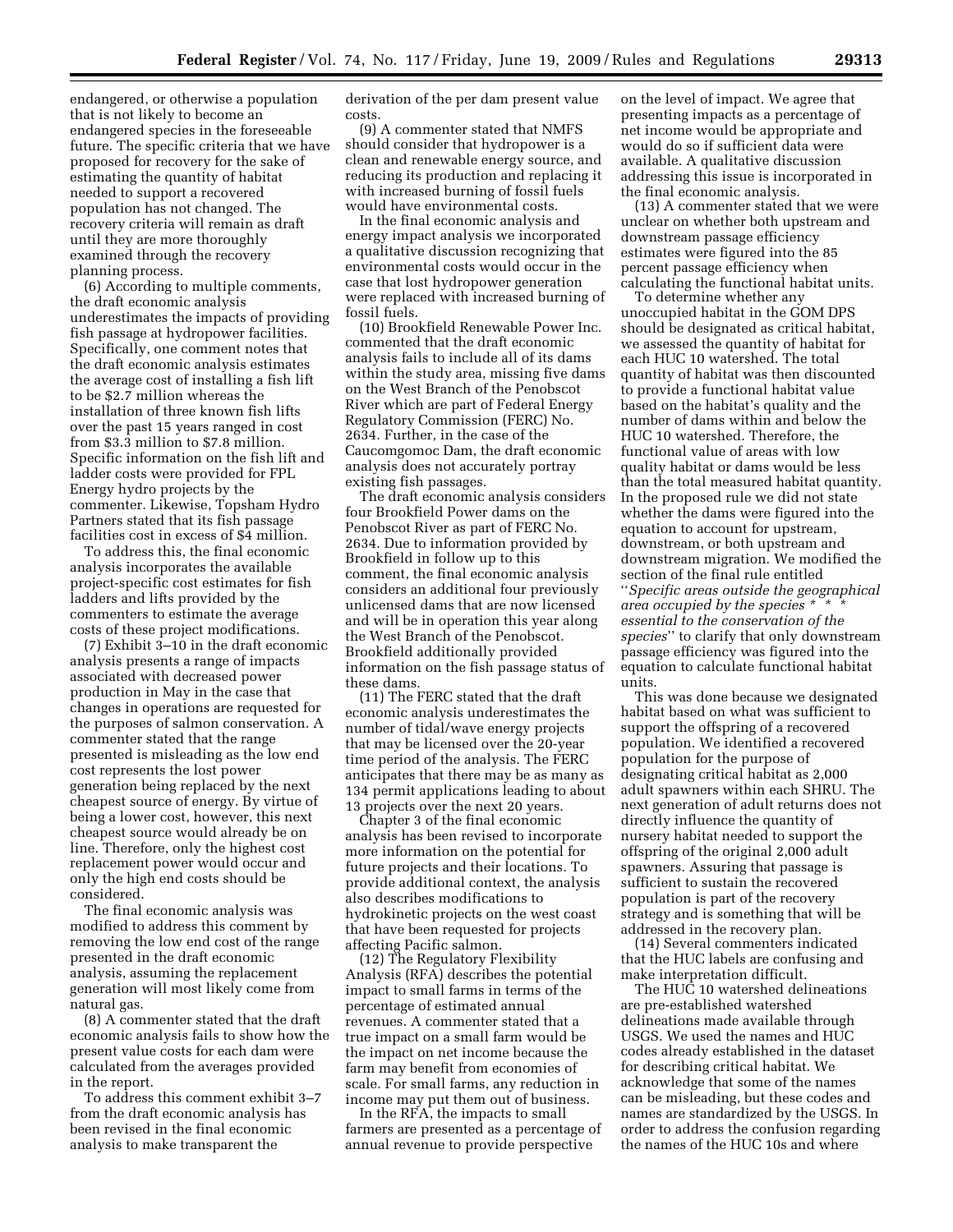the HUC 10 watersheds are specifically, we have provided a more detailed map in the end of the final rule and have also made detailed maps available on our Web site at *[http://www.nero.noaa.gov/](http://www.nero.noaa.gov/prot_res/altsalmon/)  prot*\_*res/altsalmon/*.

HUC 0104000203 and 0104000204 were identified as being easily confused because both HUCs were assigned the name ''Ellis River.'' HUC 0104000204 is below Rumford Falls and includes the Swift River and is historical Atlantic salmon habitat while HUC 0104000203 is above Rumford Falls and historically was not Atlantic salmon habitat.

(15) One commenter stated that the approach outlined in the proposed critical habitat to assign cost thresholds and how specific areas were considered for economic exclusions needed further clarification.

In the 4(b)(2) analysis, in order to compare economic cost to biological value, we needed to assign a value with which we could compare unlike values (*e.g.*, dollar amounts vs. biological value). In order to create like values for both the economic costs and final biological values, we chose to bin the original data into three categories (high, medium, low) in order to make determinations of exclusions between the two variables. Clarification of the procedures used to bin economic cost is included in the 4(b)(2) report (NMFS, 2009b) and in section III of this final rule.

(16) The Navy commented stating that they are opposed to critical habitat for the Atlantic salmon on properties owned, controlled by, or designated for use by the Department of Defense pursuant to section 4(a)(3)(B)(i) and 4(b)(2) of the ESA. Military sites with military missions excluded from critical habitat include: Brunswick Naval Air Station's Main Station in Brunswick, ME; the Brunswick Naval Air Station's Great Pond Outdoor Adventure Center (OAC) in the town of Great Pond; the Brunswick Naval Air Stations Cold Weather Survival, Evasion, Resistance, and Escape School (SERE) in Redington Township near Rangeley, ME, and the Brunswick Naval Air Station's Naval Computer and Telecommunications Atlantic Detachment Center in Cutler, Maine. The Navy further requests that Bath Iron Works (BIW) in Bath, ME, be excluded from critical habitat. The Navy asserts that BIW conducts activities essential to the operations of the Navy's fleet and the Navy describes these activities as inherent to national security.

In the proposed rule we stated that we had contacted the Department of Defense and requested information on the existence of INRMPs for the

Brunswick Naval Air Station's Maine Station in Brunswick, and the Naval Air Station's Cold Weather Survival, Evasion, Resistance, and Escape school and the benefits any INRMPs would provide to Atlantic salmon. If any INRMPs covering these sites were determined, in writing, to provide a benefit to Atlantic salmon, we would be precluded from designating the habitat within these sites (section 4(a)(3)(B)(i) of the ESA). INRMPs that provide a benefit to Atlantic salmon are in place for these two areas, and, therefore, these areas do not meet the definition of critical habitat and are not be included in this final rule. In this final rule we also exclude the Great Pond Outdoor Adventure Center in Great Pond, ME, the Brunswick Naval Air Station's Naval Computer and Telecommunications Atlantic Detachment Center in Cutler, Maine, and Bath Iron Works in Bath, ME, based on the required benefits analysis of section  $4(b)(2)$  of the ESA. A full description of military lands that do not meet the definition of critical habitat (section 4(a)(3)(B)(i) of the ESA or that are excluded under section 4(b)(2) of the ESA is included in this final rule under section V (Application of ESA Section 4(a)(3)(B)(i)) and section VI (Application of ESA Section 4(b)(2)).

(17) A commenter stated that though it may not be the intent of the NMFS, the commenter believes the current wording that implies that the presence of an Atlantic Salmon Federation (ASF) Fish Friends school program qualifies a watershed for designation as critical habitat. ASF wants to make sure that no areas within the DPS were considered occupied solely and exclusively because of the presence of juvenile salmon from the Fish Friends program.

In the final rule section Identifying the *Geographical Area Occupied by the Species and Specific Areas within the Geographical Area*, we have taken out the reference to the Fish Friends school program as being an impetus for designating critical habitat in a specific area as there are no circumstances where a HUC 10 watershed was considered for designation as critical habitat solely based on the stocking of fish through the Fish Friends program.

(18) In the final listing rule, the GOM DPS was redefined to exclude those areas outside the historic range of the species. In the re-defined DPS, the following impassable falls delimit the upstream extent of the freshwater range: Rumford Falls in the town of Rumford on the Androscoggin River; Snow Falls in the town of West Paris on the Little Androscoggin River; Grand Falls in Township 3 Range 4 BKP WKR, on the Dead River in the Kennebec Basin; the

un-named falls (impounded by Indian Pond Dam) immediately above the Kennebec River Gorge in the town of Indian Stream Township on the Kennebec River; Big Niagara Falls on Nesowadnehunk Stream in Township 3 Range 10 WELS in the Penobscot Basin; Grand Pitch on Webster Brook in Trout Brook Township in the Penobscot Basin; and Grand Falls on the Passadumkeag River in Grand Falls Township in the Penobscot Basin.

In the critical habitat analysis, we analyzed the entire Penobscot, Androscoggin, Kennebec, and Downeast Coastal Basins. All of the HUC 10 watersheds outside the historic range were determined to have no biological value to Atlantic salmon and were subsequently not evaluated for critical habitat with the exception of the Passadumkeag watershed (HUC code 0102000503) in the Penobscot River watershed. The Passadumkeag watershed was determined to be occupied up to Grand Falls in Grand Falls Township, though it was assigned a biological value of "1" because of biological quality and habitat quantity. In the ESA section 4(b)(2) exclusion analysis, the Passadumkeag was excluded from designation because it was assigned an economic score of "2" subsequently qualifying this watershed for exclusion. Upon the redelineation of the GOM DPS, the Passadumkeag HUC 10 watershed was cut in half so that the portion of the watershed below Grand Falls is within the GOM DPS, and the portion of the watershed above Grand Falls is outside the DPS. Given the new delineation, we needed to re-assess the biological value and economic cost scores, given that these evaluations were conducted for the entire HUC 10 watershed. In doing so, the biological value of the Passadumkeag retained its score of ''1,'' given that during the biological valuation, these falls were taken into account. The economic analysis did not take into account Grand Falls in the assessment and therefore the economic impact for the Passadumkeag needed to be re-examined. In doing so, the economic impact to the Passadumkeag watershed was reduced to an estimated high impact of \$550,000, though this is not below the threshold of \$338,000 which would subsequently reduce the economic score from a 2 to a 1. Thus, the Passadumkeag Watershed is eligible for exclusion under the criteria that we established.

(19) In the proposed rule (73 FR 51747; September 5, 2008) summary paragraph, we stated that there were 203,781 km of perennial river, stream, and estuary habitat proposed for designation as critical habitat. This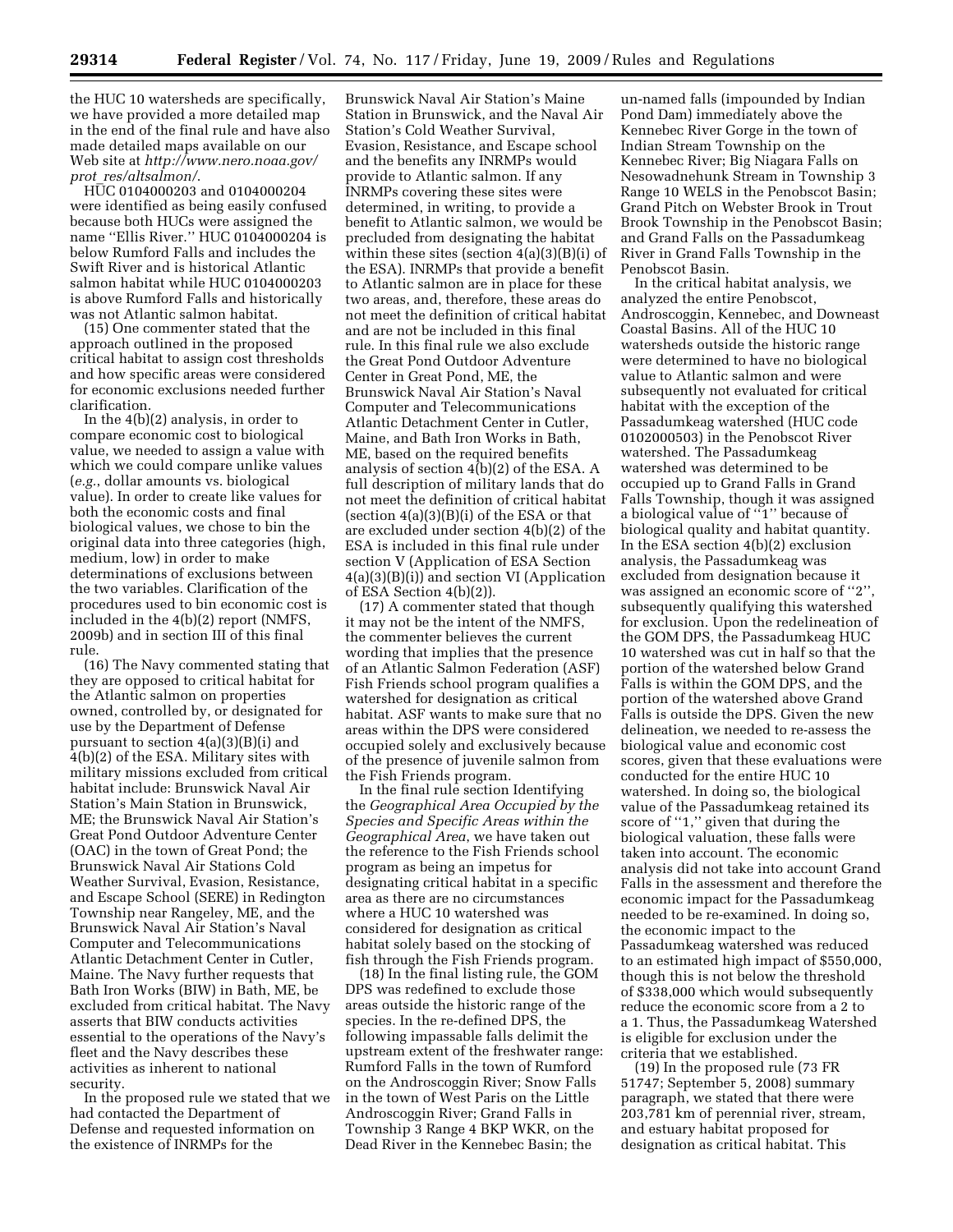number was in error, and the actual kilometers proposed for designation was 20,378 km. The habitat kilometers in the summary tables in part 226 of the proposed rule were correct.

# **IV. Methods and Criteria Used To Identify Critical Habitat**

The following sections describe the relevant definitions and guidance found in the ESA and our implementing regulations, and the key methods and criteria we used to make these final critical habitat designations after incorporating, as appropriate, comments and information received on the proposed rule. Section 4 of the ESA (16 U.S.C. 1533(b)(2)) and our regulations at 50 CFR 424.12(a) require that we designate critical habitat, and make revisions thereto, ''on the basis of the best scientific data available.''

Critical habitat is defined by section 3 of the ESA (and 50 CFR 424.02(d)) as ''(i) the specific areas within the geographic area occupied by the species, at the time it is listed in accordance with the provisions of [section 4 of this Act], on which are found those physical or biological features (I) essential to the conservation of the species and (II) which may require special management considerations or protection; and (ii) specific areas outside the geographical area occupied by the species at the time it is listed in accordance with the provisions of [section 4 of this Act], upon a determination by the Secretary that such areas are essential for the conservation of the species.'' Section 3 of the ESA (16 U.S.C. 1532(3)) also defines the terms ''conserve,'' ''conserving,'' and ''conservation'' to mean ''to use, and the use of, all methods and procedures which are necessary to bring any endangered species or threatened species to the point at which the measures provided pursuant to this chapter are no longer necessary.''

Pursuant to our regulations, when identifying physical or biological features essential to conservation, we consider the following requirements of the species: (1) Space for individual and population growth, and for normal behavior; (2) food, water, air, light, minerals, or other nutritional or physiological requirements; (3) cover or shelter; (4) sites for breeding, reproduction, or rearing of offspring; and, generally, (5) habitat that is protected from disturbance or representative of the historical geographical and ecological distribution of the species (see 50 CFR 424.12(b)). In addition to these factors, we also focus on the known physical and biological features (primary constituent elements

or PCEs) within the occupied areas that are essential to the conservation of the species. The regulations identify PCEs as including, but not limited to, the following: roost sites, nesting grounds, spawning sites, feeding sites, seasonal wetland or dry land, water quality or quantity, host species or plant pollinator[s], geological formation, vegetation type, tide, and specific soil types. For an area containing PCEs to meet the definition of critical habitat, we must conclude that the PCEs in that area ''may require special management considerations for protection.'' Our regulations define special management considerations or protection as ''any methods or procedures useful in protecting physical and biological features of the environment for the conservation of listed species.'' Both the ESA and our regulations, in recognition of the divergent biological needs of species, establish criteria that are fact specific rather than ones that represent a ''one size fits all'' approach.

Our regulations state that, ''[t]he Secretary shall designate as critical habitat areas outside the geographic area presently occupied by the species only when a designation limited to its present range would be inadequate to ensure the conservation of the species'' (50 CFR 424.12(e)). Accordingly, when the best available scientific data do not demonstrate that the conservation needs of the species so require, we will not designate critical habitat in areas outside the geographic area occupied by the species.

Section 4 of the ESA (16 U.S.C. 1533(b)(2)) requires that, before designating critical habitat we must consider the economic impacts, impacts on national security, and other relevant impacts of specifying any particular area as critical habitat, and the Secretary may exclude any area from critical habitat if the benefits of exclusion outweigh the benefits of designation, unless excluding an area from critical habitat will result in the extinction of the species. This exercise of discretion must be based upon the best scientific and commercial data (16 U.S.C. 1536(a)(2)). Once critical habitat is designated, section 7(a)(2) of the ESA requires that Federal agencies, in consultation with and with the assistance of NMFS, ensure that any action they authorize, fund, or carry out is not likely to result in the destruction or adverse modification of critical habitat.

## *Atlantic Salmon Life History*

Atlantic salmon have a complex life history that ranges from territorial rearing in rivers to extensive feeding migrations on the high seas. During

their life cycle, Atlantic salmon go through several distinct phases that are identified by specific changes in behavior, physiology, morphology, and habitat requirements.

Adult Atlantic salmon return to rivers from the sea and migrate to their natal stream to spawn. Adults ascend the rivers of New England beginning in the spring. The ascent of adult salmon continues into the fall. Although spawning does not occur until late fall, the majority of Atlantic salmon in Maine enter freshwater between May and mid-July (Meister, 1958; Baum, 1997). Early migration is an adaptive trait that ensures adults have sufficient time to effectively reach spawning areas despite the occurrence of temporarily unfavorable conditions that occur naturally (Bjornn and Reiser, 1991). Salmon that return in early spring spend nearly 5 months in the river before spawning; often seeking cool water refuge (*e.g.*, deep pools, springs, and mouths of smaller tributaries) during the summer months.

In the fall, female Atlantic salmon select sites for spawning. Spawning sites are positioned within flowing water, particularly where upwelling of groundwater occurs to allow for percolation of water through the gravel (Danie *et al.*, 1984). These sites are most often positioned at the head of a riffle (Beland *et al.*, 1982), the tail of a pool, or the upstream edge of a gravel bar where water depth is decreasing, water velocity is increasing (McLaughlin and Knight, 1987; White, 1942), and hydraulic head allows for permeation of water through the redd (a gravel depression where eggs are deposited). Female salmon use their caudal fin to scour or dig redds. The digging behavior also serves to clean the substrate of fine sediments that can embed the cobble/ gravel substrate needed for spawning and reduce egg survival (Gibson, 1993). As the female deposits eggs in the redd, one or more males fertilize the eggs (Jordan and Beland, 1981). The female then continues digging upstream of the last deposition site, burying the fertilized eggs with clean gravel. A single female may create several redds before depositing all of her eggs. Female anadromous Atlantic salmon produce a total of 1,500 to 1,800 eggs per kilogram of body weight, yielding an average of 7,500 eggs per 2 sea-winter (SW) female (an adult female that has spent 2 winters at sea before returning to spawn) (Baum and Meister, 1971). After spawning, Atlantic salmon may either return to sea immediately or remain in freshwater until the following spring before returning to the sea (Fay *et al.*, 2006). From 1967 to 2003, approximately three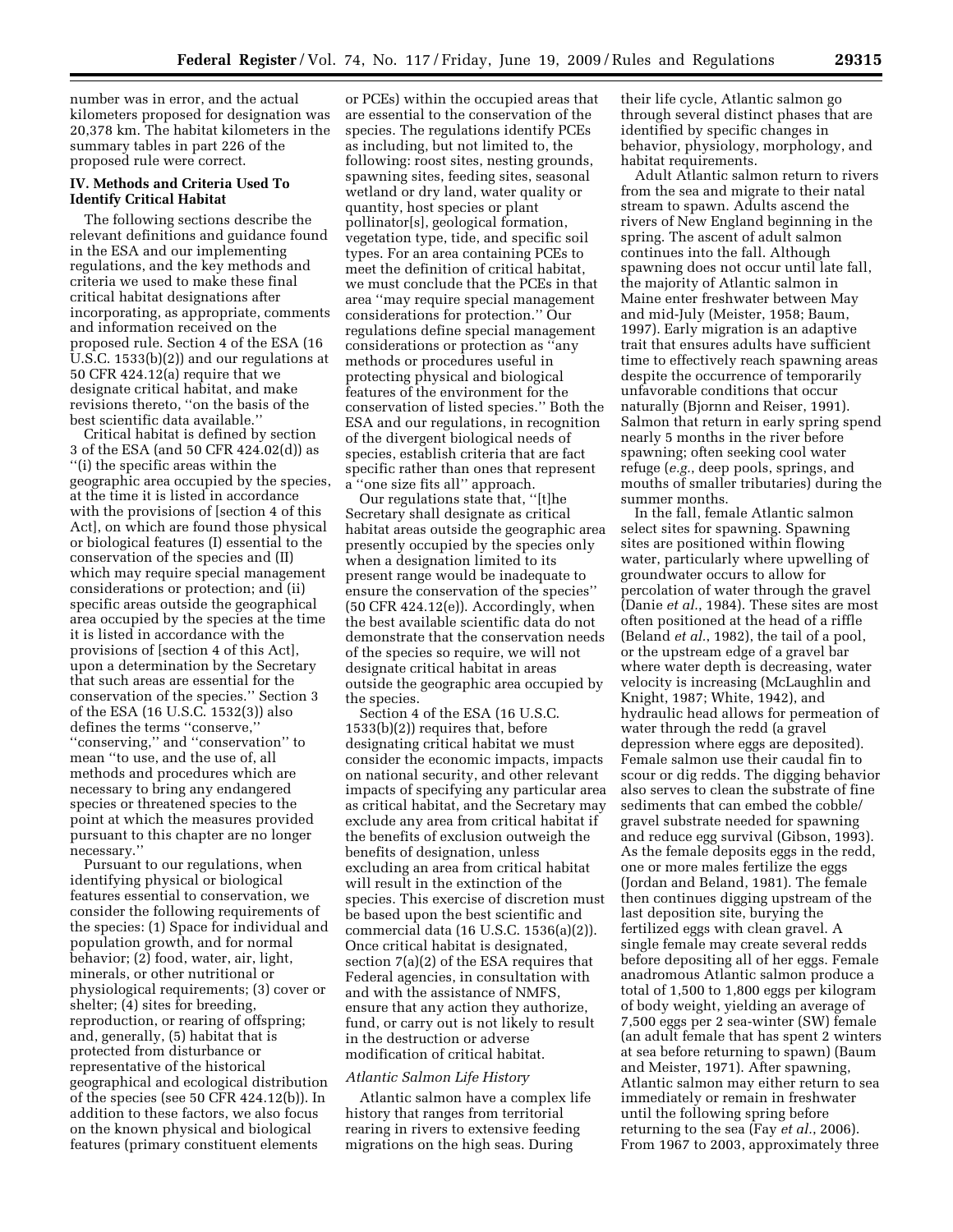percent of the wild and naturally reared adults that returned to rivers where adult returns are monitored—mainly the Penobscot River—were repeat spawners (USASAC, 2004).

Embryos develop in the redd for a period of 175 to 195 days, hatching in late March or April (Danie *et al.*, 1984). Newly hatched salmon, referred to as larval fry, alevin, or sac fry, remain in the redd for approximately 6 weeks after hatching and are nourished by their yolk sac (Gustafson-Greenwood and Moring, 1991). Survival from the egg to fry stage in Maine is estimated to range from 15 to 35 percent (Jordan and Beland, 1981). Survival rates of eggs and larvae are a function of stream gradient, overwinter temperatures, interstitial flow, predation, disease, and competition (Bley and Moring, 1988). Once larval fry emerge from the gravel and begin active feeding, they are referred to as fry. The majority of fry (>95 percent) emerge from redds at night (Gustafson-Marjanen and Dowse, 1983).

When fry reach approximately 4 cm in length, the young salmon are termed parr (Danie *et al.*, 1984). Parr have eight to eleven pigmented vertical bands on their sides that are believed to serve as camouflage (Baum, 1997). A territorial behavior, first apparent during the fry stage, grows more pronounced during the parr stage as the parr actively defend territories (Allen, 1940; Kalleberg, 1958; Danie *et al.*, 1984). Most parr remain in the river for 2 to 3 years before undergoing smoltification, the process in which parr go through physiological changes in order to transition from a freshwater environment to a saltwater marine environment. Some male parr may not go through smoltification and will become sexually mature and participate in spawning with sea-run adult females. These males are referred to as ''precocious parr.''

First year parr are often characterized as being small parr or 0+ parr (4 to 7 cm long), whereas second and third year parr are characterized as large parr (greater than 7 cm long) (Haines, 1992). Parr growth is a function of water temperature (Elliott, 1991), parr density (Randall, 1982), photoperiod (Lundqvist, 1980), interaction with other fish, birds, and mammals (Bjornn and Reiser, 1991), and food supply (Swansburg *et al.*, 2002). Parr movement may be quite limited in the winter (Cunjak, 1988; Heggenes, 1990); however, movement in the winter does occur (Hiscock *et al.*, 2002) and is often necessary, as ice formation reduces total habitat availability (Whalen *et al.*, 1999a). Parr have been documented using riverine, lake, and estuarine

habitats; incorporating opportunistic and active feeding strategies; defending territories from competitors including other parr; and working together in small schools to actively pursue prey (Gibson, 1993; Marschall *et al.*, 1998; Pepper, 1976; Pepper *et al.*, 1984; Hutchings, 1986; Erkinaro *et al.*, 1998; Halvorsen and Svenning, 2000; O'Connell and Ash, 1993; Dempson *et al.*, 1996; Klemetsen *et al.*, 2003).

In a parr's second or third spring (age 1 or age 2 respectively), when it has grown to 12.5 to 15 cm in length, a series of physiological, morphological, and behavioral changes occurs (Schaffer and Elson, 1975). This process, called ''smoltification,'' prepares the parr for migration to the ocean and life in salt water. In Maine, the vast majority of naturally reared parr remain in freshwater for 2 years (90 percent or more), with the balance remaining for either 1 or 3 years (USASAC, 2005). In order for parr to undergo smoltification, they must reach a critical size of 10 cm total length at the end of the previous growing season (Hoar, 1988). During the smoltification process, parr markings fade and the body becomes streamlined and silvery with a pronounced fork in the tail. Naturally reared smolts in Maine range in size from 13 to 17 cm, and most smolts enter the sea during May to begin their first ocean migration (USASAC, 2004). During this migration, smolts must contend with changes in salinity, water temperature, pH, dissolved oxygen, pollution levels, and predator assemblages. The physiological changes that occur during smoltification prepare the fish for the dramatic change in osmoregulatory needs that come with the transition from a fresh to a salt water habitat (Ruggles, 1980; Bley, 1987; McCormick and Saunders, 1987; McCormick *et al.*, 1998). Smolts' transition into seawater is usually gradual as they pass through a zone of fresh and saltwater mixing that typically occurs in a river's estuary. Given that smolts undergo smoltification while they are still in the river, they are preadapted to make a direct entry into seawater with minimal acclimation (McCormick *et al.*, 1998). This preadaptation to seawater is necessary under some circumstances where there is very little transition zone between freshwater and the marine environment.

The spring migration of post-smolts out of the coastal environment is generally rapid, within several tidal cycles, and follows a direct route (Hyvarinen *et al.*, 2006; Lacroix and McCurdy, 1996; Lacroix *et al.*, 2004, 2005). Post-smolts generally travel out of coastal systems on the ebb tide, and may be delayed by flood tides

(Hyvarinen *et al.*, 2006; Lacroix and McCurdy, 1996; Lacroix *et al.*, 2004, 2005), though Lacroix and McCurdy (1996) found that post-smolts exhibit active, directed swimming in areas with strong tidal currents. Studies in the Bay of Fundy and Passamaquoddy Bay suggest that post-smolts aggregate together and move near the coast in ''common corridors'' and that postsmolt movement is closely related to surface currents in the bay (Hyvarinen *et al.*, 2006; Lacroix and McCurdy, 1996; Lacroix *et al.*, 2004). European postsmolts tend to use the open ocean for a nursery zone, while North American post-smolts appear to have a more nearshore distribution (Friedland *et al.*, 2003). Post-smolt distribution may reflect water temperatures (Reddin and Shearer, 1987) and/or the major surfacecurrent vectors (Lacroix and Knox, 2005). Post-smolts live mainly on the surface of the water column and form shoals, possibly of fish from the same river (Shelton *et al.*, 1997).

During the late summer/autumn of the first year, North American post-smolts are concentrated in the Labrador Sea and off of the west coast of Greenland, with the highest concentrations between 56° N. and 58° N. (Reddin, 1985; Reddin and Short, 1991; Reddin and Friedland, 1993). The salmon located off Greenland are composed of 1 sea winter (1SW) fish; fish that have spent multiple years at sea (multi-sea winter fish, or MSW); and immature salmon from both North American and European stocks (Reddin, 1988; Reddin *et al.*, 1988). The first winter at sea regulates annual recruitment, and the distribution of winter habitat in the Labrador Sea and Denmark Strait may be critical for North American populations (Friedland *et al.*, 1993). In the spring, North American post-smolts are generally located in the Gulf of St. Lawrence, off the coast of Newfoundland, and on the east coast of the Grand Banks (Reddin, 1985; Dutil and Coutu, 1988; Ritter, 1989; Reddin and Friedland, 1993; Friedland *et al.*, 1999).

Some salmon may remain at sea for another year or more before maturing. After their second winter at sea, the salmon over-winter in the area of the Grand Banks before returning to their natal rivers to spawn (Reddin and Shearer, 1987). Reddin and Friedland (1993) found non-maturing adults located along the coasts of Newfoundland, Labrador, and Greenland, and in the Labrador and Irminger Sea in the later summer/ autumn.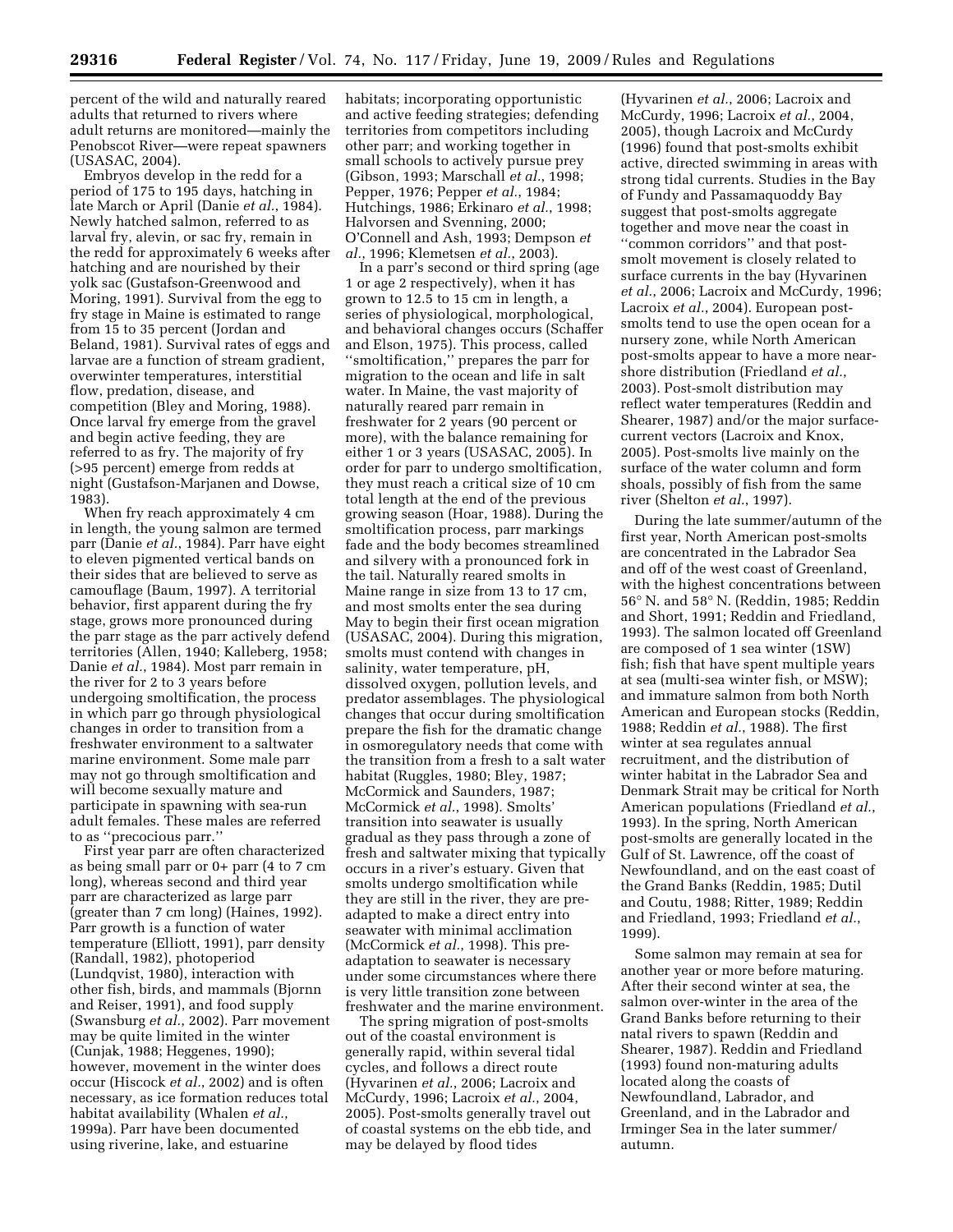# *Identifying the Geographical Area Occupied by the Species and Specific Areas Within the Geographical Area*

To designate critical habitat for Atlantic salmon, as defined under Section 3(5)(A) of the ESA, we must identify specific areas within the geographical area occupied by the species at the time it is listed. The geographic range occupied by the GOM DPS of Atlantic salmon includes historically accessible freshwater habitat ranging from the Androscoggin River watershed in the south to the Dennys River watershed in the north (Fay *et al.*, 2006), as well as the adjacent estuaries and bays through which smolts and adults migrate.

The geographic range occupied by the species extends out to the waters off Canada and Greenland, where post smolts complete their marine migration. However, critical habitat may not be designated within foreign countries or in other areas outside of the jurisdiction of the United States (50 CFR 424.12(h)). Therefore, for the purposes of critical habitat designation, the geographic area occupied by the species will be restricted to areas within the jurisdiction of the United States. This does not diminish the importance of habitat outside of the jurisdiction of the United States for the GOM DPS. In fact, a very significant factor limiting recovery for the species is marine survival, and increasing marine survival is a conservation priority in the recovery of the species. Though marine migration routes and feeding habitat off Canada and Greenland are critical to the survival and recovery of Atlantic salmon, the regulations prohibit designation of these areas as critical habitat. In designating critical habitat for Atlantic salmon, the emphasis is two fold: (1) Assuring that critical habitat essential for a recovered population is protected so that when marine conditions improve, sufficient habitat is available to support recovery; and (2) enacting appropriate management measures to enhance and improve critical habitat areas that are not fully functional because the features have been degraded from anthropogenic causes.

Atlantic salmon are anadromous and spend a portion of life in freshwater and the remaining portion in the marine environment. Therefore, it is conceivable that some freshwater habitat may be vacant for up to 3 years under circumstances where populations are extremely low. While there may be no documented spawning in these areas for that period of time, they would still be considered occupied because salmon

at sea would return to these areas to spawn.

Current stock management and assessment efforts also need to be considered in deciding which areas are occupied, including the stocking program managed by USFWS and the Maine Department of Marine Resources (MDMR). Furthermore, in addition to stocking programs, straying from natural populations can result in the occupation of habitat.

Hydrologic Unit Code (HUC) 10 (Level 5 watersheds) described by Seaber *et al.* (1994) are considered the appropriate ''specific areas'' within the geographic area occupied by Atlantic salmon to be examined for the presence of physical or biological features and for the potential need for special management considerations or protections for these features.

The HUC system was developed by the USGS Office of Water Data Coordination in conjunction with the Water Resources Council (Seaber *et al.*, 1994) and provides (1) a nationally accessible, coherent system of water-use data exchange; (2) a means of grouping hydrographical data; and (3) a standardized, scientifically grounded reference system (Laitta *et al.*, 2004). The HUC system currently includes six nationally consistent, hierarchical levels of divisions, with HUC 2 (Level 1) ''Regions'' being the largest (avg. 459,878 sq. km.), and HUC 12 (Level 6) ''sub-watersheds'' being the smallest (avg. 41–163 sq. km.).

The HUC 10 (level 5) watersheds were used to identify ''specific areas'' because this scale accommodates the local adaptation and homing tendencies of Atlantic salmon, and provides a framework in which we can reasonably aggregate occupied river, stream, lake, and estuary habitats that contain the physical and biological features essential to the conservation of the species. Furthermore, many Atlantic salmon populations in the GOM DPS are currently managed at the HUC 10 watershed scale. Therefore, we have a better understanding of the population status and the biology of salmon at the HUC 10 level, whereas less is known at the smaller HUC 12 sub-watershed scale.

Specific areas delineated at the HUC 10 watershed level correspond well to the biology and life history characteristics of Atlantic salmon. Atlantic salmon, like many other anadromous salmonids, exhibit strong homing tendencies (Stabell, 1984). Strong homing tendencies enhance a given individual's chance of spawning with individuals having similar life history characteristics (Dittman and

Quinn, 1996) that lead to the evolution and maintenance of local adaptations, and may also enhance their progeny's ability to exploit a given set of resources (Gharrett and Smoker, 1993). Local adaptations allow local populations to survive and reproduce at higher rates than exogenous populations (Reisenbichler, 1988; Tallman and Healey, 1994). Strong homing tendencies have been observed in many Atlantic salmon populations. Stabell (1984) reported that fewer than 3 of every 100 salmon in North America and Europe stray from their natal river. In Maine, Baum and Spencer (1990) reported that 98 percent of hatcheryreared smolts returned to the watershed where they were stocked. Given the strong homing tendencies and life history characteristics of Atlantic salmon (Riddell and Leggett, 1981), we believe that the HUC 10 watershed level accommodates these local adaptations and the biological needs of the species and, therefore, is the most appropriate unit of habitat to delineate ''specific areas'' for consideration as part of the critical habitat designation process.

Within the United States, the freshwater geographic range that the GOM DPS of Atlantic salmon occupies includes perennial river, lake, stream, and estuary habitat connected to the marine environment, ranging from the Androscoggin River watershed to the Dennys River watershed. Within this range, HUC 10 watersheds were considered ''occupied'' if they contained either of the PCEs (*e.g.*, sites for spawning and rearing or sites for migration, described in more detail below) along with the features necessary to support spawning, rearing and/or migration. Additionally, the HUC 10 watershed must meet either of the following criteria. The area is occupied if:

(a) Redds or any life-stage of salmon have been documented in the HUC 10 in the last 6 years, or the HUC 10 is believed to be occupied and contain the PCEs based on the best scientific information available and the best professional judgment of State and Federal biologists; or

(b) The HUC is currently managed by the MDMR and the USFWS through an active stocking program in an effort to enhance or restore Atlantic salmon populations, or the area has been stocked within the last 6 years by MDMR or the USFWS, and juvenile salmon could reasonably be expected to migrate to the marine environment and return to that area as adults and spawn.

One hundred and five HUC 10 watersheds within the Penobscot, Kennebec, Androscoggin, and Downeast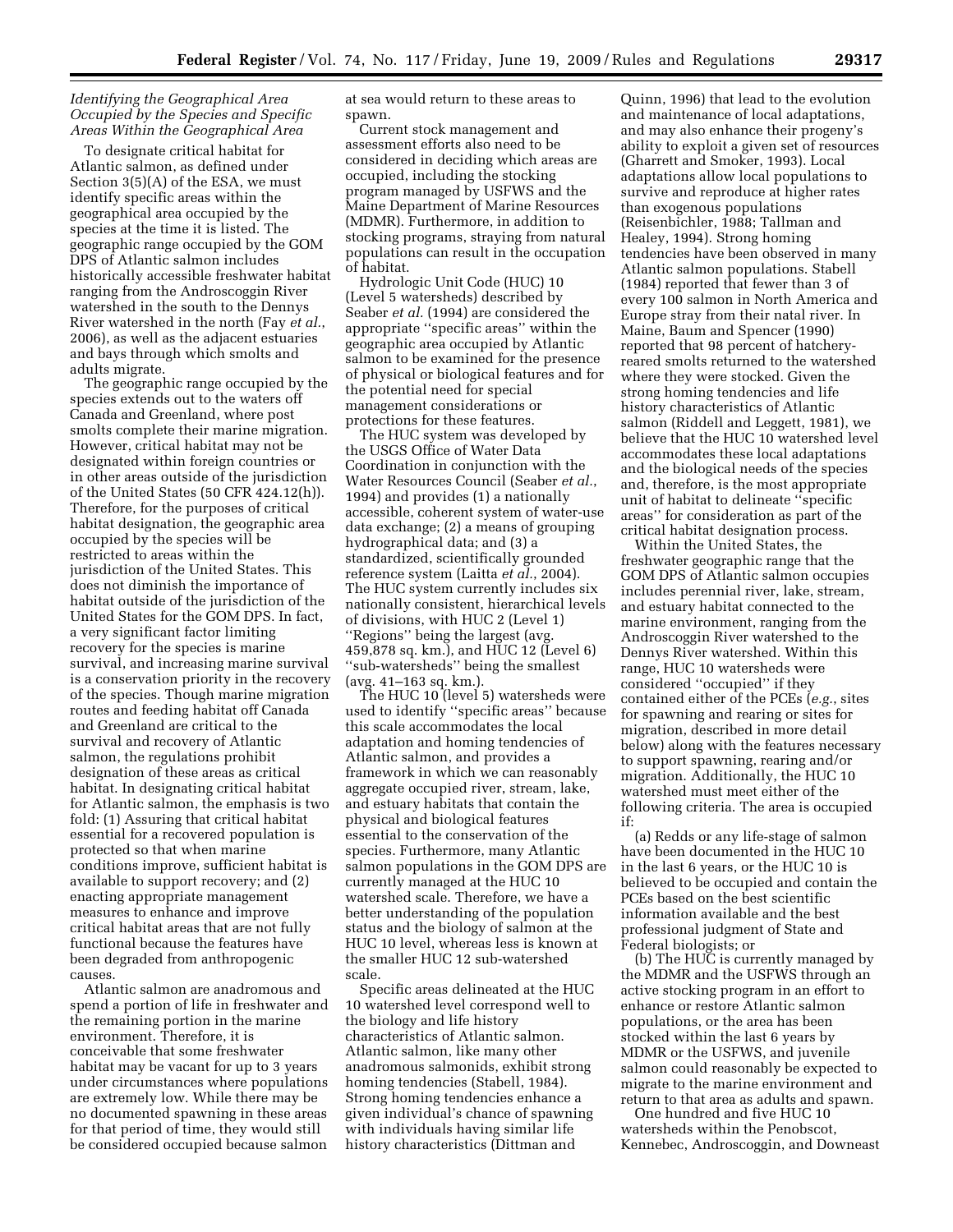Coastal basins were examined for occupancy based on the above criteria. Eighteen HUCs were determined to be outside the historic range of the species, and subsequently, populations in these HUCs were not included in the GOM DPS in the final listing rule. Though the HUC 10 watersheds outside the historic range of the species were included in the critical habitat biological valuation and economic analysis, since they are not occupied, they were not considered for designation and, therefore, not included in the critical habitat 4(b)(2) exclusion analysis. Of the remaining 86 HUCs in the range of the GOM DPS as defined in the final rule, we concluded that 48 HUC 10 watersheds within the geographic range are occupied by the species at the time of listing. Estuaries and bays within the occupied HUC 10 watersheds within the range of the GOM DPS are also included in the geographic range occupied by the species.

Occupied areas also extend outside the estuary and bays of the GOM DPS as adults return from the marine environment to spawn and smolts migrate towards Greenland for feeding. We are not able at this time to identify the specific features characteristic of marine migration and feeding habitat within waters under U.S. jurisdiction essential to the conservation of Atlantic salmon and are, therefore, unable to identify the specific areas where such features exist. Therefore, specific areas of marine habitat are not designated as critical habitat.

# *Physical and Biological Features in Freshwater and Estuary Specific Areas Essential to the Conservation of the Species*

We identify the physical and biological features essential for the conservation of Atlantic salmon that are found within the specific occupied areas identified in the previous section. To determine which features are essential to the conservation of the GOM DPS of Atlantic salmon, we first define what conservation means for this species. Conservation is defined in the ESA as using all methods and procedures which are necessary to bring any endangered or threatened species to the point at which the measures provided by the ESA are no longer necessary. Conservation, therefore, describes those activities and efforts undertaken to achieve recovery. For the GOM DPS, we have determined that the successful return of adult salmon to spawning habitat, spawning, egg incubation and hatching, juvenile survival during the rearing time in freshwater, and smolt migration out of the rivers to the ocean are all essential

to the conservation of Atlantic salmon. Therefore, we identify features essential to successful completion of these life cycle activities. Although successful marine migration is also essential to the conservation of the species, we are not able to identify the essential features of marine migration and feeding habitat at this time. Therefore, as noted above, marine habitat areas are not designated as critical habitat.

Within the occupied range of the Gulf of Maine DPS, Atlantic salmon PCEs include sites for spawning and incubation, sites for juvenile rearing, and sites for migration. The physical and biological features of the PCEs that allow these sites to be used successfully for spawning, incubation, rearing, and migration are the features of habitat within the GOM DPS that are essential to the conservation of the species. A detailed review of the physical and biological features required by Atlantic salmon is provided in Kircheis and Liebich (2007). As stated above, Atlantic salmon also use marine sites for growth and migration; however, we did not identify critical habitat within the marine environment because the specific physical and biological features of marine habitat that are essential for the conservation of the GOM DPS (and the specific areas on which these features might be found) cannot be identified. Unlike Pacific salmonids, some of which use near-shore marine environments for juvenile feeding and growth, Atlantic salmon migrate through the near-shore marine areas quickly during the month of May and early June. We have limited knowledge of the physical and biological features that the species uses in the marine environment. However, we have very little information on the specifics of these physical and biological features and how they may require special management considerations or protection. Therefore, we cannot accurately identify the specific areas where these features exist or what types of management considerations or protections may be necessary to protect these physical and biological features during the migration period.

Detailed habitat surveys have been conducted in some areas within the range of the GOM DPS of Atlantic salmon, providing clear estimates of and distinctions between those sites most suited for spawning and incubation and those sites most used for juvenile rearing. These surveys are most complete for seven coastal watersheds: Dennys, East Machias, Machias, Pleasant, Narraguagus, Ducktrap, and Sheepscot watersheds; and portions of the Penobscot Basin, including portions

of the East Branch Penobscot, portions of the Piscataquis and Mattawamkeag, Kenduskeag Stream, Marsh Stream, and Cove Brook; and portions of the Kennebec Basin, including a portion of the lower mainstem around the site of the old Edwards Dam and portions of the Sandy River. Throughout most of the range of the GOM DPS, however, this level of survey has not been conducted, and, therefore, this level of detail is not available.

In order to determine habitat quantity for each HUC 10 we relied on a GIS based habitat prediction model (See appendix C of NMFS, 2009a). The model was developed using data from existing habitat surveys conducted in the Machias, Sheepscot, Dennys, Sandy, Piscataquis, Mattawamkeag, and Souadabscook Rivers. A combination of reach slope (change in elevation of a stream segment) derived from contour and digital elevation model (DEM) datasets, cumulative drainage area, and physiographic province were used to predict the total amount of rearing habitat within a reach. These features help to reveal stream segments with gradients that would likely represent areas of riffles or fast moving water, habitat most frequently used for spawning and rearing of Atlantic salmon. The variables included in the model accurately predict the presence of rearing habitat approximately 75 percent of the time. We relied on the model to generate the habitat quantity present within each HUC 10 to provide consistent data across the range of the entire DPS and on existing habitat surveys to validate the output of the model.

Although we have found the model to be nearly 75 percent accurate in predicting the presence of sites for spawning and rearing within specific areas, and we have an abundance of institutional knowledge on the physical and biological features that distinguish sites for spawning and sites for rearing, the model cannot be used to distinguish between sites for spawning and sites for rearing across the entire geographic range. This is because: (1) Sites used for spawning are also used for rearing; and (2) the model is unable to identify substrate features most frequently used for spawning activity, but rather uses landscape features to identify where stream gradient conducive to both spawning and rearing activity exists. As such, we have chosen to group sites for spawning and sites for rearing into one PCE. Therefore, sites for spawning and sites for rearing are discussed together throughout this analysis as sites for spawning and rearing.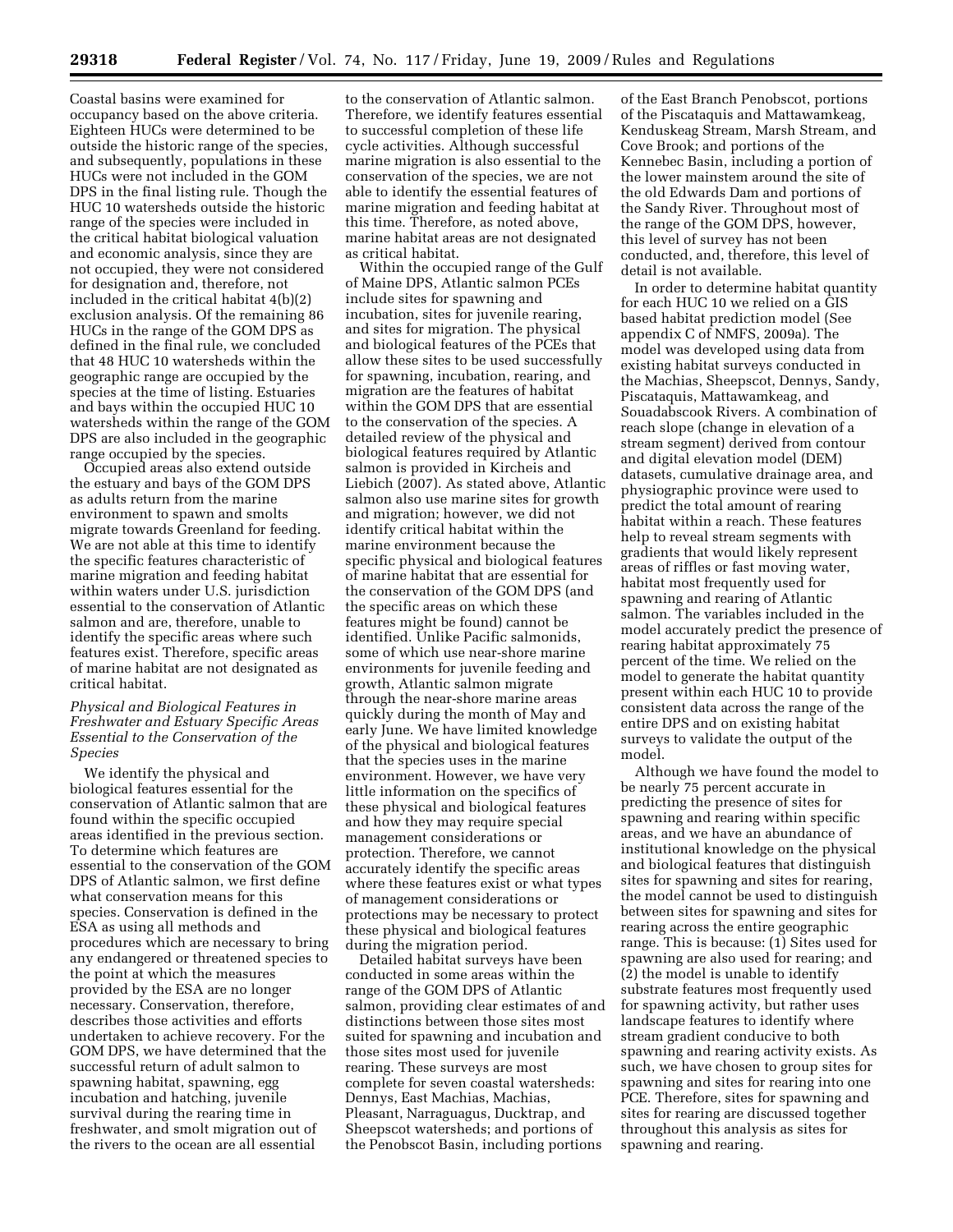In the section below, we identify the essential physical and biological features of spawning and rearing sites and migration sites found in the occupied areas described in the previous section.

(A) Physical and Biological Features of the Spawning and Rearing PCE

1. *Deep, oxygenated pools and cover (e.g., boulders, woody debris, vegetation, etc.), near freshwater spawning sites, necessary to support adult migrants during the summer while they await spawning in the fall*. Adult salmon can arrive at spawning grounds several months in advance of spawning activity. Adults that arrive early require holding areas in freshwater and estuarine areas that provide shade, protection from predators, and protection from other environmental variables such as high flows, high temperatures, and sedimentation. Early migration is an adaptive trait that ensures adults sufficient time to reach spawning areas despite the occurrence of temporarily unfavorable conditions that occur naturally (Bjornn and Reiser, 1991). Salmon that return in early spring spend nearly 5 months in the river before spawning; often seeking cool water refuge (*e.g.*, deep pools, springs, and mouths of smaller tributaries) during the summer months. Large boulders or rocks, over-hanging trees, logs, woody debris, submerged vegetation, and undercut banks provide shade, reduce velocities needed for resting, and offer protection from predators (Giger, 1973). These features are essential to the conservation of the species to help ensure the survival and successful spawning of adult salmon.

2. *Freshwater spawning sites that contain clean, permeable gravel and cobble substrate with oxygenated water and cool water temperatures to support spawning activity, egg incubation, and larval development*. Spawning activity in the Gulf of Maine DPS of Atlantic salmon typically occurs between mid-October and mid-November (Baum, 1997) and is believed to be triggered by a combination of water temperature and photoperiod (Bjornn and Reiser, 1991). Water quantity and quality, as well as substrate type, are important for successful Atlantic salmon spawning. Water quantity can determine habitat availability, and water quality may influence spawning success. Substrate often determines where spawning occurs, and cover can influence survival rates of both adults and newly hatched salmon.

Preferred spawning habitat contains gravel substrate with adequate water circulation to keep buried eggs well

oxygenated (Peterson, 1978). Eggs in a redd are entirely dependent upon subsurface movement of water to provide adequate oxygen for survival and growth (Decola, 1970). Water velocity and permeability of substrate allow for adequate transport of well-oxygenated water for egg respiration (Wickett, 1954) and removal of metabolic waste that may accumulate in the redd during egg development (Decola, 1970; Jordan and Beland, 1981). Substrate permeability as deep as the egg pit throughout the incubation period is important because eggs are typically deposited at the bottom of the egg pit.

Dissolved oxygen (DO) content is important for proper embryonic development and hatching. Embryos can survive when DO concentrations are below saturation levels, but their development is often subnormal due to delayed growth and maturation, performance, or delayed hatching (Doudoroff and Warren, 1965). In addition, embryos consume more oxygen (*i.e.*, the metabolism of the embryo increases) when temperature increases (Decola, 1970). An increase in water temperature, however, decreases the amount of oxygen that the water can hold. During the embryonic stage when tissue and organs are developing and the demand for oxygen is quite high, embryos can only tolerate a narrow range of temperatures. These sites are essential for the conservation of the species because, without them, embryo development would not be successful.

3. *Freshwater spawning and rearing sites with clean, permeable gravel and cobble substrate with oxygenated water and cool water temperatures to support emergence, territorial development, and feeding activities of Atlantic salmon fry*. The period of emergence and the establishment of feeding territories is a critical period in the salmon life cycle since at this time mortality can be very high. When fry leave the redd, they emerge through the interstitial spaces in the gravel to reach the surface. When the interstitial spaces become embedded with fine organic material or fine sand, emergence can be significantly impeded or prevented. Newly emerged fry prefer shallow, low velocity, riffle habitat with a clean gravel substrate. Territories are quickly established by seeking out areas of low velocities that occur in eddies in front of or behind larger particles that are embedded in areas of higher velocities to maximize drift of prey sources (Armstrong *et al.*, 2002). Once a territory has been established, fry use a sit-and-wait strategy, feeding opportunistically on invertebrate drift. This strategy enables the fish to minimize energy expenditure while

maximizing energy intake (Bachman, 1984). These sites are essential for the conservation of the species because, without them, fry emergence would not be successful.

4. *Freshwater rearing sites with space to accommodate growth and survival of Atlantic salmon parr*. When fry reach approximately 4 cm in length, the young salmon are termed parr (Danie *et al.*, 1984). The habitat in Maine rivers currently supports on average between five and ten large parr (age 1 or older) per 100 square meters of habitat, or one habitat unit (Elson, 1975; Baum, 1997). The amount of space available for juvenile salmon occupancy is a function of biotic and abiotic habitat features, including stream morphology, substrate, gradient, and cover; the availability and abundance of food; and the makeup of predators and competitors (Bjornn and Reiser, 1991). Further limiting the amount of space available to parr is their strong territorial instinct. Parr actively defend territories against other fish, including other parr, to maximize their opportunity to capture prey items. The size of the territory that a parr will defend is a function of the size and density of parr, food availability, the size and roughness of the substrate, and current velocity (Kalleberg, 1958; Grant *et al.*, 1998). The amount of space needed by an individual increases with age and size (Bjornn and Reiser, 1991). Cover, including undercut banks, overhanging trees and vegetation, diverse substrates and depths, and some types of aquatic vegetation, can make habitat suitable for occupancy (Bjornn and Reiser, 1991). Cover can provide a buffer against extreme temperatures; protection from predators; increased food abundance; and protection from environmental variables such as high flow events and sedimentation. These features are essential to the conservation of the species because, without them, juvenile salmon would have limited areas for foraging and protection from predators.

5. *Freshwater rearing sites with a combination of river, stream, and lake habitats that accommodate parr's ability to occupy many niches and maximize parr production*. Parr prefer, but are not limited to, riffle habitat associated with diverse rough gravel substrate. The preference for these habitats by parr that use river and stream habitats supports a sit-and-wait feeding strategy intended to minimize energy expenditure while maximizing growth. Overall, large Atlantic salmon parr using river and stream habitats select for diverse substrates that predominately consist of boulder and cobble (Symons and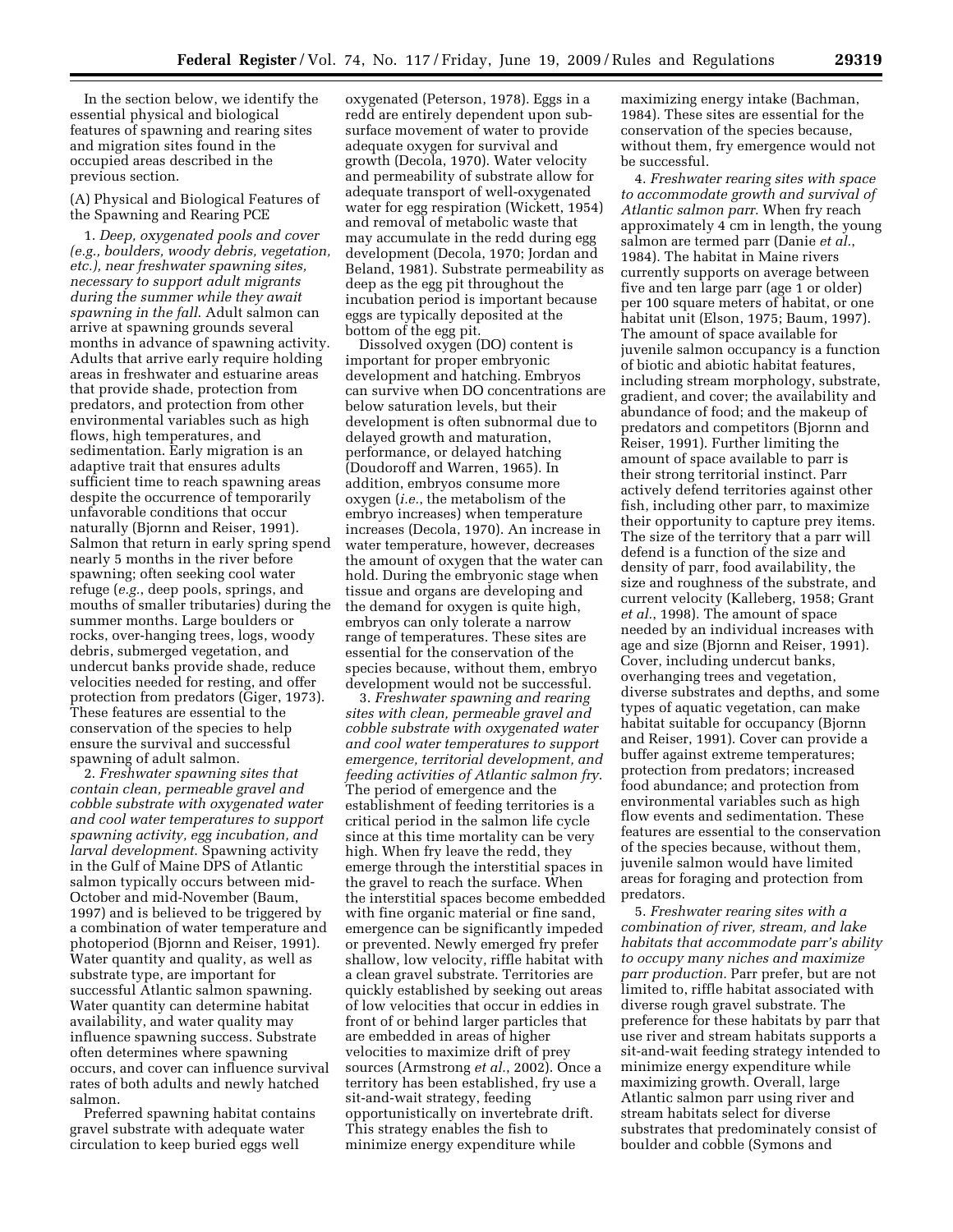Heland, 1978; Heggenes, 1990; Heggenes *et al.*, 1999).

Parr can also move great distances into or out of tributaries and mainstems to seek out habitat that is more conducive to growth and survival (McCormick *et al.*, 1998). This occurs most frequently as parr grow and they move from their natal spawning grounds to areas that have much rougher substrate, providing more suitable overwintering habitat and more food organisms (McCormick *et al.*, 1998). In the fall, large parr that are likely to become smolts the following spring have been documented leaving summer rearing areas in some head-water tributaries and migrating downstream, though not necessarily entering the estuary or marine environment (McCormick *et al.*, 1998).

Though parr are typically stream dwellers, they also use pools within rivers and streams, dead-waters (sections of river or stream with very little to no gradient), and lakes within a river system as a secondary nursery area after emergence (Cunjak, 1996; Morantz *et al.*, 1987; Erkinaro *et al.*, 1998). It is known that parr will use pool habitats during periods of low water, most likely as refuge from high temperatures (McCormick *et al.*, 1998) and during the winter months to minimize energy expenditure and avoid areas that are prone to freezing or dewatering (Rimmer *et al.*, 1984). Salmon parr may also spend weeks or months in the estuary during the summer (Cunjak *et al.*, 1989, 1990; Power and Shooner, 1966). These areas are essential to the conservation of the species to ensure survival and species persistence when particular habitats become less suitable or unsuitable for survival during periods of extreme conditions such as extreme high temperatures, extreme low temperatures, and droughts.

6. *Freshwater rearing sites with cool, oxygenated water to support growth and survival of Atlantic salmon parr*. Atlantic salmon are cold water fish and have a thermal tolerance zone where activity and growth is optimal (Decola, 1970). Small parr and large parr have similar temperature tolerances (Elliott, 1991). Water temperature influences growth, survival, and behavior of juvenile Atlantic salmon. Juvenile salmon can be exposed to very warm temperatures ( $> 20$  °C) in the summer and near freezing temperatures in the winter, and have evolved with a series of physiological and behavioral strategies that enables them to adapt to the wide range of thermal conditions that they may encounter. Parr's optimal temperature for feeding and growth ranges from 15 ° to 19 °C (Decola, 1970).

When water temperatures surpass 19 °C, feeding and behavioral activities are directed towards maintenance and survival. During the winter when temperatures approach freezing, parr reduce energy expenditures by spending less time defending territories, feeding less, and moving into slower velocity microhabitats (Cunjak, 1996).

Oxygen consumption by parr is a function of temperature. As temperature increases, the demand for oxygen increases (Decola, 1970). Parr require highly oxygenated waters to support their active feeding strategy. Though salmon parr can tolerate oxygen levels below 6mg/l, both swimming activity and growth rates are restricted. These features are essential to the conservation of the species because high and low water temperatures and low oxygen concentrations can result in the cessation of feeding activities necessary for juvenile growth and survival and can result in direct mortality.

7. *Freshwater rearing sites with diverse food resources to support growth and survival of Atlantic salmon parr*. Atlantic salmon require sufficient energy to meet their basic metabolic needs for growth and reproduction (Spence *et al.*, 1996). Parr largely depend on invertebrate drift for foraging, and actively defend territories to assure adequate food resources needed for growth. Parr feed on larvae of mayflies, stoneflies, chironomids, caddisflies, blackflies, aquatic annelids, and mollusks, as well as numerous terrestrial invertebrates that fall into the river (Scott and Crossman, 1973; Nislow *et al.*, 1999). As parr grow, they will occasionally eat small fishes, such as alewives, dace, or minnows (Baum, 1997).

Atlantic salmon attain energy from food sources that originate from both allochthonous (outside the stream) and autochthonous (within the stream) sources. What food is available to parr and how food is obtained is a function of a river's hydrology, geomorphology, biology, water quality, and connectivity (Annear *et al.*, 2004). The riparian zone is a fundamental component to both watershed and ecosystem function, as it provides critical physical and biological linkages between terrestrial and aquatic environments (Gregory *et al.*, 1991). Flooding of the riparian zone is an important mechanism needed to support the lateral transport of nutrients from the floodplain back to the river (Annear *et al.*, 2004). Lateral transport of nutrients and organic matter from the riparian zone to the river supports the growth of plant, plankton, and invertebrate communities. Stream invertebrates are the principle linkage

between the primary producers and higher trophic levels, including salmon parr. These features are essential to the conservation of the species, as parr require these food items for growth and survival.

# (B) Physical and Biological Features of the Migration PCE

1. *Freshwater and estuary migratory sites free from physical and biological barriers that delay or prevent access of adult salmon seeking spawning grounds needed to support recovered populations*. Adult Atlantic salmon returning to their natal rivers or streams require migration sites free from barriers that obstruct or delay passage to reach their spawning grounds at the proper time for effective spawning (Bjornn and Reiser, 1991). Physical and biological barriers within migration sites can prevent adult salmon from effectively spawning either by preventing access to spawning habitat or impairing a fish's ability to spawn effectively by delaying migration or impairing the health of the fish. Migration sites free from physical and biological barriers are essential to the conservation of the species because, without them, adult Atlantic salmon would not be able to access spawning grounds needed for egg deposition and embryo development.

2. *Freshwater and estuary migration sites with pool, lake, and instream habitat that provide cool, oxygenated water and cover items (e.g., boulders, woody debris, and vegetation) to serve as temporary holding and resting areas during upstream migration of adult salmon*. Atlantic salmon may travel as far as 965 km upstream to spawn (NEFMC, 1998). During migration, adult salmon require holding and resting areas that provide the necessary cover, temperature, flow, and water quality conditions needed to survive. Holding areas can include areas in rivers and streams, lakes, ponds, and even the ocean (Bjornn and Reiser, 1991). Holding areas are necessary below temporary seasonal migration barriers such as those created by flow, temperature, turbidity, and temporary obstructions such as debris jams and beaver dams, and adjacent to spawning areas. Adult salmon can become fatigued when ascending high velocity riffles or falls and require resting areas within and around high velocity waters where they can recover until they are able to continue their migration. Holding areas near spawning areas are necessary when upstream migration is not delayed and adults reach spawning areas before they are ready to spawn. These features are essential to the conservation of the species because,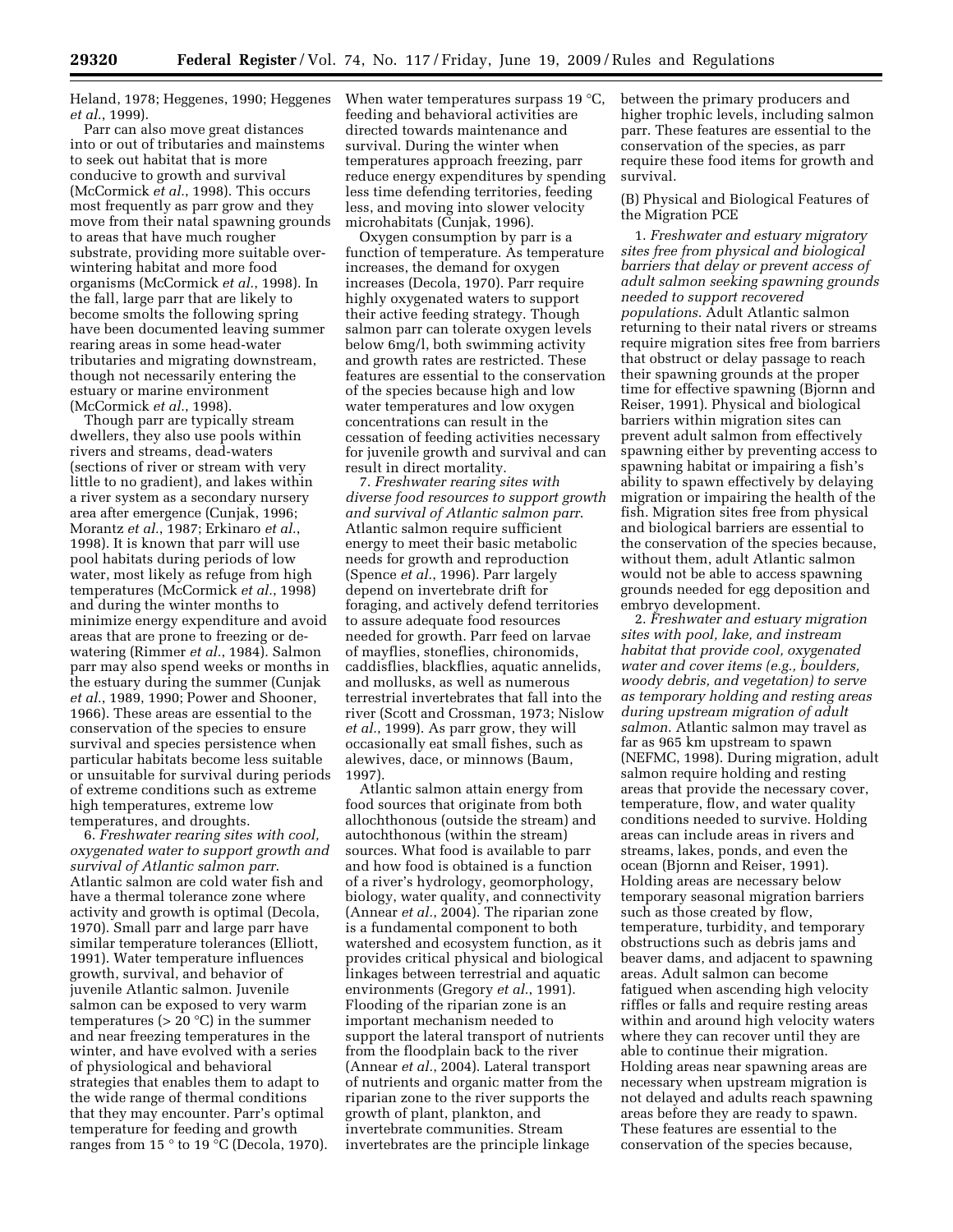without them, adult Atlantic salmon would be subject to fatigue, predation, and mortality from exposure to unfavorable conditions, significantly reducing spawning success.

3. *Freshwater and estuary migration sites with abundant, diverse native fish communities to serve as a protective buffer against predation*. Adult Atlantic salmon and Atlantic salmon smolts interact with other diadromous species indirectly. Adult and smolt migration through the estuary often coincides with the presence of alewives (*Alosa* spp.), American shad (*Alosa sapidissima*), blueback herring (*Alosa aestivalis*), and striped bass (*Morone saxatilis*). The abundance of diadromous species present during adult migration may serve as an alternative prey source for seals, porpoises and otters (Saunders *et al.*, 2006). As an example, pre-spawned adult shad enter rivers and begin their upstream spawning migration at approximately the same time as early migrating adult salmon (Fay *et al.*, 2006). Historically, shad runs were considerably larger than salmon runs (Atkins and Foster, 1867; Stevenson, 1898). Thus, native predators of medium to large size fish in the estuarine and lower river zones could have preyed on these 1.5 to 2.5 kg size fish readily (Fay *et al.*, 2006; Saunders *et al.*, 2006). In the absence or reduced abundance of these diadromous fish communities, it would be expected that Atlantic salmon will likely become increasingly targeted as forage by large predators (Saunders *et al.*, 2006).

As Atlantic salmon smolts pass through the estuary during migration from their freshwater rearing sites to the marine environment, they experience high levels of predation. Predation rates through the estuary often result in up to 50 percent mortality during this transition period between freshwater to the marine environment (Larsson, 1985). There is, however, large annual variation in estuarine mortality, which is believed to be dependent upon the abundance and availability of other prey items including alewives, blueback herring, and American shad, as well as the spatial and temporal distribution and abundance of predators (Anthony, 1994).

The presence and absence of coevolutionary diadromous species such as alewives, blueback herring, and American shad likely play an important role in mitigating the magnitude of predation on smolts from predators such as striped bass, double-crested cormorants (*Phalacrocorax auritus*), and ospreys (*Pandion haliaetus*). The migration time of pre-spawned adult alewives overlaps in time and space

with the migration of Atlantic salmon smolts (Saunders *et al.*, 2006). Given that when alewife populations are robust, alewife numbers not only likely greatly exceed densities of Atlantic salmon smolts, making them more available to predators, but the caloric content per individual alewife is greater than that of an Atlantic salmon smolt (Schulze, 1996), likely making the alewife a more desirable prey species (Saunders *et al.*, 2006). These features are essential to the conservation of the species because, without highly prolific abundant alternate prey species such as alewives and shad, the less prolific Atlantic salmon will likely become a preferred prey species.

4. *Freshwater and estuary migration sites free from physical and biological barriers that delay or prevent emigration of smolts to the marine environment.*  Atlantic salmon smolts require an open migration corridor from their juvenile rearing habitat to the marine environment. Seaward migration of smolts is initiated by increases in river flow and temperature in the early spring (McCleave, 1978; Thorpe and Morgan, 1978). Migration through the estuary is believed to be the most challenging period for smolts (Lacroix and McCurdy, 1996). Although it is difficult to generalize migration trends because of the variety of estuaries, Atlantic salmon post-smolts tend to move quickly through the estuary and enter the ocean within a few days or less (Lacroix *et al.,* 2004; Hyvarinen *et al.,*  2006; McCleave, 1978). In the upper estuary, where river flow is strong, Atlantic salmon smolts use passive drift to travel (Moore *et al.,* 1995; Fried *et al.,*  1978; LaBar *et al.,* 1978). In the lower estuary smolts display active swimming, although their movement is influenced by currents and tides (Lacroix and McCurdy, 1996; Moore *et al.,* 1995; Holm *et al.,* 1982; Fried *et al.,* 1978). In addition, although some individuals seem to utilize a period of saltwater acclimation, some fish have no apparent period of acclimation (Lacroix *et al.,*  2004). Stefansson *et al.* (2003) found that post-smolts adapt to seawater without any long-term physiological impairment. Several studies also suggest that there is a ''survival window'' which is open for several weeks in the spring, and gradually closes through the summer, during which time salmon can migrate more successfully (Larsson, 1977; Hansen and Jonsson, 1989; Hansen and Quinn, 1998). These features are essential to the conservation of the species because a delay in migration of smolts can result in the loss of the smolts' ability to osmoregulate in

the marine environment, a necessary adaptation for smolt survival.

5. *Freshwater and estuary migration sites with sufficiently cool water temperatures and water flows that coincide with diurnal cues to stimulate smolt migration.* The process of smoltification is triggered in response to environmental cues. Photoperiod and temperature have the greatest influence on regulating the smolting process. Increase in day length is necessary for smolting to occur (Duston and Saunders, 1990). McCormick *et al.,*  (1999) noted that in spite of wide temperature variations among rivers throughout New England, almost all smolt migrations begin around the first of May and are nearly complete by the first week in June. However, the time that it takes for the smoltification process to be completed appears to be closely related to water temperature. When water temperatures increase, the smolting process is advanced, evident by increases in Na+, K+-ATPase activity—the rate of exchange of sodium (Na+) and potassium (K+) ions across the gill membrane or the regulation of salts that allow smolts to survive in the marine environment (Johnston and Saunders, 1981; McCormick *et al.*, 1998; McCormick *et al.*, 2002). In addition to playing a role in regulating the smoltification process, high temperatures also are responsible for the cessation of Na+, K+-ATPase activity of smolts, limiting their ability to excrete excess salts when they enter the marine environment. McCormick *et al.* (1999) found significant decreases in Na+, K+- ATPase activity in smolts at the end of the migration period, but also found that smolts in warmer rivers had reductions in Na+, K+-ATPase activity earlier than smolts found in colder rivers. Hence any delay of migration has the potential to reduce survival of out-migrating smolts because as water temperatures rise over the spring migration period, smolts experience a reduction in Na+, K+- ATPase, reducing their ability to regulate salts as they enter the marine environment. Though flow does not appear to play a role in the smoltification process, flow does appear to play an important role in stimulating a migration response (Whalen *et al.,*, 1999b). Whalen *et al.* (1999b) recorded that there was no apparent downstream migration following a high flow event in mid-to late April in a Vermont river when water temperatures were between 3 and 6 °C; however, when water temperatures reached 8 to 12 °C, small peaks in discharge resulted in corresponding increases in smolt migration. These features are essential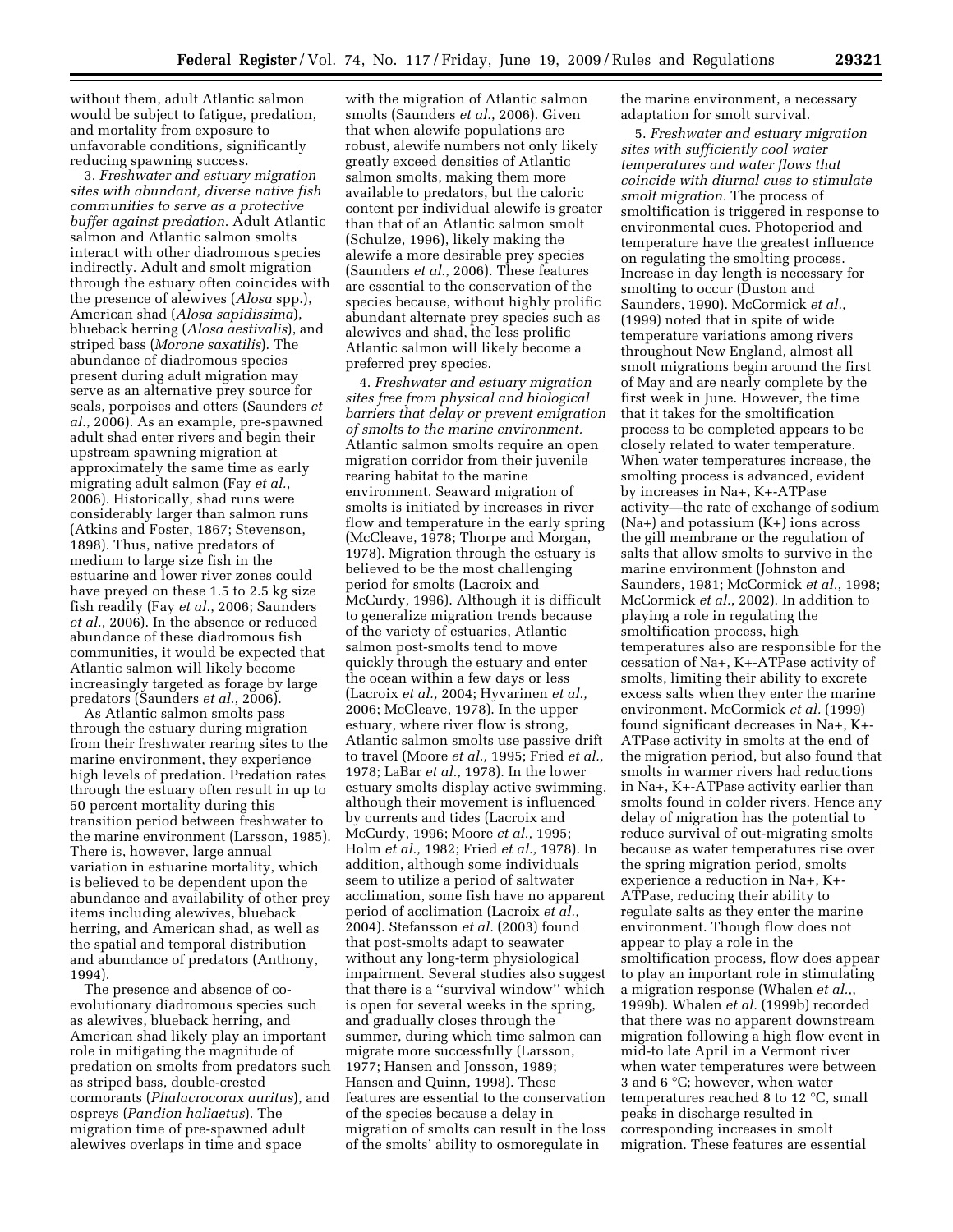to the conservation of the species because elevated water temperatures that occur in advance of a smolt's diurnal cues to migrate can result in a decreased migration window in which smolts are capable of transitioning into the marine environment. A decrease in the migration window has the potential to reduce survival of smolts especially for fish with greater migration distances.

6. *Freshwater migration sites with water chemistry needed to support sea water adaptation of smolts.* The effects of acidity on Atlantic salmon have been well documented. The effects of acidity cause ionoregulatory failure in Atlantic salmon smolts while in freshwater (Rosseland and Skogheim, 1984; Farmer *et al.*, 1989; Staurnes *et al.*, 1993, 1996). This inhibition of gill Na+, K+-ATPase activity can cause the loss of plasma ions and may result in reduced seawater tolerance (Rosseland and Skogheim, 1984; Farmer *et al.*, 1989; Staurnes *et al.*, 1993, 1996) and increased cardiovascular disturbances (Milligan and Wood, 1982; Brodeur *et al.*, 1999). Parr undergoing parr/smolt transformation become more sensitive to acidic water, hence, water chemistry that is not normally regarded as toxic to other salmonids may be toxic to smolts (Staurnes *et al.*, 1993, 1995). This is true even in rivers that are not chronically acidic and not normally considered as being in danger of acidification (Staurnes *et al.*, 1993, 1995). Atlantic salmon smolts are most vulnerable to low pH in combination with elevated levels of monomeric labile species of aluminum (aluminum capable of being absorbed across the gill membrane) and low calcium (Rosseland and Skogheim, 1984; Rosseland *et al.*, 1990; Kroglund and Staurnes, 1999). These features are essential to the conservation of the species because Atlantic salmon smolts exposed to acidic waters can lose sea water tolerance, which can result in direct mortality or indirect mortality from altered behavior and fitness.

# *Special Management Considerations or Protections*

Specific areas within the geographic area occupied by a species may be designated as critical habitat only if they

contain physical or biological features essential to the conservation of the species that ''may require special management considerations or protection.'' It is the features and not the specific areas that are the focus of the ''may require'' provision. Use of the disjunctive ''or'' also suggests the need to give distinct meaning to the terms ''special management considerations'' and ''protection.'' ''Protection'' suggests actions to address a negative impact. ''Management'' seems broader than protection, and could include active manipulation of the feature or aspects of the environment. The ESA regulations at 50 CFR 424.02(j) further define special management considerations as ''any methods or procedures useful in protecting physical and biological features of the environment for the conservation of listed species.'' The term ''may'' was the focus of two Federal district courts that ruled that features can meet this provision because of either a present requirement for special management considerations or protection or possible future requirements (see *Center for Biol. Diversity* v. *Norton*, 240 F. Supp. 2d 1090 (D. Ariz. 2003); *Cape Hatteras Access Preservation Alliance* v. *DOI*, 344 F. Supp. 2d 108 (D.D.C. 2004)). The Arizona district court ruled that the provision cannot be interpreted to mean that features already covered by an existing management plan must be determined to require additional special management, because the term additional is not in the statute. Rather, the court ruled that the existence of management plans may be evidence that the features in fact require special management (*Center for Biol. Diversity*  v. *Norton*, 240 F. Supp. 2d at 1096– 1100). The need for special management considerations or protection need not be immediate, but it is required that the specific area designated have features which, in the future, may require special consideration or protection (*Cape Hatteras,* 344 F. Supp. 2d at 123– 124).

The primary impacts of critical habitat designation result from the consultation requirements of ESA

section 7(a)(2). Federal agencies must consult with NMFS to ensure that their actions are not likely to result in the destruction or adverse modification of critical habitat (or jeopardize the species' continued existence). These impacts are attributed only to the designation (*i.e.*, are incremental impacts of the designation) if Federal agencies modify their proposed actions to ensure they are not likely to destroy or adversely modify the critical habitat beyond any modifications they would make because of listing and the requirement to avoid jeopardy. Incremental impacts of designation include State and local protections that may be triggered as a result of designation and education of the public about the importance of an area for species conservation. When a modification is required due to impacts both to the species and critical habitat, the impact of the designation is considered to be co-extensive with ESA listing of the species. The ESA 4(b)(2) Report (NMFS, 2009b) and Economic Analysis (IEc, 2009a) describe the impacts in detail. These reports identify and describe potential future Federal activities that would trigger section 7 consultation requirements because they may affect the essential physical and biological features.

We identified a number of activities and associated threats that may affect the PCEs and associated physical and biological features essential to the conservation of Atlantic salmon within the occupied range of the GOM DPS. These activities, which include agriculture, forestry, changing land-use and development, hatcheries and stocking, roads and road crossings, mining, dams, dredging, and aquaculture have the potential to reduce the quality and quantity of the PCEs and their associated physical and biological features. There are other threats to Atlantic salmon habitat, including acidification of surface waters. However, we are not able to clearly separate out the specific activities responsible for acidification, and therefore, are unable to specifically identify a Federal nexus.

TABLE 1—SPECIFIC AREAS WITHIN THE GEOGRAPHIC AREA OCCUPIED BY A SPECIES AND THE ASSOCIATED SPECIAL MANAGEMENT CONSIDERATIONS OR PROTECTIONS THAT MAY BE REQUIRED

| HUC code | Watershed name                                                                         | Special management considerations* |
|----------|----------------------------------------------------------------------------------------|------------------------------------|
|          | 105000205 …………   Machias River ………………………………………………………………………………………   A F C/L H/S R Da Dr |                                    |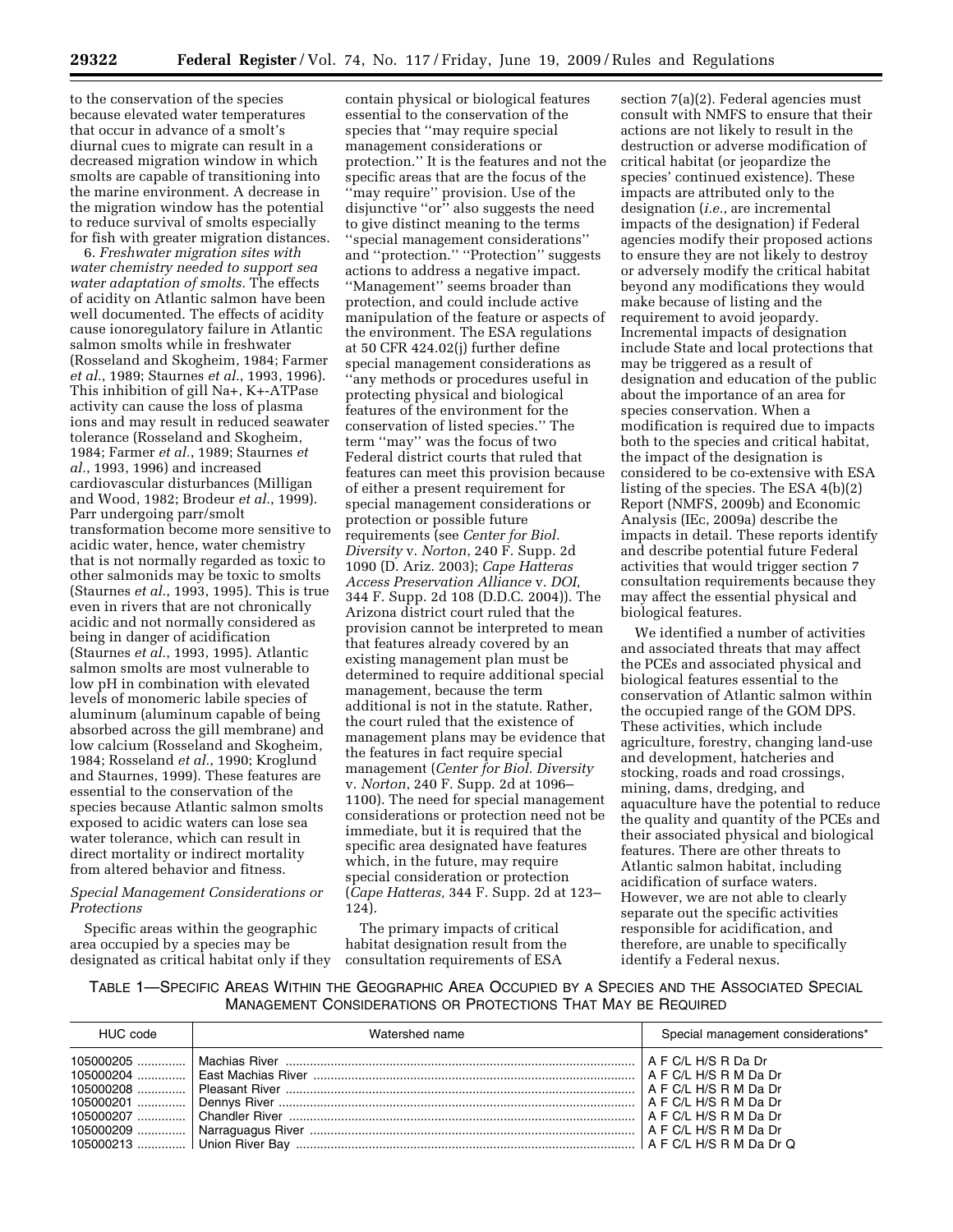# TABLE 1—SPECIFIC AREAS WITHIN THE GEOGRAPHIC AREA OCCUPIED BY A SPECIES AND THE ASSOCIATED SPECIAL MANAGEMENT CONSIDERATIONS OR PROTECTIONS THAT MAY BE REQUIRED—Continued

| HUC code    | Watershed name | Special management considerations* |
|-------------|----------------|------------------------------------|
| 105000203   |                | A F C/L H/S R M Da Dr Q            |
| 105000206   |                | A F C/L H/S R M Da Dr              |
| 105000210   |                |                                    |
| 105000212   |                |                                    |
| 102000202   |                |                                    |
| 102000203   |                |                                    |
| 102000204   |                |                                    |
| 102000205   |                |                                    |
| 102000301   |                |                                    |
| 102000302   |                |                                    |
| 102000303   |                |                                    |
| 102000305   |                |                                    |
| 102000306   |                |                                    |
| 102000307   |                |                                    |
| 102000401   |                |                                    |
| 102000402   |                |                                    |
| 102000404   |                |                                    |
| 102000405   |                |                                    |
| 102000406   |                |                                    |
| 102000501   |                |                                    |
| 102000502   |                |                                    |
| 102000503   |                |                                    |
| 102000505   |                |                                    |
| $102000506$ |                |                                    |
| 102000507   |                |                                    |
| 102000509   |                |                                    |
| 102000510   |                |                                    |
| 102000511   |                |                                    |
| 102000512   |                |                                    |
| 102000513   |                |                                    |
| 105000218   |                |                                    |
| 105000219   |                |                                    |
| 105000301   |                |                                    |
| 105000302   |                |                                    |
| 105000305   |                |                                    |
| 103000306   |                |                                    |
| 103000305   |                |                                    |
| 103000312   |                |                                    |
| 105000306   |                |                                    |
| 105000307   |                |                                    |
| $104000210$ |                |                                    |

\* A = Agriculture; F = Forestry; C/L = Changing Land Use; H/S = Hatcheries and Stocking; R = Roads and Road Crossings; M = Mining; Da = Dams;  $Dr = Dredging$ ;  $Q = Aquaculture$ .

# *''Specific Areas Outside the Geographical Area Occupied by the Species \* \* \* Essential to the Conservation of the Species''*

Section 3(5)(A)(ii) of the ESA further defines ''critical habitat'' as ''specific areas outside the geographical area occupied by the species at the time it is listed in accordance with the provisions of [section 4 of this Act], upon a determination by the Secretary that such areas are essential for the conservation of the species.'' For the reasons stated above in the discussion of specific occupied areas, we delineated the specific areas outside the geographic area occupied by the species using HUC 10 (level 5) watersheds. To determine whether these unoccupied areas are essential for the conservation of the species, we: (1) established recovery criteria to determine when the species

no longer warrants the protections of the ESA (See NMFS, 2009a (Appendix A)) and the amount of habitat needed to support the recovered population; and (2) determined the amount of habitat currently occupied by the species relative to the amount of habitat necessary to achieve recovery.

In developing recovery criteria, we employed a strategy of identifying both geographic and population level criteria, that, if met would protect the DPS from demographic and environmental variation to the extent in which the population would no longer require protection under the ESA. Geographic criteria were established to assure that Atlantic salmon are well distributed across the range of the DPS to accommodate the metapopulation characteristics of Atlantic salmon. Atlantic salmon have strong homing

characteristics that allow local breeding populations to become well adapted to a particular environment. At the same time, limited straying does occur among salmon populations assuring population diversity through exchange of some genes between populations, and allowing for population expansion and recolonization of extirpated populations. To accommodate these life history characteristics, we established a geographic framework represented by three Salmon Habitat Recovery Units, or SHRUs, within the DPS (see NMFS, 2009a (appendix A)) that would, we believe, be reasonably protective of these life history characteristics and to ensure that Atlantic salmon are widely distributed across the range of the DPS to provide protection from demographic and environmental variation. As explained in more detail in the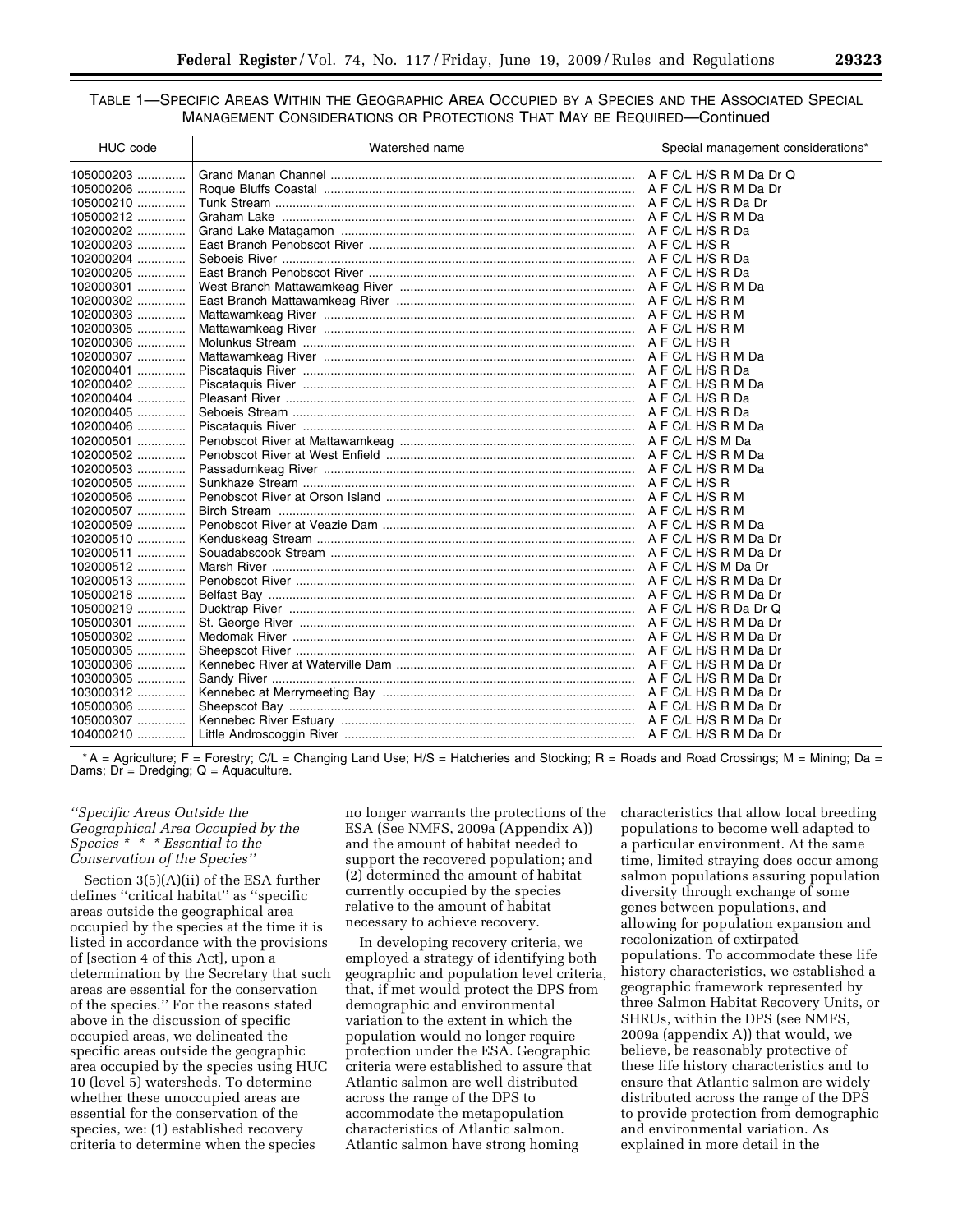Recovery Criteria (NMFS, 2009a (Appendix A)), we determined that all three SHRUs must fulfill the criteria described below for the overall species, the GOM DPS, to be considered recovered.

# *Criteria*

Population level criteria were established to assure that a recovered population is likely to be sufficiently robust to withstand natural demographic variability (*e.g.*, periods of low marine survival) and not likely to become an endangered species in the foreseeable future. We concluded that a census population of 500 adult returns (assuming a 1:1 sex ratio) in each SHRU is to be used as a benchmark to evaluate the population as either recovered or one that requires protection under the ESA. Franklin (1980) introduced 500 as the approximate effective population size necessary to retain sufficient genetic variation and long term persistence of a population.

We have chosen to use a census population (N) (the actual count of adult returns) of 500 adult returns in each SHRU to serve as a benchmark to evaluate the population as either recovered or one that requires protection under the ESA. We used the census number rather than an effective population size for four reasons: (1) The adult census through redd counts or trap catches have been used as the principal indicator of population health in the GOM DPS since Charles Atkins first started estimating returns in the mid to late 1800s. At this time, there are not sufficient resources or time to fully assess the effective population size of the entire Gulf of Maine DPS on an annual basis, whereas sufficient resources are already in place to reasonably assess the census population; (2) a census population of 500 adults per SHRU provides a starting point only for establishing criteria for delisting and does not represent the actual number at which the population warrants delisting. Other pre-decision criteria must also be met for delisting as described in the following paragraph: (3) Atlantic salmon have tremendously complex life histories allowing for great opportunity for extensive cross generational breeding. This is because of salmon's iteroparity and because precocious parr, one-sea winter and multi-sea winter fish can all participate in spawning activity. Having multigenerational participation in spawning activity significantly reduces the effective population to census population ratio, but furthermore, makes determining the actual  $N_e/N$ ratios extremely difficult and highly

debatable for the natural population; (4) Though there has been much debate in the literature regarding the application of assigning a general number to represent when populations are sufficiently large enough to maintain genetic variation (Allendorf and Luikart, 2007; Waples & Yokota, 2007; Reiman & Allendorf, 2001), the 500 rule introduced by Franklin (1980) has not been superseded by any other rule and does serve as useful guidance for indicating when a population may be at risk of losing genetic variability (Allendorf and Luikart, 2007).

To evaluate recovery of the GOM DPS, we have determined that five criteria must be met: (1) The adult spawner population of each SHRU must be 500 or greater in an effort to maintain sufficient genetic variability within the population for long-term persistence. This is to be determined or estimated through adults observed at trapping facilities or redd counts; (2) The GOM DPS must demonstrate self-sustaining persistence where each SHRU has less than a 50 percent probability of falling below 500 adult spawners in the next 15 years based on PVA projections described above. The 50 percent assurance threshold satisfies the criterion that the population is ''not likely'' to become an endangered species; while 15 years represents the ''foreseeable future'' for which we have determined that we can make reasonable projections based on past demographic data available to us; (3) The entire GOM DPS must demonstrate consistent positive population growth for at least two generations (10 years) before the decision to delist is made. Ten years of pre-decision data that reflects positive population trends provides some assurance that recent population increases are not happenstance but more likely a reflection of sustainable positive population growth; (4) A recovered GOM DPS must represent the natural population (*i.e.*, adult returns must originate from natural reproduction that has occurred in the wild); hatchery product cannot be counted towards recovery because a population reliant upon hatchery product for sustainability is indicative of a population that continues to be at risk; (5) In order to delist the GOM DPS, the threats identified at the time of listing must be addressed through regulatory or any other means. These threats are identified in the factors specified under section 4(a)(1) of the ESA as described in the 2006 Status Review (Fay *et al.*, 2006). Methods to address these threats

will be addressed in a final recovery plan for the expanded GOM DPS.

After determining criteria for delisting, we applied these criteria to assess the number of adult spawners that would be needed to weather a downturn in survival as experienced between the years of 1991 and 2006, a period of exceptionally low survival. Using demographic data for this time period we applied the criteria described above in conjunction with a PVA to determine how many adults would be required in each SHRU to weather a similar downturn in survival while having a greater than 50 percent chance of remaining above 500 adults (see NMFS, 2009a (Appendix B)). This analysis projected that a census population of 2,000 spawners (1000 male and 1000 female) would be needed in each of the three SHRUs for the GOM DPS to weather a downturn in survival such as experienced over the time period from 1991–2006. Based on this analysis, we conclude that enough habitat is needed in each of the three SHRUs to support the offspring of these 2,000 adult spawners. Using an average fecundity per female of 7,200 eggs (Legault, 2004), and male to female ratio of 1:1, or 1000 females, and a target number of eggs per one unit of habitat (100m2) of 240 (Baum, 1997), we determined that 30,000 units of habitat are needed across each SHRU (7,200 eggs  $\times$  1000 females/240 eggs = 30,000) to support the offspring of 2,000 spawners, which represents the quantity of habitat in each SHRU essential to the conservation of the species (NMFS, 2009a, Appendix B).

To calculate the existing quantity of habitat across the range of the DPS both within the currently occupied range and outside the occupied range, we recognized that both habitat quantity and quality should be taken into consideration. As a result, we describe the existing quantity of habitat in terms of functional habitat units. To generate this estimate of functional habitat units, we considered the measured quantity of habitat within each HUC 10 as well as the habitat's quality. The functional habitat units values are a measure of the quantity of habitat (expressed in units where 1 unit of habitat is equivalent to 100m 2 of habitat) within a HUC 10 based on qualitative factors that limit survivorship of juvenile salmon utilizing the habitat for spawning, rearing, and migration. The functional habitat units also account for dams within or below the HUC 10 that would further reduce survivorship of juvenile salmon within the HUC 10 as the juvenile salmon migrate towards the marine environment. In HUC 10s that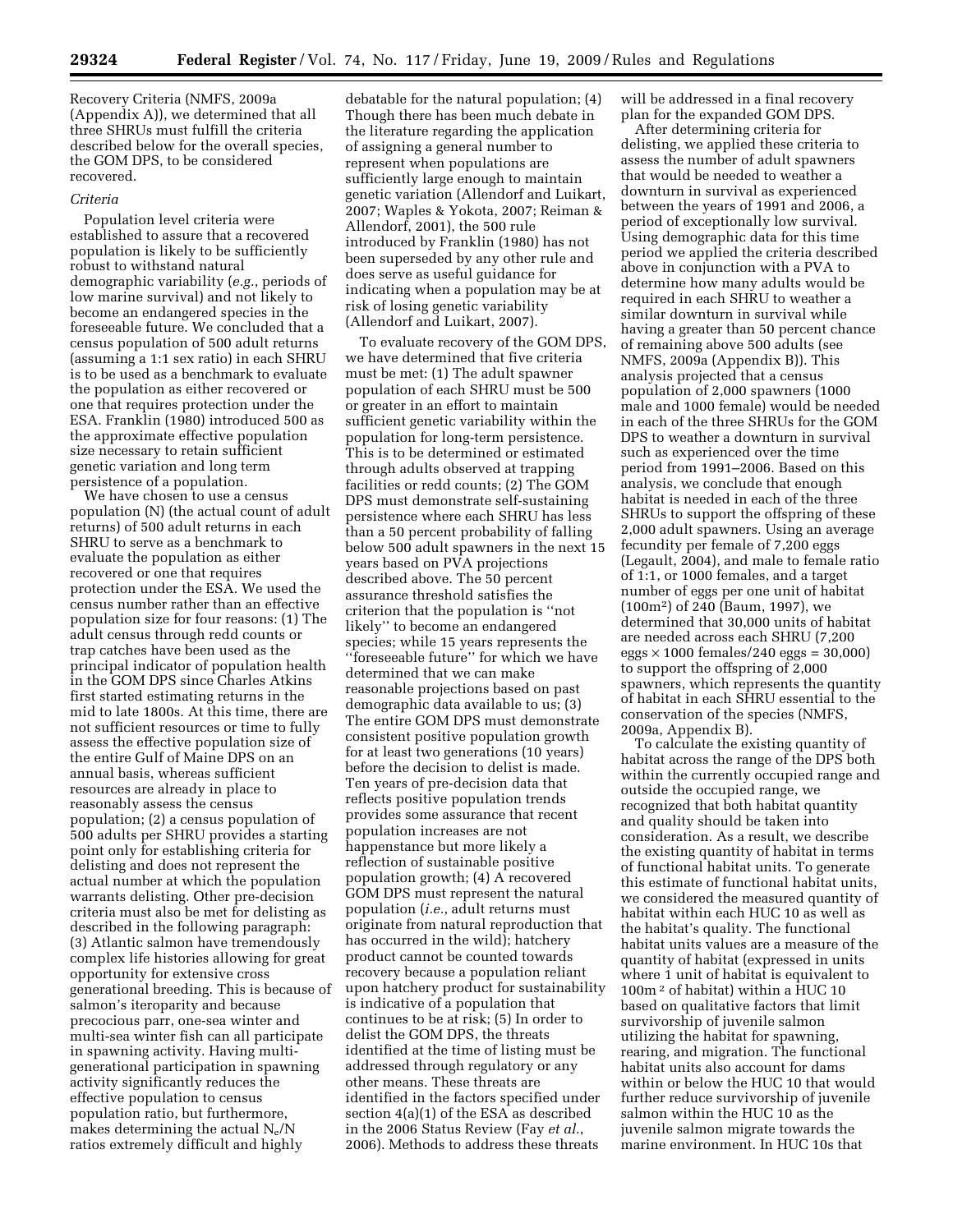are not believed to be limited by qualitative factors or dams, the functional habitat units would be identical to the measured quantity of habitat units within the HUC 10. In HUC 10s where quality and dams are believed to be limiting, the functional habitat units would be less than the measured habitat units within the HUC 10. The functional habitat units value is used in the critical habitat evaluation process to determine the quantity of functioning habitat units within each HUC 10. It also determines the quantity of functioning habitat within the currently occupied range relative to the amount needed to support the offspring of 2,000 adult spawners.

Functional habitat unit scores were generated by multiplying the quantity of spawning and rearing habitat units within each HUC 10 by the habitat quality score divided by 3 (*e.g.*, 1 = 0.33,  $2 = 0.66$ , and  $3 = 1$ ; discussed below under application of ESA section 4(b)(2)) to represent the relative values

in terms of percentages. Using this approach, a ''1'' habitat quality score has a qualitative value roughly equivalent to 33 percent of fully functioning habitat; accordingly, a ''2'' habitat quality score is roughly 66 percent of the value of fully functioning habitat; and a "3" score equals 100 percent habitat quality. The sum of this value was then multiplied by 0.85 raised to the power of the number of dams both within and downstream of the HUC 10. We consider 0.85 to represent a coarse estimate of passage efficiency of smolts for FERC dams with turbines (smolt mortality associated with turbine entrainment is 0.15) based on the findings of several studies (GNP, 1995; GNP, 1997; Holbrook, 2007; Shepard, 1991c; Spicer *et al.*, 1995) and, therefore, roughly equivalent to a 15 percent reduction in functional habitat unit. Mainstem dams without turbines are not expected to affect smolts the way dams with turbines do, but can result in direct or indirect mortality from delays

in migration and by increased predation from predators that congregate around dams. Therefore, dams without turbines were estimated to reduce the functional capacity of habitat units by 7.5 percent (one half of 15 percent). Dams located at roughly the midpoint of habitat within a HUC 10 watershed were estimated to affect passage of roughly half the fish in the HUC 10 watershed (*e.g.*, located half way up the HUC 10 watershed) and, therefore, were discounted accordingly (*e.g.*, 7.5 percent for dams with turbines). A dam without turbine located at the midpoint of habitat within a HUC 10 was estimated to reduce the functional capacity of habitat units by 3.75 percent. The number of dams present both within and downstream of the HUC 10 was used as an exponent to account for cumulative effects of dams. A formulaic representation of our method is written as:

$$
Q_{\text{SRH}} \times (B_{SS}/3) \times (E_{DE}^{\wedge N})
$$
 = Functional Habitat Units

 $Q_{\text{SRH}}$  = quantity of spawning and rearing habitat  $B_{SS}$  = biological suitability score

 $E<sub>DE</sub>$  = estimated downstream passage

- efficiency of a typical FERC licensed dam
- N = number of dams within and downstream of HUC

Given that computing the functional habitat units was conducted to estimate the quantity of habitat necessary to support the offspring of 2,000 adult spawners, only downstream passage efficiency was figured into the equation

to calculate functional habitat units. We based our projected habitat needs on the amount of habitat needed to support the offspring of 2,000 adult spawners, so our analysis of functional habitat units was based on those factors that would diminish the survival of the offspring of the spawners. This rule is not designed to serve as a recovery plan but rather to ensure that there is sufficient habitat available to meet recovery goals. A full review of how habitat quantities and habitat qualities were computed is

provided in the Biological Valuation of Atlantic Salmon Habitat within the GOM DPS (2008).

Table 2 represents the total amount of measured habitat within the occupied areas of each SHRU; the quantity of functional habitat units for each SHRU; amount of habitat excluded; the amount of functional habitat (represented as functional habitat unit) after exclusion; and the amount of habitat still needed to support the offspring of 2,000 adult spawners within each SHRU.

TABLE 2—TOTAL HABITAT AND FUNCTIONAL HABITAT FOR OCCUPIED AREAS AMONG THE THREE SHRUS IN THE GOM

| <b>SHRU</b> | Total habitat<br>units | Functional<br>habitat units | Economic<br>exclusion | Functional<br>habitat after<br>exclusions | Additional<br>habitat needed<br>to support the<br>offspring of<br>2,000 adult<br>spawners ( <i>i.e.</i> ,<br>30,000 units) |
|-------------|------------------------|-----------------------------|-----------------------|-------------------------------------------|----------------------------------------------------------------------------------------------------------------------------|
|             | 372,639                | 40,001                      | 3.205                 | 40.001                                    | $\Omega$                                                                                                                   |
|             | 323.740                | 66,263                      |                       | 63.058                                    | 0                                                                                                                          |
|             | 61.395                 | 29.111                      |                       | 29.111                                    | 889                                                                                                                        |

In both the Penobscot and Merrymeeting Bay SHRUs, there are more than 30,000 units of functional habitat within the currently occupied area to support the offspring of adult spawners. In the Downeast Coastal SHRU, the amount of functional habitat available to the species is estimated to

be 889 units short of what is needed to support 2,000 adult spawners. Nonetheless, we determined that no areas outside the occupied geographical area within the Downeast SHRU are essential to the conservation of the species. This is because the 61,395 total habitat units in Downeast Maine are

predicted to be functioning at the equivalent of 29,111 units because of the presence of dams or because of degraded habitat features that reduce the habitat's functional value. However, through restoration efforts, including enhanced fish passage and habitat improvement of anthropogenically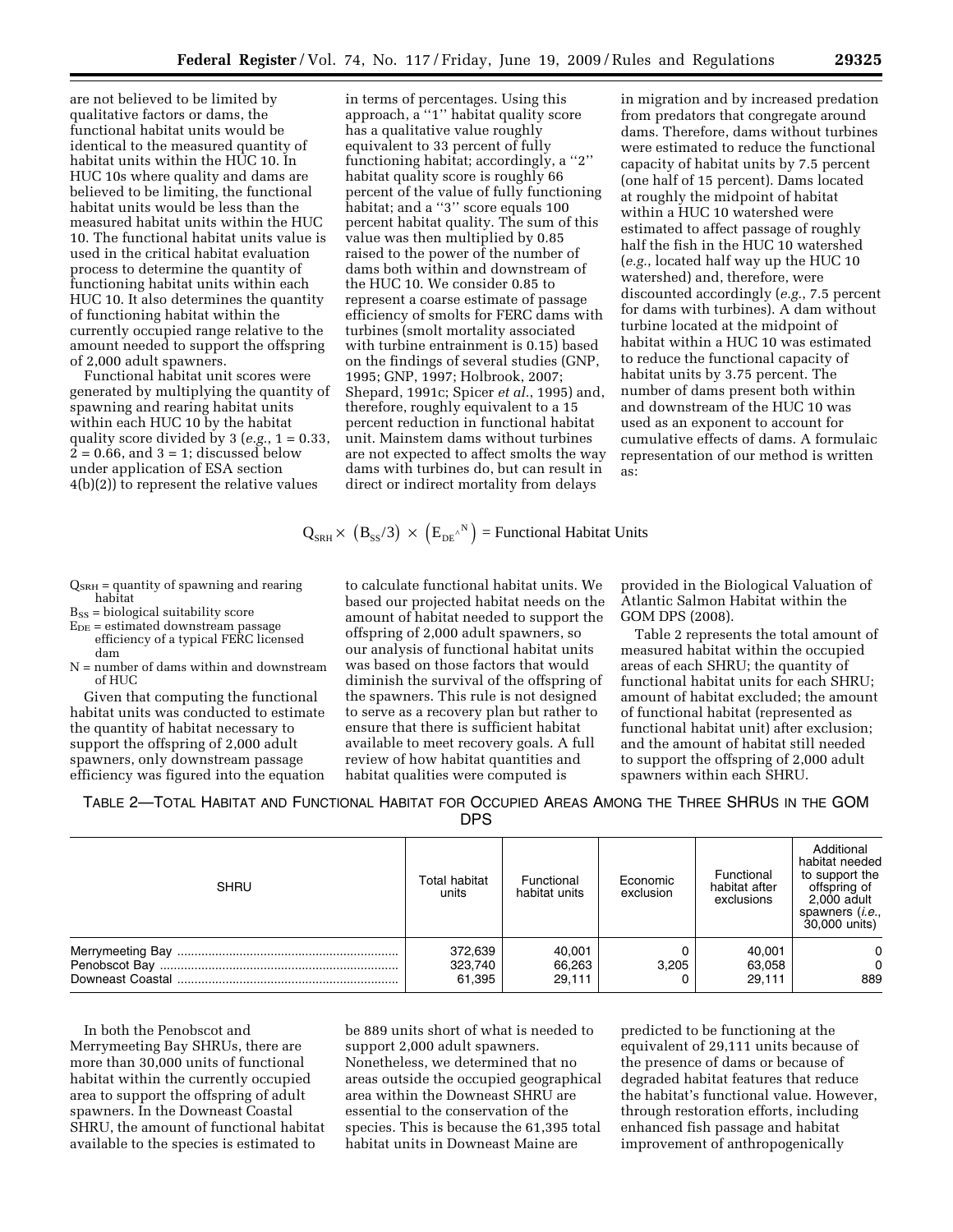degraded features (including stream crossing improvement projects like those currently being carried out by Project SHARE in the Downeast SHRU, for example), a substantial portion of the approximately 32,000 units of nonfunctioning habitat may be restored to a functioning state. The Union River, for instance, has over 12,000 units of habitat, though its functional habitat value, largely because of dams, is estimated to be equivalent to approximately 4,000 units of habitat. Dam removal or improved fish passage has the potential to significantly increase the function of critical habitat in the Union river and, therefore, the entire Downeast SHRU.

Throughout Maine, there has been substantial effort on behalf of State and Federal agencies and non-profit organizations in partnership with landowners and dam owners to restore habitat through a combination of land and riparian protection efforts, and fish passage enhancement projects. Project SHARE, the Downeast Salmon Federation, watershed councils, Trout Unlimited, and the Atlantic Salmon Federation, for example, have conducted a number of projects designed to protect, restore, and enhance habitat for Atlantic salmon ranging from the Kennebec River in south central Maine to the Dennys River in Eastern Maine. Projects include, but are not limited to: dam removals along the Kennebec, St. George, Penobscot, and East Machias Rivers; land protection of riparian corridors along the Machias, Narraguagus, Dennys, Pleasant, East Machias, Sheescot, Ducktrap rivers and Cove Brook; surveying and repair of culverts that impair fish passage; and outreach and education efforts on the benefits of such projects. In 2008 in the Downeast SHRU, Project SHARE replaced 7 culverts with open bottom arch culverts to improve fish passage, decommissioned 12 road crossings by removing the culvert or bridge and stabilizing the banks, and removed 6 remnant log drive dams. The Penobscot River Restoration Project is another example of cooperative efforts on behalf of Federal and State agencies, nonprofit organizations, and dam owners. The PRRP goal is to enhance runs of diadromous fish, including Atlantic salmon, through the planned removal of two mainstem dams and enhanced fish passage around several other dams along the Penobscot River. These cooperative efforts can increase the functional potential of Atlantic salmon habitat by both increasing habitat availability as well as increasing habitat

quality. Therefore, we do not believe that it is essential to designate critical habitat outside of the currently occupied range.

# **V. Application of ESA Section 4(a)(3)(B)(i) (Military Lands)**

The Sikes Act of 1997 (16 U.S.C. 670a–670f, as amended), enacted on November 18, 1997, required that military installations with significant natural resources prepare and implement an integrated natural resource management plan (INRMP) in cooperation with the USFWS and State fish and wildlife agencies, by November 18, 2001. The purpose of the INRMP is to provide the basis for carrying out programs and implementing management strategies to conserve and protect biological resources on military lands. Because military lands are often protected from public access, they can include some of the nation's most significant tracts of natural resources. INRMPs are to provide for the management of natural resources, including fish, wildlife, and plants; allow multipurpose uses of resources; and provide public access where appropriate for those uses, without any net loss in the capability of an installation to support its military mission.

In 2003, the National Defense Authorization Act (Pub. L. 108–136) amended the ESA to limit areas eligible for designation as critical habitat. Specifically, section 4(a)(3)(B)(i) of the ESA (16 U.S.C. 1533(a)(B)(i)) states: ''The Secretary shall not designate as critical habitat any lands or other geographical areas owned or controlled by the Department of Defense, or designated for its use, that are subject to an integrated natural resources management plan prepared under section 101 of the Sikes Act (16 U.S.C. 67a), if the Secretary determines in writing that such plan provides a benefit to the species for which critical habitat is proposed for designation.''

Within the specific areas identified as critical habitat for the Gulf of Maine DPS, there are four military sites; two of these currently have INRMPs, and the other two have INRMPs being developed. The Brunswick Naval Air Station has 15,800 acres (63.9 sq km) of real property spread out among the main station in Brunswick and several remote stations across Maine. Military installations that are part of the Brunswick Naval Air Station and that are either partly or entirely within the area where critical habitat is proposed include the 3,091-acre (12.5-sq km) main station in Brunswick; a 12,000 acre (48.5-sq km) Survival, Evasion,

Resistance, and Escape (SERE) school near Rangeley, Maine; and the 396-acre (1.6-sq km) Great Pond Outdoor Adventure Center located in the town of Great Pond in Hancock County, Maine.

The two military installations within the occupied range of the DPS with INRMPs are not included in the critical habitat designation in accordance to 4(a)(3)(B)(i) of the ESA. These installations include: (1) The 3,091-acre (12.5-sq km) Brunswick Naval Air Station in Brunswick, Maine, of which 435 acres (1.8 sq km) are within Little Androscoggin HUC 10 watershed in the Merrymeeting Bay SHRU; and (2) the Brunswick Naval Air Station's cold weather survival, evasion, resistance, and escape school, which occupies 12,000 acres (48.5 sq km) near Rangeley, Maine, of which 5,328 acres (21.6 sq km) are within the Sandy River HUC 10 watershed in the Merrymeeting Bay SHRU. The INRMPs at these two locations specifically provide for water quality protection via erosion and sediment control, wetland protection, monitoring of non point source pollution, protection of watersheds from hazardous materials, use of environmentally beneficial landscaping, monitoring for and responding to forestry management units health problems and management of forests as shoreline buffers. We determined that these two INRMPs provide a conservation benefit to the GOM DPS of Atlantic salmon.

The two sites with military missions that currently do not have INRMPs and the one non-military facility identified as being essential to national security are being excluded from critical habitat under section 4(b)(2) described in the final rule section entitled *Application of ESA Section 4(b)(2).* 

# **VI. Application of ESA Section 4(b)(2)**

The foregoing discussion described the specific areas within U.S. jurisdiction that meet the ESA definition of critical habitat because they contain the physical and biological features essential to the conservation of Atlantic salmon that may require special management considerations or protection. Before including areas in a designation, section 4(b)(2) of the ESA requires the Secretary to consider the economic impact, impact on national security, and any other relevant impacts of designation of any particular area. The Secretary has the discretion to exclude any area from designation if he determines that the benefits of exclusion (that is, avoiding some or all of the impacts that would result from designation) outweigh the benefits of designation based upon the best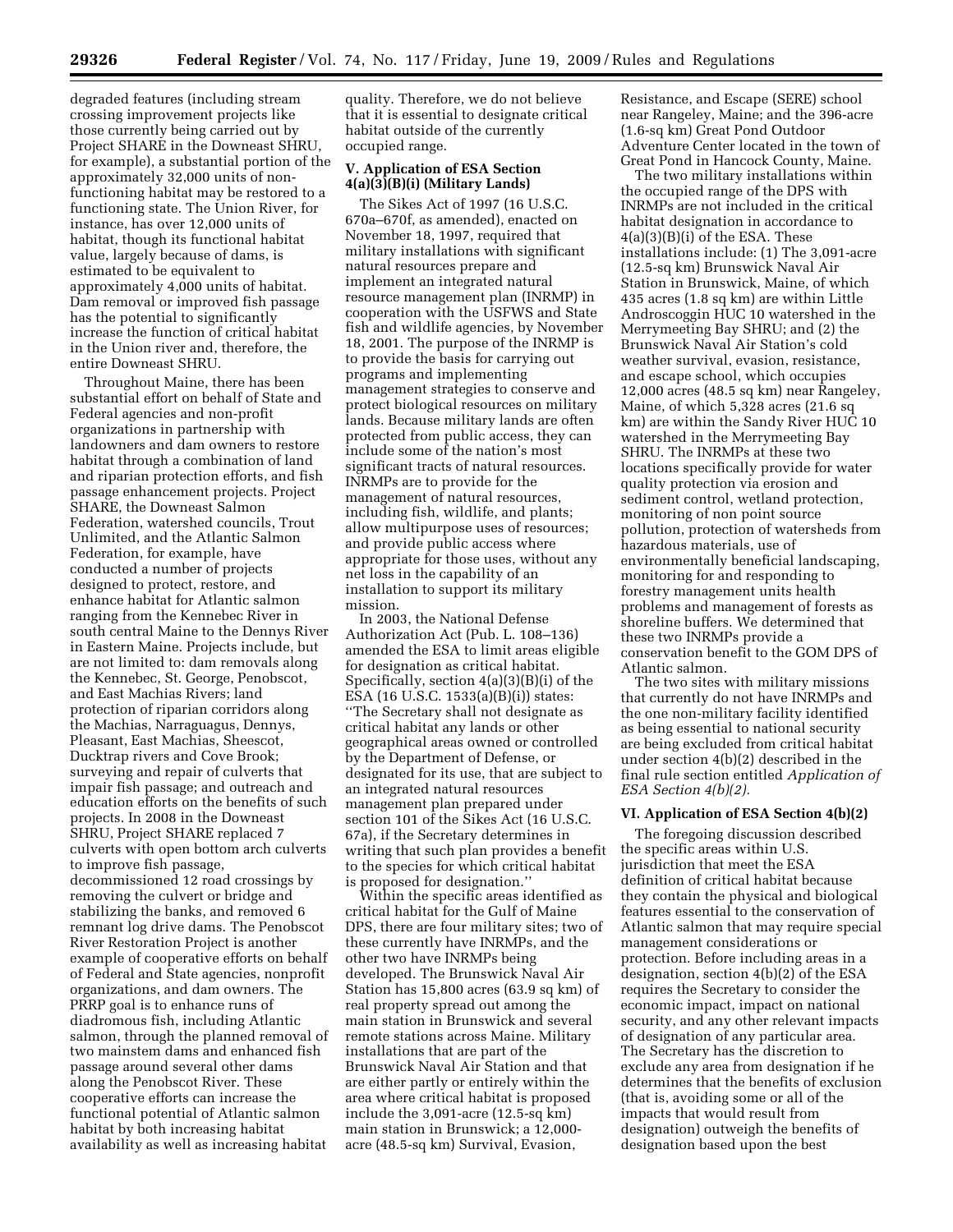scientific and commercial data available. The Secretary may not exclude an area from designation if exclusion will result in the extinction of the species. Because the authority to exclude is discretionary, exclusion is not required for any particular area under any circumstances.

The ESA section 4(b)(2) exclusion process is conducted for a ''particular area,'' not for the critical habitat as a whole. This analysis is, therefore, conducted at a geographic scale that divides the area under consideration into smaller sub-areas. The statute does not specify the exact geographic scale of these ''particular areas.'' For the purposes of the analysis of economic impacts, a ''particular area'' is equivalent to a ''specific area'', defined as a HUC 10 (level 5) standard watershed. There are 48 ''specific areas'' (HUC 10s) occupied by the species on which are found those physical and biological features essential to the conservation of the species and which may require special management considerations or protection.

Where we considered impacts on Indian Tribes, we delineated particular areas based on land ownership. Where we consider impacts on national security, particular areas will be delineated based on lands identified by the military as areas where critical habitat designation will have an impact on national security. These areas may only account for a small fraction of a HUC 10 watershed or, in some circumstances, may span across several HUC 10 watersheds. Factors that were considered in determining whether the benefits of exclusion outweighed the benefits of designating the particular areas as critical habitat include:

(1) The quantity of functional habitat excluded relative to the quantity of habitat needed to support a recovered population;

(2) The relative biological value of a particular area to the conservation of the species, measured by the quantity and quality of the physical and biological features with the particular area;

(3) The anticipated conservation loss that would be accrued through not designating a particular area based upon the conservation value of that particular area; and

(4) Whether exclusion of habitat within the particular area, based upon the best scientific and commercial data, would result in the extinction of the species concerned.

# *Assigning Biological Value*

To determine the benefits of including an area as critical habitat, we assigned a Final Biological Value to each HUC 10

watershed based on the quantity and quality of Atlantic salmon spawning and rearing habitat and the migratory needs of the species (see NMFS, 2009a). The Final Biological Value indicates each area's current value to Atlantic salmon spawning, rearing, and migration activities and is applied in the ESA section 4(b)(2) exclusion analysis, where it is weighed against the economic, national security, and other relevant impacts to consider whether specific areas may be excluded from designation. The final biological value also aided in determining those areas currently occupied by the species described earlier in the final rule under ''Identifying the Geographical Area Occupied by the Species and Specific Areas within the Geographical Area''. The variables used to develop the Final Biological Value include a combination of habitat units, habitat quantity, habitat quality, and the value of the HUC 10 to migration of smolts and adults. The final biological value does not incorporate the use of functional habitat units as described in the previous section entitled *Specific areas outside the geographical area occupied by the species \* \* \* essential to the conservation of the species*. Functional habitat units were only used to determine whether areas that contain PCEs outside the currently occupied range should be designated as critical habitat.

A habitat unit represents 100 m2 of spawning and rearing habitat. A habitat unit is used in North America and Europe to quantify habitat features most frequently used for spawning and juvenile rearing (*e.g.*, riffles and runs). Habitat units for each HUC 10 were calculated using the GIS based habitat prediction model described earlier in the final rule under *Physical and Biological Features in Freshwater and Estuary Specific Areas Essential to the Conservation of the Species*.

Habitat quantity is the estimate of habitat units generated by the model and was calculated separately for each HUC 10. The units of habitat were then binned into four categories for each of the three SHRUs. A HUC 10 with no habitat was assigned a score of "0" and was considered unoccupied. HUC 10s with the lowest 25 percent of total units of habitat across the entire SHRU received a ''1'' score, the middle 50 percent received a ''2'' score, and the upper 25 percent received a ''3'' score. A ''3'' score represents the highest relative habitat quantity score. This method resulted in the majority of the habitat receiving a score of "2" representing an average habitat quantity. Habitat scores outside the middle 50

percent were considered to have above average habitat quantity or below average habitat quantity.

Habitat quality scores were assigned to HUC 10s based on information and input from fisheries biologists working with the Maine Department of Inland Fisheries and Wildlife, the MDMR, NMFS, and Kleinschmidt Energy and Water Resource Consultants, who possess specific knowledge and expertise about the geographic region. For each of the three SHRUs, a minimum of three biologists with knowledge of and expertise in the geographic area were asked to independently assign habitat scores, using a set of scoring criteria developed by fisheries biologists from NMFS, to HUC 10s based on the presence and quality of the physical and biological features essential to the conservation of the species (see NMFS, 2009a). The scoring criteria ranked qualitative features, including temperature, biological communities, water quality, and substrate and cover, as being highly suitable (''3''), suitable (''2''), marginally suitable (''1'') or not suitable (''0'') for supporting Atlantic salmon spawning, rearing, and migration activities. A habitat value of ''0'' indicates that one or more factors is limiting to the point that Atlantic salmon could not reasonably be expected to survive in those areas; a score of "1", "2", or "3" indicates the extent to which physical and biological features are limiting, with a ''1'' being most limiting and a ''3'' being not limiting. In HUC 10s that are and have always been inaccessible due to natural barriers, the entire HUC 10 was automatically scored as ''0'' and considered not occupied by the species. Emphasis was placed on identifying whether the physical and biological features needed for Atlantic salmon spawning and rearing are present and of what quality the features are. The overall habitat quality score for each HUC 10 was typically an average determined by the compilation of scores. In some instances, not all the biologists were familiar with the HUC 10, so only one or two scores were provided for some HUCs. In some instances where only two scores were provided for a HUC 10 watershed and each biologist scored the watershed differently we relied on a combination of the comments provided on the score sheets, knowledge from fisheries biologist working for NMFS that were familiar with these HUCs, or phone interviews with the commenters to resolve the ''tie'' score. We resolved ''tie'' scores based on comments when it was clearly apparent, based on the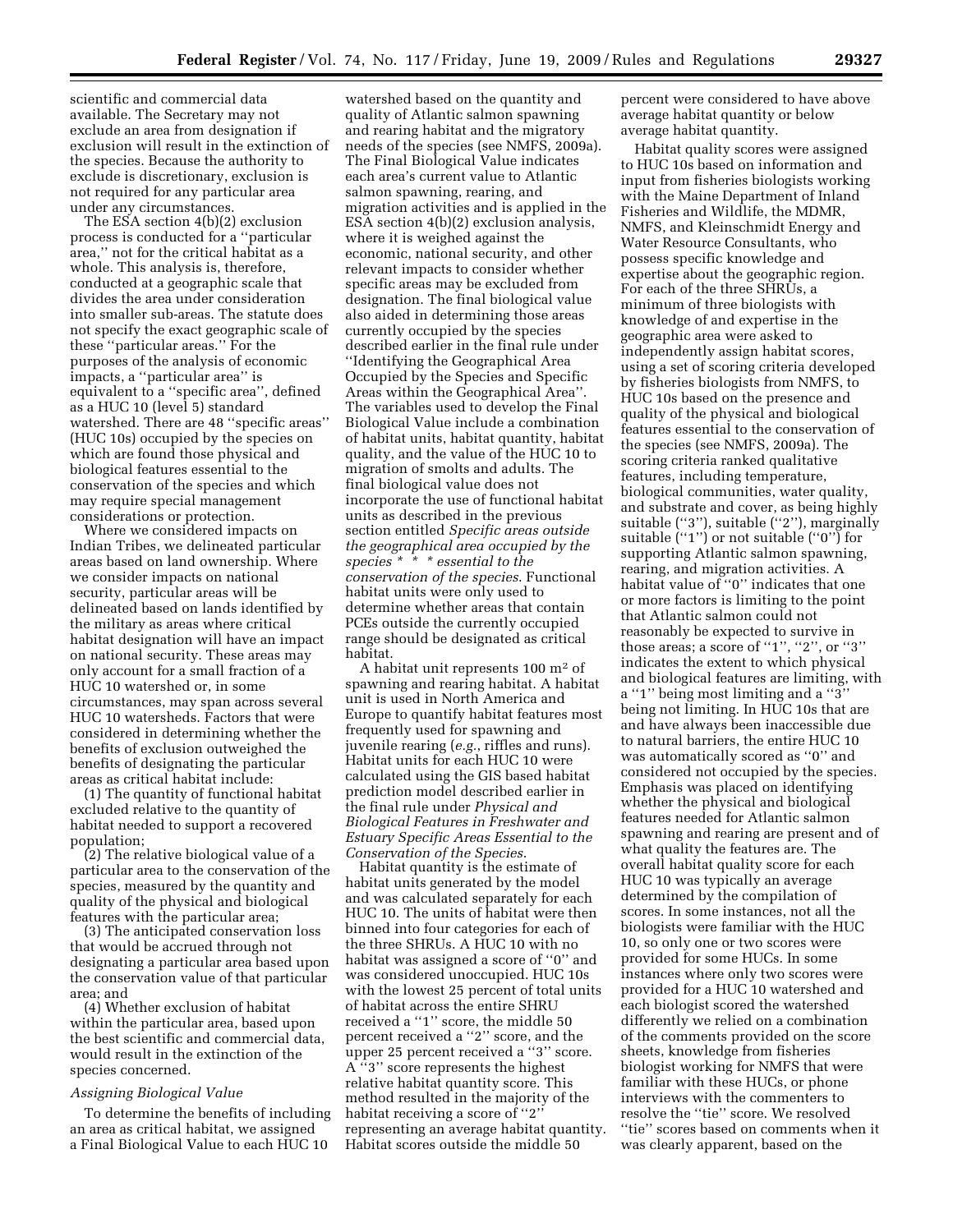comments, that one biologist had more knowledge of the HUC 10 than the other biologist who scored the HUC 10.

Final Habitat Values were generated for each HUC 10 by combining habitat quantity and habitat quality scores within each HUC 10. Scores were combined by multiplying the two variables together giving scores of 0, 1, 2, 3, 4, 6, 9. HUC 10s with zero scores received a zero score for Final Habitat Value. Scores of 1 or 2 were valued as low or "1" final habitat value. Scores of 3 or 4 were valued as medium or ''2'' final habitat value, and scores of 6 or 9 were valued as high or ''3'' final habitat value.

A final migration value was generated based on the final habitat values and the migratory requirements of adults to reach spawning areas and smolts to reach the marine environment. We determined the final migration value of a HUC 10 to be equal to the highest final habitat value upstream from the HUC 10 because we concluded that access to spawning and rearing habitat was equally as important as the spawning and rearing habitat itself.

The final biological value for each HUC 10, which is the value used in weighing economic cost against the biological value of habitat to salmon, was determined by selecting the higher of the final habitat value and the final migration score of each HUC 10. This approach assures the preservation of spawning and rearing habitat as well as migration habitat (see NMFS, 2009a).

# *Consideration of Economic Impacts, Impacts to National Security and Other Relevant Impacts*

The impact of designating any particular area as critical habitat occurs primarily through section 7 of the ESA. Once critical habitat is designated, section 7(a)(2) requires that Federal agencies ensure any action they authorize, fund, or carry out (this action is called the ''Federal nexus'') is not likely to result in the destruction or adverse modification of critical habitat (16 U.S.C. 1536(a)(2)). Parties involved in section 7 consultations include NMFS or the USFWS, a Federal action agency, and in some cases, a private entity involved in the project or land use activity. The Federal action agency serves as the liaison with NMFS. Under Section 7(a)(2), when a Federal agency proposes an action that may affect a listed species or its critical habitat, it must initiate formal consultation with NMFS (or the USFWS, as applicable) or seek written concurrence from the Service(s) that the action is not likely to adversely affect listed species or its designated critical habitat. Formal

consultation is a process between the Services and a Federal agency designed to determine whether a proposed Federal action is likely to jeopardize the continued existence of a species or destroy or adversely modify critical habitat, an action prohibited by the ESA. If the action is likely to destroy or adversely modify critical habitat, then the Federal agency may be required to implement a reasonable and prudent alternative (RPA) to the proposed action to avoid the destruction or adverse modification of critical habitat. In addition, conservation benefits to the listed species would result when the consultation process avoids destruction or adverse modification of its critical habitat through inclusion of RPAs, or avoids lesser adverse effects to critical habitat that may not rise to the level of adverse modification through inclusion of harm avoidance measures.

Outside of the Federal agencies' obligation to consult on actions that ''may affect'' critical habitat and adopt project modifications to avoid destruction or adverse modification, the ESA imposes no requirements or limitations on entities or individuals as a result of a critical habitat designation.

# *Economic Impacts*

As discussed above, economic impacts of the critical habitat designation result from implementation of section 7 of the ESA. Section 7(a)(2) requires Federal agencies to consult with NMFS to ensure their proposed actions are not likely to destroy or adversely modify critical habitat. These economic impacts may include both administrative and project modification costs. Economic impacts may also be associated with the conservation benefits of the designation.

Economic impacts were assessed for each specific HUC 10 area designated as critical habitat, as well as for unoccupied areas within the range of the GOM DPS. While we are not designating unoccupied areas as critical habitat, we evaluated the economic impacts in the event that we determined in the biological valuation process, or determine as a result of public comment or subsequently available information, that some or all of the unoccupied areas were found to be to be essential to the conservation of the species. For the entire range of the GOM DPS, most of the economic impact results from impacts to hydropower projects and development (IEc, 2009a). The estimated economic impact of designation of the occupied areas before economic exclusions ranges from approximately \$128 million to \$152 million.

For the designation of critical habitat for the GOM DPS, economic exclusions within the 48 occupied HUC 10s throughout the range of the DPS were considered by weighing biological value determined in the biological valuation and the economic cost determined in the economic analysis. As described earlier, the biological values were assigned a score of 1, 2, or 3, with a ''1'' being of lowest biological value and a ''3'' being of highest biological value. Areas could also be assigned a biological value of ''0'' if the physical and biological features in those areas were so degraded that they were not considered essential to the conservation of salmon. Areas assigned a ''0'' score were not included in the economic exclusion analysis. As stated above, we consider these areas to be unoccupied, and we determined that no unoccupied areas were essential to the conservation of the GOM DPS.

To compare economic cost with biological value, we used the range of monetized values provided in the economic analysis binned into three categories, with a score of ''1'' representing low economic cost and a score of ''3'' representing high economic cost. These categories illustrate economic costs over the range of the GOM DPS. The high, medium, and low scores assigned to economic costs were then used to weigh economic cost against the corresponding biological value (also scored as high, medium, or low) of each HUC 10. The binning process was designed to describe a range of monetized values in qualitative terms that could be directly compared with the qualitative assessment of the physical and biological habitat features essential to the conservation of the species. The binning was conducted so that the lowest 25 percent of the total economic costs represent costs that were below average. Low economic costs were assigned a score of ''1,'' representing a cost ranging from \$71,000 to \$388,000. The middle 50 percent represents the average cost across all HUCs containing critical habitat and received a score of ''2,'' with economic cost ranging from \$388,001 to \$3,420,000. The upper 25 percent represents those costs that were above average or high and received a score of ''3,'' with economic cost ranging from \$3,420,001 to \$27,900,000. We binned the economic costs using the same procedures that we used to bin habitat quantity within each HUC 10, with the lower and upper 25 percent of habitat representing those areas as being either above average or below average.

These dollar thresholds do not represent an objective judgment that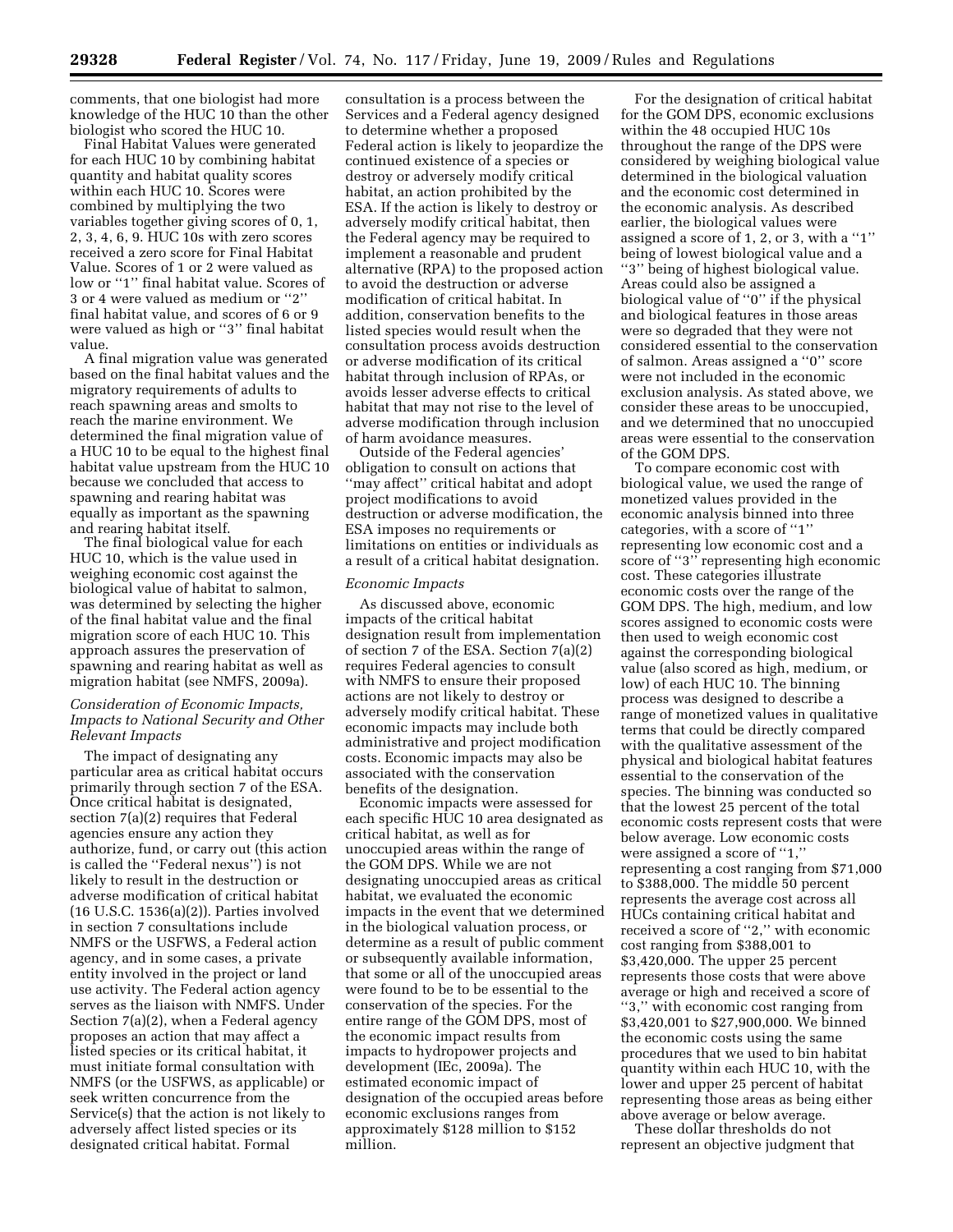low-value areas are worth no more than \$388,000, medium-value areas are worth no more than \$3,420,000, or high value areas are worth no more than \$27,900,000. Under the ESA, we are to weigh dissimilar impacts given limited time and information. The statute emphasizes that the decision to exclude is discretionary. Thus, the economic impact level at which the economic benefits of exclusion outweigh the conservation benefits of designation is a matter of discretion and depends on the policy context. For critical habitat, the ESA directs us to consider exclusions to avoid high economic impacts, but also requires that the areas designated as critical habitat are sufficient to support the conservation of the species and to avoid extinction. In this policy context, we selected dollar thresholds representing the levels at which we believe the economic impact associated with a specific area would outweigh the conservation benefits of designating that area.

Given the low abundance and endangered status of Atlantic salmon, we exercise our discretion to consider exclusion of specific areas based on three decision rules: (1) Specific areas with a biological value of medium ("2") or high (''3'') score were not eligible for exclusion regardless of the level of economic impact, because of the endangered status of Atlantic salmon; (2) specific areas with a low biological value (''1'') were excluded if the economic costs were greater than \$388,000 (economic score of ''2'' or ''3''); and (3) specific areas were not considered for exclusion, including those areas having a low biological value (''1''), if the area had no dams both within it or below it, given that these areas are not subject to the deleterious effects that dams have on migration of adults and smolts (GNP, 1995; GNP, 1997; Holbrook, 2007; Shepard, 1991c; Spicer *et al.*, 1995).

These decision rules: (1) Ensure that enough occupied habitat receives the protections of critical habitat to meet our conservation objectives, in this case, 30,000 units of habitat per SHRU; (2) ensure that all habitat that has average (2 score) or better biological value receives the protections of critical habitat and is available to be used for the conservation and recovery of the species; and (3) given that dams have been identified as one of the greatest impediments to salmon recovery (NRC, 2004; Fay *et al.*, 2006), ensure that occupied areas without dams receive the protections of critical habitat.

If we excluded all areas where economic costs were higher than biological value, then the Downeast

Coastal SHRU would be 3,840 units short of the 30,000 units needed to meet our conservation objectives. Habitat that is excluded for economic impact reasons offers no protections to those features that are essential to the conservation of Atlantic salmon. In contrast, tribal lands and military lands excluded from the Downeast Coastal SHRU were excluded because of ongoing conservation efforts being carried out by the Tribe or natural resource plans that are in place or in development by the military that provide protections to Atlantic salmon habitat.

We believe that all habitat with a biological value of ''2'' or greater is essential to the recovery efforts of Atlantic salmon. In the Gulf of Maine, of the 105 HUC 10 watersheds that we analyzed for critical habitat, we determined that 86 HUC 10s were historically accessible to Atlantic salmon. Of those 86 historic watersheds, only 48 of those HUC 10 watersheds are currently occupied by Atlantic salmon and provide the best opportunity for the agencies to implement on the ground recovery efforts through stocking programs and habitat restoration and enhancement efforts. Of the 48 occupied HUC 10 watersheds, 32 of these watersheds are considered to have average (''2'' score) or better biological value. These 32 remaining watersheds provide the best opportunity for managers to carry out restoration efforts, and provide the best potential for recovery of Atlantic salmon across the DPS.

We believe that protection of specific areas without dams is imperative to salmon recovery. The fact that the National Research Council (NRC, 2004) and the Atlantic Salmon Status Review (Fay *et al.*, 2006) both emphasize that dams are one of the greatest impediments to salmon recovery in the State of Maine underscores the importance of specific areas that are free of dams, even if these specific areas have relatively low biological value. Even highly effective passage facilities cause Atlantic salmon mortality. Passage inefficiency and delays associated with dams occur at biologically significant levels, resulting in incremental losses of pre-spawn adults, smolts, and kelts (a life stage after Atlantic salmon spawn) (See the final rule published by NMFS and the USFWS in today's **Federal Register** (see Endangered and Threatened Species; Determination of Endangered Status for the Gulf of Maine Distinct Population Segment of Atlantic Salmon)). Dams can delay migration of smolts, increasing predation risk (Nettles and Gloss, 1987)

or cause Atlantic salmon smolts to miss the migration window in which smolts are physiologically capable of transitioning from the freshwater environment to the marine environment (Whalen *et al.*, 1999; McCormick *et al.*, 1999). Studies in the Columbia River system have shown that fish generally take longer to pass a dam on a second attempt after fallback compared to the first (Bjornn *et al.*, 1999). Dams can also cause direct injury to downstream migrating Atlantic salmon smolts, which can be a result of pressure changes during turbine entrainment or direct contact with the turbines (Cada, 2000). Dams are known to typically injure or kill between 10 and 30 percent of all fish entrained at turbines (EPRI, 1992). With rivers containing multiple hydropower dams, these cumulative losses could compromise entire year classes of Atlantic salmon.

With at least 116 dams in the Penobscot watershed (FERC, 1997), 18 of which currently generate electricity; 73 dams in the Kennebec watershed, 26 of which are licensed hydropower facilities and storage dams (MSPO, 1993); and 85 dams in the Androscoggin watershed, 45 of which are hydroelectric facilities, there are very few areas remaining that are free of dams. In fact, of the six stocks of Atlantic salmon that make up the genetic line of the Atlantic salmon conservation hatchery program, five of those stocks come from rivers that currently do not have hydroelectric dams, and four of those stocks originate from rivers where their mainstems below the headwaters are free of dams. The areas that are currently free of dams provide the best opportunity for maintaining the existing genetic line of Atlantic salmon, and rebuilding the Atlantic salmon population either through recolonization that occurs naturally through straying or through managed stocking programs.

We propose to exclude three particular areas (HUC 10s) in the Penobscot Bay SHRU due to economic impact, out of a total of 48 occupied HUC 10s within the range of the GOM DPS. Areas excluded from critical habitat for reasons of economics include approximately 1,198 km of river, stream, and estuary habitat and 99 sq km of lakes in all of Belfast Bay (HUC 105000218), Passadumkeag River (HUC 102000503), and Molunkus Stream (HUC 102000306). The combined economic impact of the designation in those particular areas was estimated to be \$11,600,000 to \$12,600,000 before they were considered for exclusion. The estimated economic impact for critical habitat following exclusions ranges from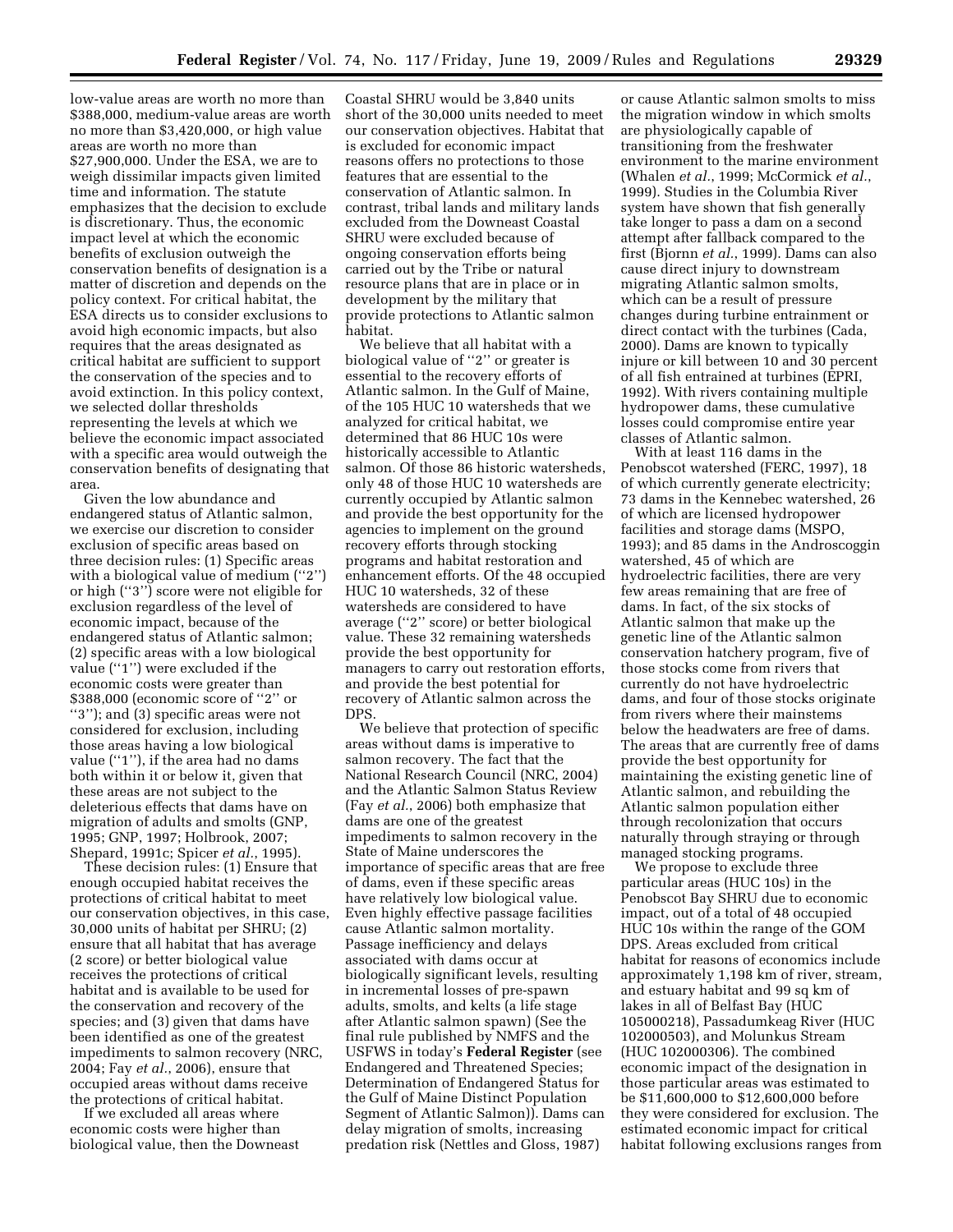approximately \$117 million to \$140 million. The estimated economic

impacts of designating critical habitat for each SHRU are in Table 3.

TABLE 3—SUMMARY OF ECONOMIC IMPACT FOLLOWING EXCLUSIONS FOR OCCUPIED HUC 10 BY SHRU IN THE GOM DPS

| SHRU  | Low estimate                            | High estimate                            |
|-------|-----------------------------------------|------------------------------------------|
|       | \$9,710,000<br>23,800,000<br>83,400,000 | \$12,700,000<br>28,700,000<br>98,100,000 |
| Total | 116,910,000.00                          | 139,500,000.00                           |

# *National Security and Other Relevant Impacts in Relation to Military Interests*

Section 4(b)(2) of the ESA states that the Secretary may exclude any area from critical habitat if he determines that the benefits of such exclusion outweigh the benefits of specifying such area as part of the critical habitat, unless he determines, based on the best scientific and commercial data available, that the failure to designate such areas as critical habitat will result in the extinction of the species concerned (16 U.S.C. 1533(b)(2)). We are excluding the two sites with military missions without INRMPs from critical habitat designation under section 4(b)(2) of the ESA as the Secretary has determined that the benefits of exclusion of these areas outweigh the benefits of inclusion. NAS Brunswick OAC supports the naval aviation activities of NAS Brunswick, and the NCTAMS provides communications to the fleet in the Atlantic Ocean and the Mediterranean Sea. The consultations and project modifications required by designation of these areas as critical habitat would impact the military and national security missions of these facilities. In addition, upon the completion of the INRMPs, any final rule designating these areas as critical habitat would need to be revised to remove these areas from the designation in accordance with section 4(a)(3)(B)(i) of the ESA. The Navy has agreed to work cooperatively with NMFS in the development of these INRMPs to assure that the Navy's activities are reasonably protective of Atlantic salmon habitat (Letter to NMFS from the Office of the Chief of Navy Operations (Ser N4/8u156068), December 2, 2008).

Before including areas in a designation, section 4(b)(2) of the ESA requires the Secretary to consider the impact on national security of designation of any particular area as critical habitat. Bath Iron Works (BIW) located in Bath, Maine has also been excluded from designation for reasons of national security as advised by the Navy. The Secretary has concluded that

the benefits of exclusion of these areas outweigh the benefits of inclusion as critical habitat. BIW is a premier shipbuilding facility that provides the design, building, and support of complex navy warships, including the AEGIS Class Destroyers. BIW has been building and servicing the U.S. warships for over 120 years, and their activities are essential to the military mission for the construction, maintenance, and modernization of Navy surface ships. These activities have been identified by the Navy as inherent to national security, whereby, without BIW's ability to construct and test current and future classes of surface ships, mission readiness and U.S. national security is at risk. The consultations and project modifications required by designation of these areas as critical habitat would impact the military and national security functions of these facilities. The areas excluded from designation include the Kennebec River from the south side of the U.S. Route 1 bridge over the Kennebec River down river to 50 feet below the south side of BIWs dry dock, but does not include any portion of Hanson Bay or the thoroughfare between Hanson Bay and the Kennebec River. The specific area excluded from designation lies within a box between four points with the following coordinates: Point 1: N43 54′39.8″, W069 48′43.5″; Point 2: N43 54′40″, W069 48′17.8″; Point 3: N43 54′0.0″, W069 48′47; Point 4: N43 54′0.0″, W069 48′28″.

# *Other Relevant Impacts: Tribal Lands*

The Penobscot Indian Nation and the Passamaquoddy Tribe own and conduct activities on lands within the range of the GOM DPS. Activities may include agriculture; residential, commercial, or industrial development; in-stream construction projects; silviculture; water quality monitoring; hunting and fishing; and other uses. Some of these activities may be affected by the designation of critical habitat for the GOM DPS of Atlantic salmon.

Secretarial Order 3206 recognizes that Tribes have governmental authority and the desire to protect and manage their resources in the manner that is most beneficial to them. Pursuant to the Secretarial Order, and consistent with the Federal government's trust responsibilities, the Services must consult with the affected Indian Tribes when considering the designation of critical habitat in areas that may impact tribal trust resources, tribally-owned fee lands, or the exercise of tribal rights. Critical habitat in such areas, unless determined to be essential to conserve a species, may not be designated.

The Indian lands specifically excluded are those defined in Secretarial Order 3206 and include: (1) Lands held in trust by the United States for the benefit of any Indian tribe; (2) lands held in trust by the United States for any Indian Tribe or individual subject to restrictions by the United States against alienation; (3) fee lands, either within or outside the reservation boundaries, owned by the tribal government; and, 4) fee lands within the reservation boundaries owned by individual Indians. Not excluded from designation are tribal lands held by the Penobscot Tribe which specifically requested that their land not be excluded from designation emphasizing the importance of their lands as critical habitat for Atlantic salmon.

The Penobscot Indian Nation and the Passamaquoddy Tribe own and conduct activities on approximately 182,000 acres (736.5 sq km) of land throughout the Penobscot, Androscoggin, Kennebec, and Downeast Coastal Basins. Both tribes that own lands within the GOM DPS have actively pursued or participated in activities to further promote the health and continued existence of Atlantic salmon and their habitats. The Penobscot tribe has developed and maintained its own water quality standards that state ''it is the official policy of the Penobscot Nation that all waters of the Tribe shall be of sufficient quality to support the ancient and historical traditional and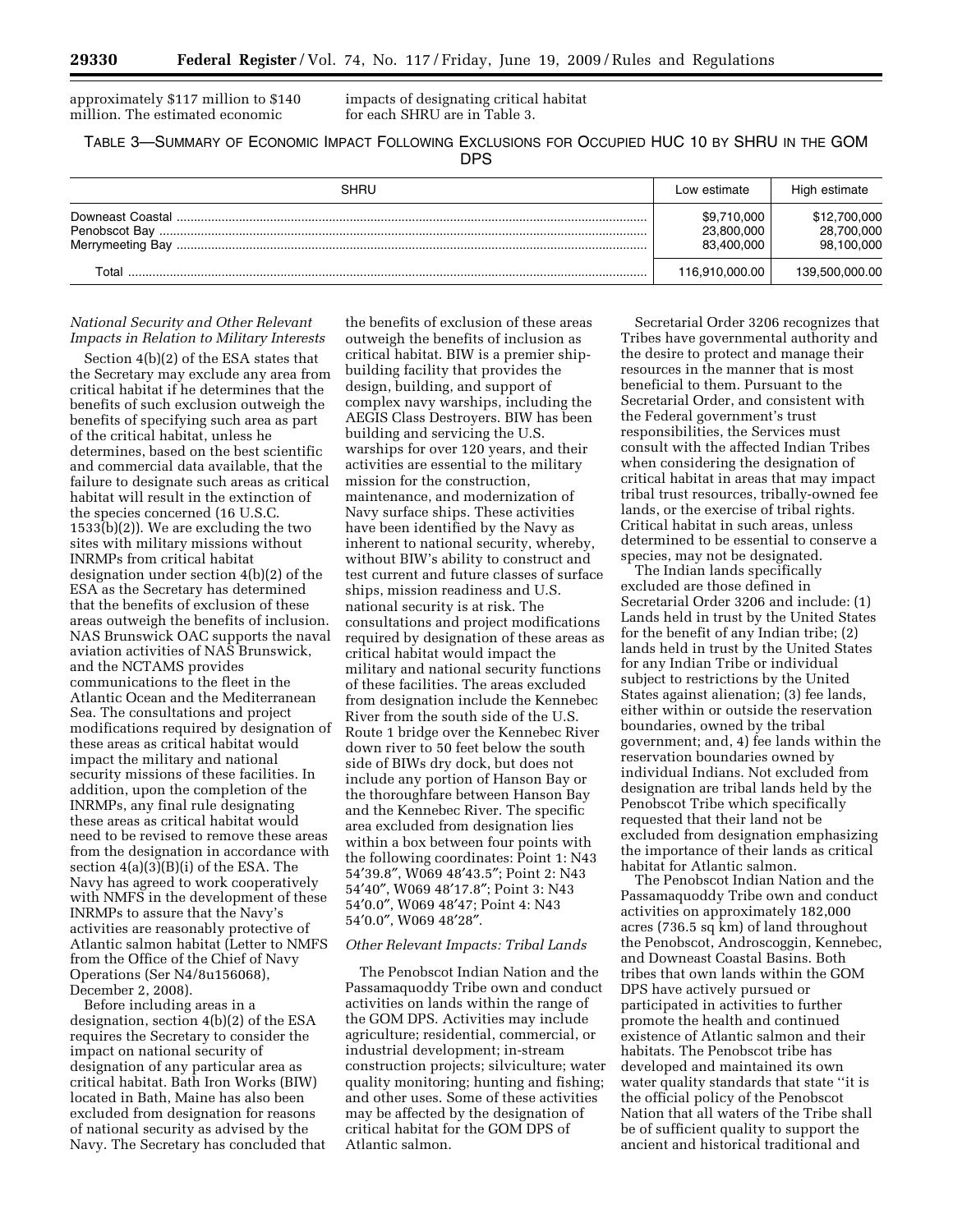customary uses of such tribal waters by members of the Penobscot Nation.'' The Tribe is also currently participating in the Penobscot River Restoration Project that has the intended goal of restoring 11 species of diadromous fish, including Atlantic salmon. The Passamaquoddy Tribe has continued to maintain efforts to balance agricultural practices with natural resources. In a tract of Tribal land in Township 19, which accounts for approximately 12 km of the 27.8 km of rivers and streams on Passamaquoddy land that contain physical and biological features essential to salmon, the Tribe has established an ordinance to govern its water withdrawals for these lands. This ordinance states ''it is important to the Tribe that its water withdrawals at T. 19 do not adversely affect the Atlantic salmon in any of its life stages, or its habitat,'' and restricts water withdrawals to avoid adverse impact on the Atlantic salmon.

Within the occupied range designated as critical habitat, the Tribes own approximately 65,000 acres (263 sq km) of land within 16 HUC 10 watersheds. NMFS has determined that the rivers, streams, lakes, and estuaries of 9,571 acres (38.7 sq km) of tribal land within the areas occupied by the GOM DPS be excluded from critical habitat designation based on the principles of the Secretarial Order discussed above. Per request of the Penobscot Nation, 55,180 acres (223 sq km) of the Penobscot Nation lands are included as critical habitat.

# *Determine Whether Exclusion Will Result in Extinction of the Species*

Section 4(b)(2) states that particular areas shall not be excluded from critical habitat if the exclusion will result in extinction of the species. Our decision to only propose for exclusion particular areas based on economic impacts that had low biological value, unless dams were absent from the particular area, led to exclusions only in the Penobscot SHRU. No economic exclusions are in the Downeast Coastal or Merrymeeting Bay SHRUs. Given that exclusions based on economic impacts within the Penobscot SHRU were only made in areas considered to have little biological value to Atlantic salmon, those exclusions are not considered to jeopardize the species' continued existence because those areas do not diminish the functional habitat unit below what is needed to support a recovered GOM DPS.

Even though 156 units of habitat on tribal and military lands in the Downeast Coastal SHRU are being excluded from critical habitat, we do not believe that exclusions of these

lands will reduce the conservation value of Atlantic salmon habitat. We do not believe that exclusion of Passamaquoddy tribal lands, including their lands in the Downeast Coastal SHRU, will reduce the conservation value or functional habitat unit of Atlantic salmon habitat within those particular areas, given the ongoing cooperative efforts between the Tribe and the agencies. We do not believe that excluding the two military installations that contain critical habitat in the Downeast Coastal SHRU from the critical habitat designation is likely to result in the extinction of the species.

# **VII. Effects of Critical Habitat Designation**

# *ESA Section 7 Consultation*

The cost of specifying any particular area as critical habitat occurs primarily through section 7 of the ESA. Once critical habitat is designated, section 7(a)(2) requires that Federal agencies ensure any action they authorize, fund or carry out (this action is called the ''Federal nexus'') is not likely to result in the destruction or adverse modification of critical habitat (16 U.S.C. 1536(a)(2)). Parties involved in section 7 consultations include NMFS or the USFWS, a Federal action agency, and in some cases, a private entity involved in the project or land use activity. The Federal action agency serves as the liaison with NMFS. Under Section 7(a)(2), when a Federal agency proposes an action that may affect a listed species or its critical habitat, then they must initiate formal consultation with NMFS (or the USFWS, as applicable) or seek written concurrence from the Services that the action is not likely to adversely affect listed species or its designated critical habitat. Formal consultation is a process between the Services and a Federal agency designed to determine whether a proposed Federal action is likely to jeopardize the continued existence of a species or destroy or adversely modify critical habitat, an action prohibited by the ESA. If the action is likely to destroy or adversely modify critical habitat, then the Federal agency may be required to implement a reasonable and prudent alternative (RPA) to the proposed action to avoid the destruction or adverse modification of critical habitat. Harm avoidance measures may also be implemented to avoid lesser adverse effects to critical habitat that may not rise to the level of adverse modification. Outside of the Federal agencies' obligation to consult with respect to actions that may affect critical habitat and adopt project modifications to avoid destruction or adverse modification, the ESA imposes no requirements or limitations on entities or individuals as result of a critical habitat designation.

The benefits of designation used for the proposed critical habitat designation for the GOM DPS are the biological values assigned to each HUC 10 that evaluate the quality and quantity of the physical and biological features within each HUC 10 and the current potential of each HUC 10 to support (absent dams) the spawning, rearing, and migration of the GOM DPS (NMFS, 2009a).

# *Activities That May Be Affected (Section 4(b)(8))*

Section 4(b)(8) of the ESA requires that we describe briefly and evaluate in any proposed or final regulation to designate critical habitat, those activities that may destroy or adversely modify such habitat or that may be affected by such designation. A wide variety of activities may affect critical habitat and, when carried out, funded, or authorized by a Federal agency, will require an ESA section 7 consultation. Such activities (detailed in IEc, 2009a) include, but are not limited to agriculture, transportation, development and hydropower.

We believe this critical habitat designation will provide Federal agencies, private entities, and the public with clear notification of critical habitat for Atlantic salmon and the boundaries of such habitat. This designation will allow Federal agencies and others to evaluate the potential effects of their activities on critical habitat to determine if ESA section 7 consultation with NMFS is needed given the specific definition of physical and biological features.

# **VIII. Classification**

# *Regulatory Planning and Review*

This final rule has been determined to be significant for purposes of Executive Order (E.O.) 12866. We have integrated the regulatory principles of the E.O. into the development of this final rule to the extent consistent with the mandatory duty to designate critical habitat, as defined in the ESA.

*Coastal Zone Management Act (15 U.S.C. 1451 et seq.)* We have determined that this action is consistent to the maximum extent practicable with the enforceable policies of the approved coastal management program of the State of Maine. The determination has been submitted for review by the responsible State agency under section 307 of the Coastal Zone Management Act (16 U.S.C. 1451 *et seq.*).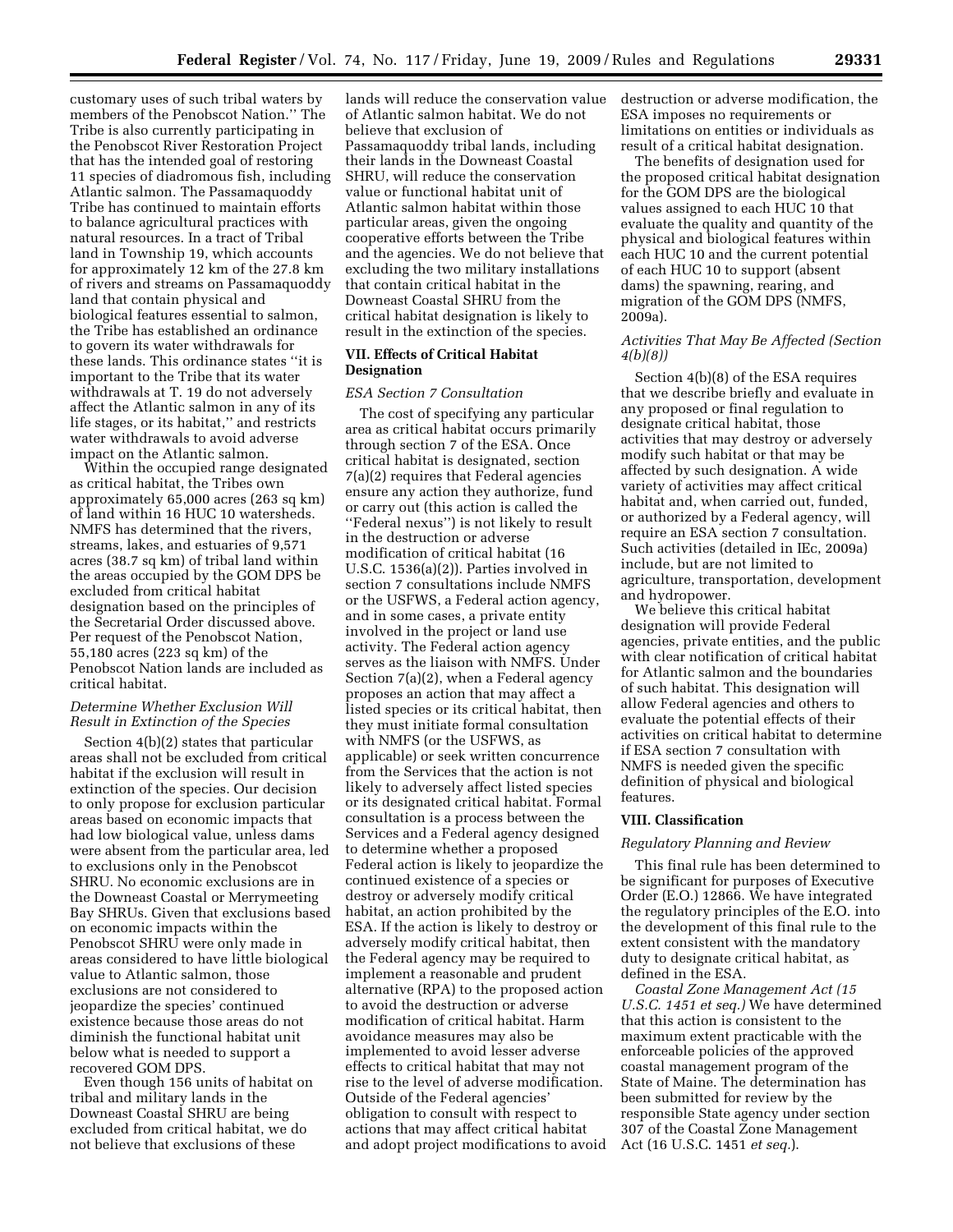# *Regulatory Flexibility Act (U.S.C. 601 et seq.)*

We prepared a final regulatory flexibility analysis (FRFA) pursuant to section 603 of the Regulatory Flexibility Act (RFA) (5 U.S.C. 601 *et seq.*) (IEc, 2009b). This FRFA only analyzes the impacts to those areas where critical habitat is designated and is available at the location identified in the **ADDRESSES** section. The FRFA is summarized below, as required by section 603 of the RFA. The FRFA describes the economic impact this final rule would have on small entities. A description of the action, why it is being considered, and the objectives of and legal basis for this action are contained in the preamble of this rule and are not repeated here. A summary of the FRFA follows:

After reviewing the land use activities evaluated in the economic analysis conducted for this action, the types of small entities that may be impacted include those entities involved in hydropower, agriculture, and development activities. The total number of affected small entities includes up to 11 dam owners and 62 farms. There are an unknown number of small entities involved in development projects. Because impacts are calculated on a per acre basis and not for specific projects, it is not possible to identify specific landowners.

This action does not contain any new collection-of-information, reporting, recordkeeping, or other compliance requirements beyond the potential economic impacts described below and any reporting requirements associated with reporting on the progress and success of implementing project modifications, which do not require special skills to satisfy. Third party applicants or permittees may also incur costs associated with participating in the administrative process of consultation along with the permitting Federal agency.

No Federal laws or regulations duplicate or conflict with the final rule. Existing Federal laws and regulations overlap with the final rule only to the extent that they provide protection to marine natural resources generally. However, no existing laws or regulations specifically prohibit destruction or adverse modification of critical habitat for, and focus on the recovery of, Atlantic salmon.

In conducting the FRFA, we considered three regulatory alternatives and the impacts of these alternatives. Alternative 1 was designating the bankfull width of rivers and perennial streams throughout the 105–HUC 10 study area as critical habitat for Atlantic

salmon. Only 48 of these HUCs, however, are currently occupied by the salmon and contain the physical and biological features essential to the conservation of the species. We determined that the 57 HUCs that are currently unoccupied are not essential to the conservation of the species. Accordingly, we rejected this alternative. Alternative 2 was to designate as critical habitat the bankfull width of rivers and perennial streams within the 48 occupied HUCs. We rejected this alternative because we determined that, in certain cases, the benefits of excluding particular areas outweigh the benefits of including them in the designation, and excluding these areas will not result in extinction of the species. Alternative 3 limits the designation of critical habitat to the bankfull width of rivers and perennial streams within 45 of the 48 occupied HUCs. This is the alternative that we have accepted and the alternative described in the FRFA.

The FRFA estimates for alternative 3, that approximately 62 small farms (average annual receipts of less than \$750,000) may be affected by critical habitat designation (IEc, 2009b). The average annual revenue of these farms was estimated at \$74,000 (USDA, 2002). The estimated average losses per small farm are estimated at \$6,300 (IEc, 2009b).

Impacts to development are based on impacts to landowners associated with constraints on development within a 30 meter buffer of streams within the study area. The present value of impacts to all development projects is estimated at \$94.6 million to \$127 million. Section 3 of the Small Business Act defines small business as any firm that is independently owned and operated and is not dominant in its field of operation. The U.S. Small Business Administration (SBA) has developed size standards to carry out the purposes of the Small Business Act, and those size standards can be found in 13 CFR 121.201. Size standards are expressed either in number of employees or annual receipts in millions of dollars depending on the specific type of business. Because impacts to development projects are determined on a per acre basis and not by the specific type of development project, we were unable to determine who the specific affected landowners are. In some cases, some portion of these landowners are likely individuals and not businesses, and, therefore, not relevant to the small business analysis, while it is also likely that some of these landowners are businesses, including small businesses, that may be impacted by constraints.

Land developers and subdividers are one type of small business that may be affected by constraints stemming from the final critical habitat designation (IEc, 2009b). The available data suggest that 188 small land developers operate in counties that overlap the 45 HUCs containing critical habitat, accounting for 97 percent of the subdividers in the region (IEc, 2009b). The information available, however, is insufficient to estimate the impacts on these entities or to identify other potentially affected landowners (IEc, 2009b).

Impacts to hydropower were estimated for small hydropower producers identified by the Small Business Administration as those producing less than four billion kilowatt-hours annually and are likely to experience impacts associated with the critical habitat designation. The FRFA analysis (IEc, 2009b) estimates 11 hydropower producers within the 45 HUCs that contain critical habitat may be affected. The estimated annualized cost accrued by these dam owners is between \$50 to \$294,000 (IEc, 2009b).

Critical habitat designation may encourage landowners to develop Habitat Conservation Plans (HCPs). Under section 10 of the ESA, landowners seeking an incidental take permit must develop an HCP to counterbalance the potential harmful effects that an otherwise lawful activity may have on a species. The purpose of the habitat conservation planning process is to ensure that the effects of incidental take are adequately minimized and mitigated. Thus, HCPs are developed to ensure compliance with section 9 of the ESA and to meet the requirements of section 10 of the ESA. Neither the FRFA nor the Economic Analysis forecasts effects associated with the development of HCPs.

# *Information Quality Act (IQA) (Section 515 of Pub. L. 106–554)*

The data and analyses supporting this designation have undergone a predissemination review and have been determined to be in compliance with applicable information quality guidelines implementing the Information Quality Act (IQA) (Section 515 of Pub. L. 106–554).

In December 2004, the Office of Management and Budget (OMB) issued a Final Information Quality Bulletin for Peer Review pursuant to the IQA. The Bulletin established minimum peer review standards, a transparent process for public disclosure of peer review planning, and opportunities for public participation with regard to certain types of information disseminated by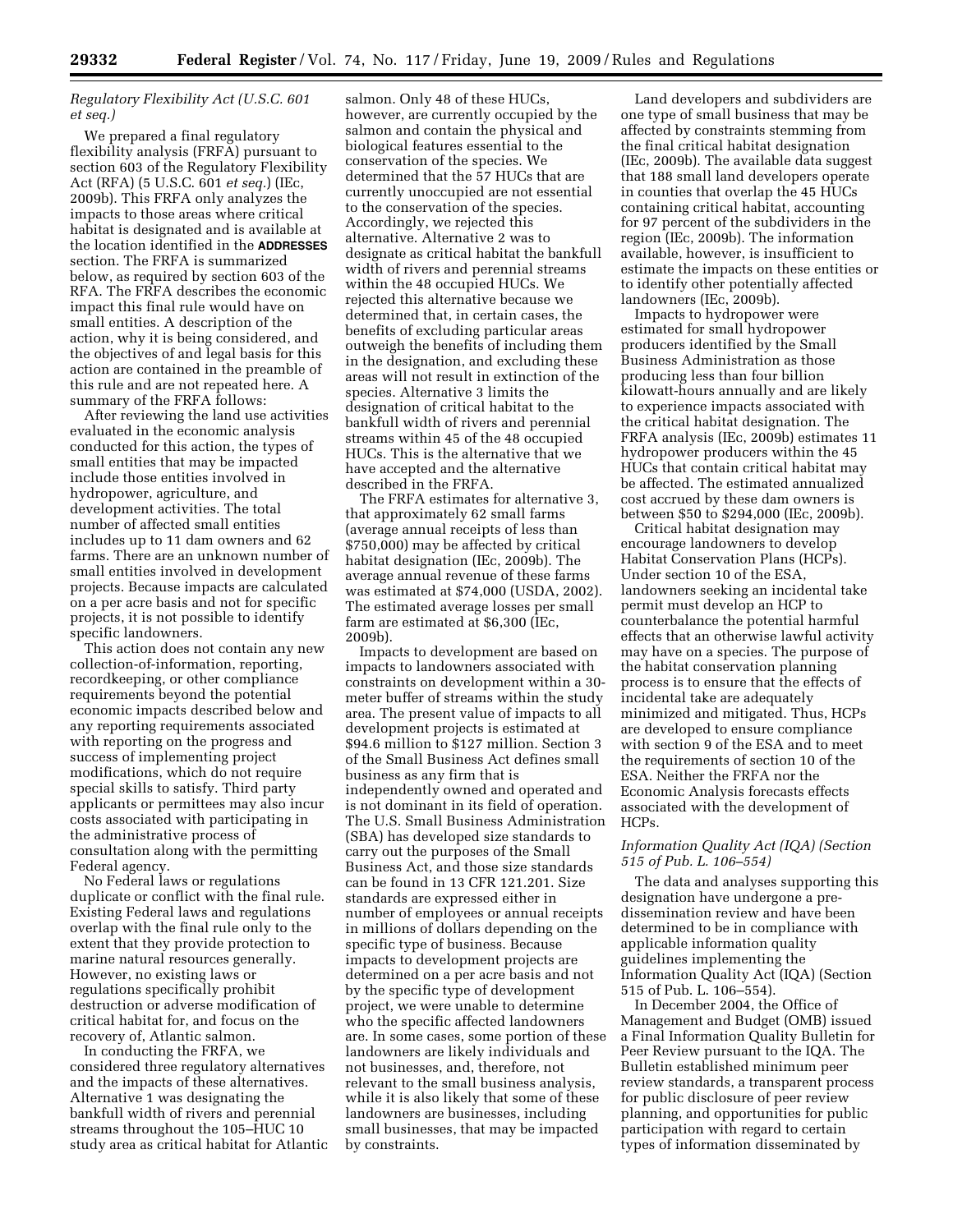the Federal government. The peer review requirements of the OMB Bulletin apply to influential or highly influential scientific information disseminated on or after June 16, 2005. To satisfy our requirements under the OMB Bulletin, we allowed a 90-day public comment period and held two public hearings (Brewer and Augusta, Maine) where we gave the public the opportunity to participate in the review of the proposed critical habitat rule and supporting documents. An independent peer review of the scientific information that supports the proposal to designate critical habitat for the GOM DPS of Atlantic salmon was conducted, and peer review comments were incorporated prior to dissemination of this rulemaking. Four independent peer reviewers were solicited to review the proposed critical habitat rule, though all declined the opportunity to review the document largely due to time constraints. A 4(b)(2) Report (NMFS, 2009) that supports the designation of critical habitat for the GOM DPS of Atlantic salmon was also peer reviewed pursuant to the requirements of the Bulletin and is available on our Web site ( see **ADDRESSES**).

# *Paperwork Reduction Act of 1995 (44 U.S.C. 3501 et seq.)*

This final rule does not contain a collection-of-information requirement for purposes of the Paperwork Reduction Act. This final rule will not impose recordkeeping or reporting requirements on State or local governments, individuals, businesses, or organizations. An agency may not conduct or sponsor, and a person is not required to respond to, a collection of information unless it displays a currently valid OMB control number.

# *National Environmental Policy Act*

An environmental analysis as provided for under the National Environmental Policy Act for critical habitat designations made pursuant to the ESA is not required. See *Douglas County* v. *Babbitt,* 48 F.3d 1495 (9th Cir. 1995), cert. denied, 116 S.Ct. 698 (1996).

# *Federalism*

In accordance with Executive Order 13132 ''Federalism,'' agencies are required to ensure meaningful and timely input from State and local officials in the development of regulatory policies that have federalism implications. In accordance with Department of Commerce policies, we requested information from, and coordinated development of, this critical habitat designation with

appropriate State resource agencies in the State of Maine.

# *Takings*

In accordance with E.O. 12630, this final rule does not have takings implications. A takings implication assessment is not required. The designation of critical habitat affects only Federal agency actions. This final rule will not increase or decrease the current restrictions on private property concerning take of Atlantic salmon. Critical habitat does not preclude the development of HCPs and issuance of incidental take permits, and, therefore, landowners within areas designated as critical habitat will continue to have the opportunity to use their property in ways consistent with the survival of endangered Atlantic salmon.

# **IX. References Cited**

A complete list of all references cited in this rule making can be found on our Web site at *[http://www.nero.noaa.gov/](http://www.nero.noaa.gov/prot_res/altsalmon/) prot*\_*res/altsalmon/*, and is available upon request from the NMFS Northeast Regional Office in Gloucester, Massachusetts (see **ADDRESSES**).

# **List of Subjects in 50 CFR Part 226**

Endangered and threatened species.

Dated: June 12, 2009.

# **James W. Balsiger,**

*Acting Assistant Administrator for Fisheries, National Marine Fisheries Service.* 

■ For the reasons set out in the preamble, 50 CFR part 226 is amended as set forth below:

# **PART 226—DESIGNATED CRITICAL HABITAT (AMENDED)**

■ 1. The authority citation for part 226 continues to read as follows:

**Authority:** 16 U.S.C. 1533.

 $\blacksquare$  2. Add § 226.217 to read as follows:

# **§ 226.217 Critical habitat for the Gulf of Maine Distinct Population Segment of Atlantic Salmon (Salmo salar).**

Critical habitat is designated to include all perennial rivers, streams, and estuaries and lakes connected to the marine environment within the range of the Gulf of Maine Distinct Population Segment of Atlantic Salmon (GOM DPS), except for those particular areas within the range which are specifically excluded. Within the GOM DPS, the primary constituent elements (PCEs) for Atlantic salmon include sites for spawning and incubation, sites for juvenile rearing, and sites for migration. The essential physical and biological features of habitat are those features that allow Atlantic salmon to successfully

use sites for spawning and rearing and sites for migration. These features include substrate of suitable size and quality; rivers and streams of adequate flow, depth, water temperature and water quality; rivers, streams, lakes and ponds with sufficient space and diverse, abundant food resources to support growth and survival; waterways that allow for free migration of both adult and juvenile Atlantic salmon; and diverse habitat and native fish communities in which salmon interact with while feeding, migrating, spawning, and resting.

(a) The GOM DPS is divided into three salmon habitat recovery units (SHRUs) within the range of the GOM DPS: These are the Downeast Coastal SHRU, the Penobscot Bay SHRU, and the Merrymeeting Bay SHRU. Critical habitat is being considered only in specific areas currently occupied by the species. Critical habitat specific areas are identified by hydrological unit codes (HUC) and counties within the States of Maine. Hydrological units are those defined by the Department of Interior (DOI), U.S. Geological Survey (USGS) publication, ''Hydrologic Unit Maps'' Water Supply Paper (Seaber *et al.*, 1994) and the following DOI, USGS 1:500,000 scale hydrologic unit map: State of Maine. These documents are incorporated by reference. The incorporation by reference was approved by the Director of the Federal Register in accordance with 5 U.S.C. 552(a) and 1 CFR part 51. Copies of the USGS publication and the maps may be obtained from the USGS, Map Sales, Box 25286, Denver, CO 80225. Copies may be inspected at NMFS, Protected Resources Division, Office of Protected Resources, 1315 East-West Highway, Silver Spring, MD 20910, or at the National Archives and Records Administration (NARA). For information on the availability of this material at NARA, call 202–741–6030, or go to: *[http://www.archives.gov/](http://www.archives.gov/federal_register/code_of_federal_regulations/ibr_locations.html) Federal*\_*register/code*\_*of*\_*Federal*\_ *regulations/ibr*\_*locations.html*.

(b) Critical habitat is designated in the Maine counties and towns for the three SHRUs described in paragraphs (b)(1) and (2) of this section. The textual descriptions of critical habitat for each SHRU are included in paragraphs (b)(3) through (6) of this section, and these descriptions are the definitive source for determining the critical habitat boundaries. A general location map (Figure 1) is provided at the end of paragraph (b)(2) and is for general guidance purposes only, and not as a definitive source for determining critical habitat boundaries.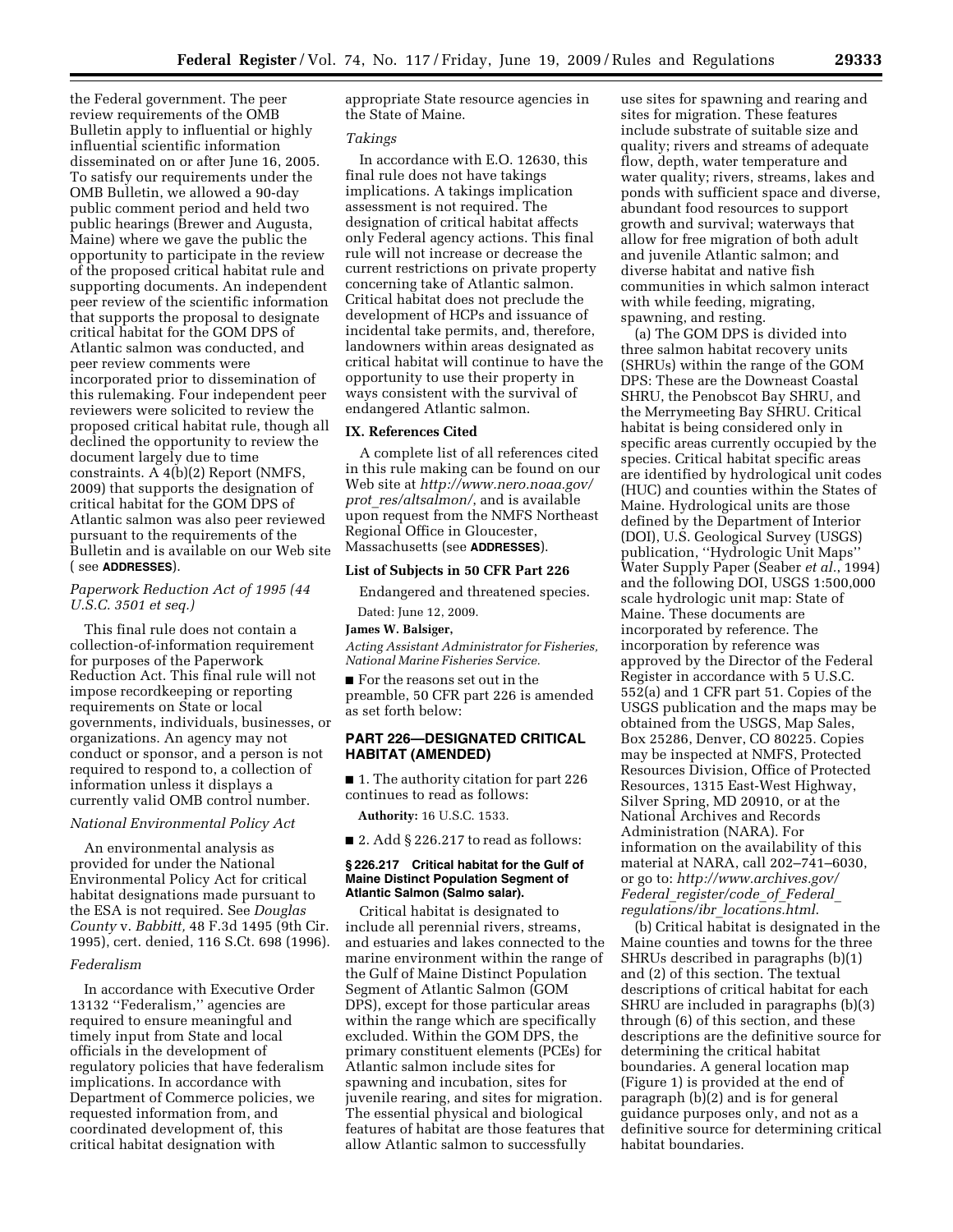۳

(1) *Maine counties and towns affected*. Critical habitat is designated for the following SHRUs in the following counties and towns.

(i) Counties and towns partially or entirely within areas containing critical habitat in the Downeast Coastal SHRU:

| Sub-basin                        | County     | Town                                                                                                                                                                                                                                                                                                                                                                                                                                                                                                                                                                                                                                                           |
|----------------------------------|------------|----------------------------------------------------------------------------------------------------------------------------------------------------------------------------------------------------------------------------------------------------------------------------------------------------------------------------------------------------------------------------------------------------------------------------------------------------------------------------------------------------------------------------------------------------------------------------------------------------------------------------------------------------------------|
| Coastal Washington Han-<br>cock. | Penobscot  | Clifton, Eddington, Grand Falls Twp, Greenfield Twp, Summit Twp.                                                                                                                                                                                                                                                                                                                                                                                                                                                                                                                                                                                               |
|                                  | Hancock    | Waltham, Bucksport, Dedham, Eastbrook, Ellsworth, Fletchers Landing Twp, Frank-<br>lin, Great Pond, Hancock, Lamoine, Mariaville, Ogiton Twp, Orland, Osborn,<br>Trenton Otis, Sullivan, Surry, T10 SD, T16 MD, T22 MD, T28 MD, T32 MD, T34<br>MD, T35 MD, T39 MD, T40 MD, T41 MD, T7 SD, T9 SD.                                                                                                                                                                                                                                                                                                                                                               |
|                                  | Washington | Addison, Alexander, Baileyville, Baring Plt, Beddington, Centerville Twp, Charlotte,<br>Cherryfield, Columbia, Columbia Falls, Cooper, Crawford, Cutler, Deblois,<br>Dennysville, Devereaux Twp, East Machias, Edmunds Twp, Harrington,<br>Jonesboro, Jonesport, Lubec, Machias, Machiasport, Marion Twp, Marshfield,<br>Meddybemps, Milbridge, No 14 Twp, No 21 Twp, Northfield, Princeton, Roque<br>Bluffs, Sakom Twp, Steuben, Trescott Twp, Whiting, Whitneyville, Wesley T18<br>ED BPP, T18 MD BPP, T19 ED BPP, T19 MD BPP, T24 MD BPP, T25 MD<br>BPP, T26 ED BPP, T27 ED BPP, T30 MD BPP, T31 MD BPP, T36 MD BPP,<br>T37 MD BPP, T42 MD BPP, T43 MD BPP. |

(ii) Counties and towns partially or entirely within areas containing critical habitat in the Penobscot Bay SHRU:

| Sub-basin    | County | Town                                                                                                                                                                                                                                                                                                                                                                                                                                                                                                                                                                                                                                                                                                                   |
|--------------|--------|------------------------------------------------------------------------------------------------------------------------------------------------------------------------------------------------------------------------------------------------------------------------------------------------------------------------------------------------------------------------------------------------------------------------------------------------------------------------------------------------------------------------------------------------------------------------------------------------------------------------------------------------------------------------------------------------------------------------|
|              |        | T4 Indian Purchase Twp, Long A Twp, Seboeis Plt, Mattamiscontis<br>Twp, Maxfield, Lagrange, Charleston, Howland, T3 R9 NWP, Edin-<br>burg, Hopkins Academy Grant Twp, Garland.<br>Shawtown Twp, TA R11 WELS, TA R10 WELS, TB R10 WELS,<br>Greenville, T7 R9 NWP, Bowdoin College Grant West Twp, T4 R9<br>NWP, Ebeemee Twp, Moosehead Junction Twp, Lake View Plt,<br>Brownville, Milo, Blanchard Twp, Sebec, Dover-Foxcroft, Abbot,<br>Kingsbury Plt, Parkman, Wellington, Frenchtown Twp, Medford,<br>Sangerville, TB R11 WELS, Katahdin Iron Works Twp, Elliottsville<br>Twp, Shirley, Guilford, Atkinson, Beaver Cove, Williamsburg Twp,<br>Bowdoin College Grant East Twp, Barnard Twp, Monson, Orneville<br>Twp. |
|              |        | Squaretown Twp, Mayfield Twp, Brighton Plt, East Moxie Twp, Bald<br>Mountain Twp T2 R3.                                                                                                                                                                                                                                                                                                                                                                                                                                                                                                                                                                                                                                |
|              |        | Moro Plt, T7 R5 WELS.<br>Mount Chase, East Millinocket, Grindstone Twp, Herseytown Twp,<br>Medway, Patten, Soldiertown Twp T2 R7 WELS, Stacyville, T1 R6<br>WELS, T2 R8 WELS, T3 R7 WELS, T3 R8 WELS, T4 R7 WELS,<br>T4 R8 WELS, T5 R7 WELS, T5 R8 WELS, T6 R6 WELS, T6 R7<br>WELS, T6 R8 WELS, T7 R6 WELS, T7 R7 WELS, T7 R8 WELS,<br>T8 R6 WELS, T8 R7 WELS, T8 R8 WELS.<br>Mount Katahdin Twp, Nesourdnahunk Twp, Trout Brook Twp, T3 R10<br>WELS, T4 R10 WELS, T4 R9 WELS, T5 R11 WELS, T5 R9                                                                                                                                                                                                                      |
|              |        | WELS, T6 R10 WELS, T6 R11 WELS, T7 R10 WELS, T7 R11<br>WELS, T7 R12 WELS, T7 R9 WELS.                                                                                                                                                                                                                                                                                                                                                                                                                                                                                                                                                                                                                                  |
| Mattawamkeag |        | Amity, Bancroft, Benedicta Twp, Crystal, Dudley Twp, Dyer Brook,<br>Forkstown Twp, Moro Plt, North Yarmouth Academy Grant Twp,<br>Oakfield, Orient, Reed Plt, Sherman, Silver Ridge Twp, Smyrna,<br>Upper Molunkus Twp, Webbertown Twp, Weston, T1 R5 WELS,<br>T2 R4 WELS, T3 R3 WELS, T3 R4 WELS, T4 R3 WELS, T7 R5<br>WELS, TA R2 WELS.                                                                                                                                                                                                                                                                                                                                                                              |
|              |        | Carroll Plt, Drew Plt, Herseytown Plt, Kingman Twp, Lee, Lincoln,<br>Mattawamkeag, Mount Chase, Patten, Prentiss Twp T7 R3 NBPP,<br>Springfield, Stacyville, Webster Plt, Winn, T1 R6 WELS, T4 R7<br>WELS, T6 R6 WELS.                                                                                                                                                                                                                                                                                                                                                                                                                                                                                                 |
|              |        | T8 R3 NBPP, T8 R4 NBPP.                                                                                                                                                                                                                                                                                                                                                                                                                                                                                                                                                                                                                                                                                                |
|              |        | Benedicta TWP, Molunkus Twp, Sherman, T1 R5 WELS.<br>Amherst, Blue Hill, Bucksport, Castine, Dedham, Great Pond, Oqiton<br>Twp, Orland, Penobscot, Surry, Verona Island, T3 ND, T32 MD,<br>T34 MD, T35 MD, T39 MD, T40 MD, T41 MD.                                                                                                                                                                                                                                                                                                                                                                                                                                                                                     |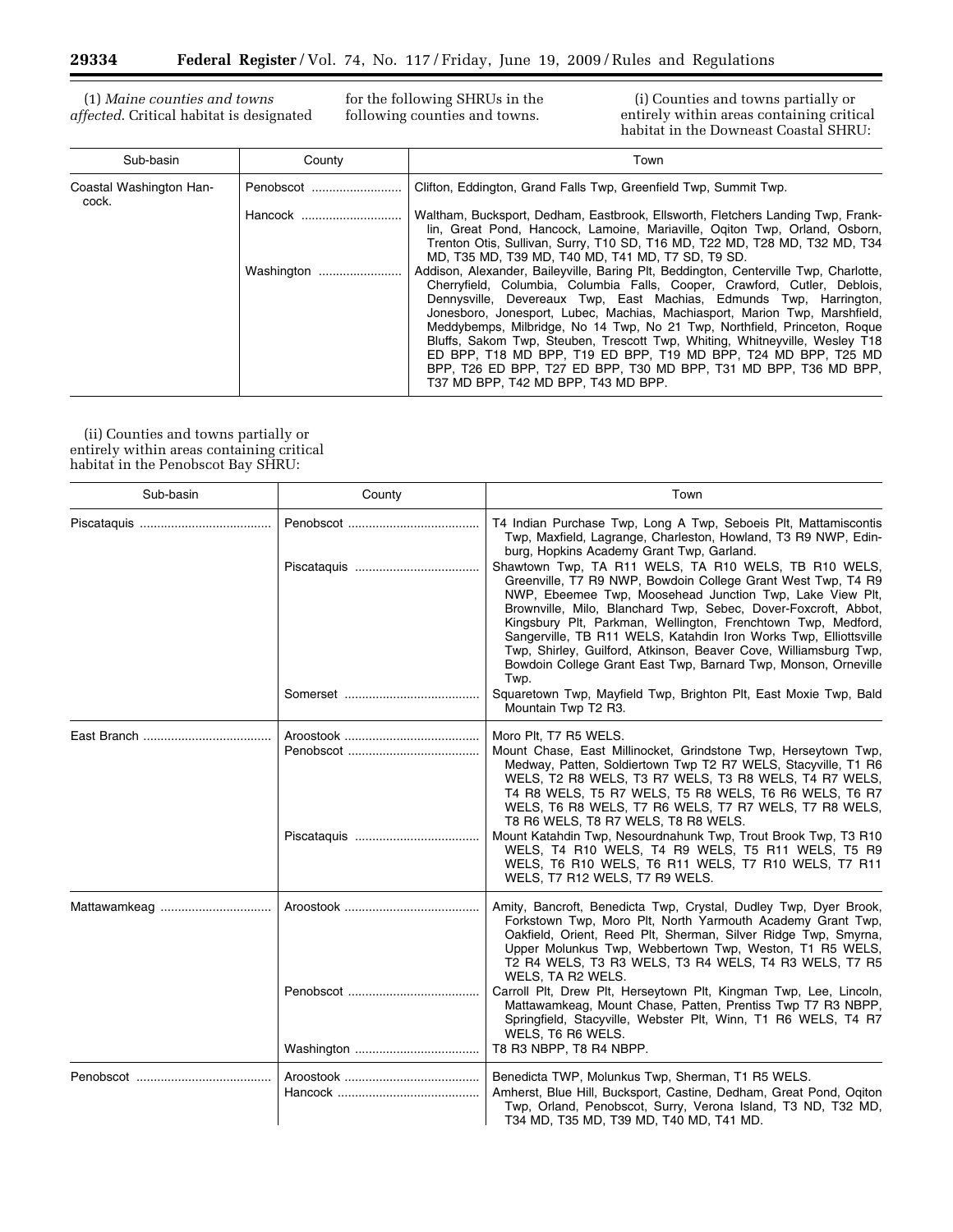| Sub-basin     | County | Town                                                                                                                                                                                                                                                                                                                                                                                                                                                                                                                                                                                                                                                                                                                                                                                                                                 |
|---------------|--------|--------------------------------------------------------------------------------------------------------------------------------------------------------------------------------------------------------------------------------------------------------------------------------------------------------------------------------------------------------------------------------------------------------------------------------------------------------------------------------------------------------------------------------------------------------------------------------------------------------------------------------------------------------------------------------------------------------------------------------------------------------------------------------------------------------------------------------------|
|               |        | Alton, Argyle Twp, Bangor, Brewer, Burlington, Carmel, Charleston,<br>Chester, Clifton, Corinna, Corinth, Dexter, Dixmont, Eddington, Ed-<br>inburg, Enfield, Etna, Exeter, Garland, Glenburn, Grand Falls Twp,<br>Hampden, Hermon, Herseytown Twp, Holden, Howland, Hudson,<br>Indian Island, Kenduskeag, Lagrange, Lakeville, Lee, Levant, Lin-<br>coln, Lowell, Mattamiscontis Twp, Mattawamkeag, Maxfield,<br>Medway, Milford, Newburgh, Newport, Old Town, Orono, Orrington,<br>Passadumkeag, Plymouth, Seboeis Plt, Springfield, Stacyville,<br>Stetson, Summit Twp, Veazie, Winn, Woodville T1 R6 WELS, T2<br>R8 NWP, T2 R9 NWP, T3 R1 NBPP, T3 R9 NWP, TA R7 WELS.<br>Medford.<br>Brooks, Frankfort, Jackson, Knox, Monroe, Montville, Prospect,<br>Searsport, Stockton Springs, Swanville, Thorndike, Waldo,<br>Winterport. |
| Penobscot Bay |        | Belfast, Belmont, Brooks, Frankfort, Knox, Lincolnville, Monroe,<br>Montville, Morrill, Northport, Searsmont, Searsport, Swanville,<br>Waldo.                                                                                                                                                                                                                                                                                                                                                                                                                                                                                                                                                                                                                                                                                        |

(iii) Counties and towns partially or entirely within areas containing critical habitat in the Merrymeeting Bay SHRU:

| Sub-basin                                 | County | Town                                                                                                                                                                                                                                                                                           |
|-------------------------------------------|--------|------------------------------------------------------------------------------------------------------------------------------------------------------------------------------------------------------------------------------------------------------------------------------------------------|
| Lower Androscoggin                        |        | Auburn, Durham, Greene, Leeds, Lewiston, Lisbon, Sabattus, Wales.<br>Brunswick, Freeport.                                                                                                                                                                                                      |
|                                           |        | Litchfield, Monmouth<br>Bath, Bowdoin, Bowdoinham, Richmond, Topsham.                                                                                                                                                                                                                          |
|                                           |        | Livermore Falls.                                                                                                                                                                                                                                                                               |
|                                           |        | Avon, Carthage, Chesterville, Farmington, Freeman Twp, Industry,<br>Jay, Madrid Twp, Mount Abram Twp, New Sharon, New Vineyard,<br>Perkins TWP, Phillips, Redington Twp, Salem Twp, Sandy River<br>Plt, Strong, Temple, Township 6 North of Weld, Township E,<br>Washington Twp, Weld, Wilton. |
|                                           |        | Augusta, Benton, Chelsea, China, Clinton, Farmingdale, Fayette,<br>Gardiner, Hallowell, Manchester, Oakland, Pittston, Randolph,<br>Rome, Sidney, Vassalboro, Vienna, Waterville, West Gardiner,<br>Windsor, Winslow.                                                                          |
|                                           |        | Alna, Dresden, Whitefield, Wiscasset.                                                                                                                                                                                                                                                          |
|                                           |        | Bowdoinham, Perkins Twp Swan Island, Richmond, Woolwich.                                                                                                                                                                                                                                       |
|                                           |        | Anson, Athens, Bingham, Brighton Plt, Canaan, Cornville, Fairfield,<br>Hartland, Madison, Mayfield Twp, Mercer, Norridgewock, Pittsfield,<br>Skowhegan, Smithfield, Solon, Starks.                                                                                                             |
| Coastal Drainages East of Small<br>Point. |        | Brunswick.                                                                                                                                                                                                                                                                                     |
|                                           |        | Albion, Pittston, Windsor.                                                                                                                                                                                                                                                                     |
|                                           |        | Appleton, Camdem, Cushing, Friendship, Hope, Rockland, Rockport,<br>Saint George, South Thomaston, Thomaston, Union, Warren,<br>Washington.                                                                                                                                                    |
|                                           |        | Alna, Boothbay, Boothbay Harbor, Bremen, Briston, Dresden,<br>Edgecomb, Hibberts Gore, Jefferson, Newcastle, Nobleboro, Som-<br>erville, Southport, Waldoboro, Westport Island, Whitefield,<br>Wiscasset.                                                                                      |
|                                           |        | Arrowsic, Bath, Bowdoinham, Georgetown, Phippsburg, West Bath,<br>Woolwich.                                                                                                                                                                                                                    |
|                                           |        | Belmont, Freedom, Liberty, Lincolnville, Montville, Morrill, Palermo,<br>Searsmont.                                                                                                                                                                                                            |

(2) *Critical habitat boundaries.*  Critical habitat includes the stream channels within the designated stream reaches, and includes a lateral extent as defined by the ordinary high-water line (33 CFR 329.11). In areas where the ordinary high-water line has not been defined, the lateral extent will be

defined by the bankfull elevation. Bankfull elevation is the level at which water begins to leave the channel and move into the floodplain and is reached at a discharge which generally has a recurrence interval of 1 to 2 years on an annual flood series. Critical habitat in estuaries is defined by the perimeter of

the water body as displayed on standard 1:24,000 scale topographic maps or the elevation of extreme high water, whichever is greater. **BILLING CODE 2510–22–P**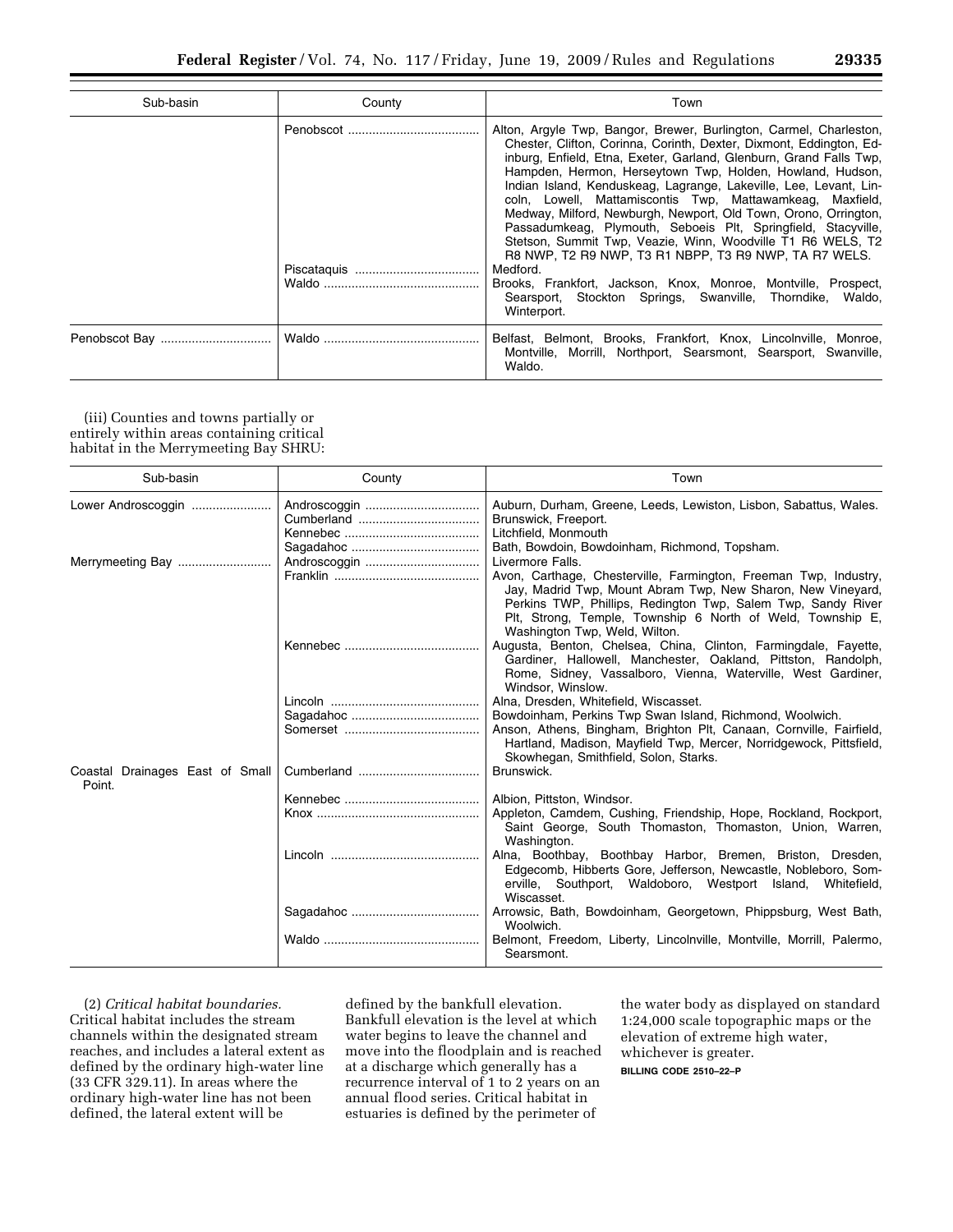



criteria for critical habitat, and those excluded under ESA section 4(b)(2):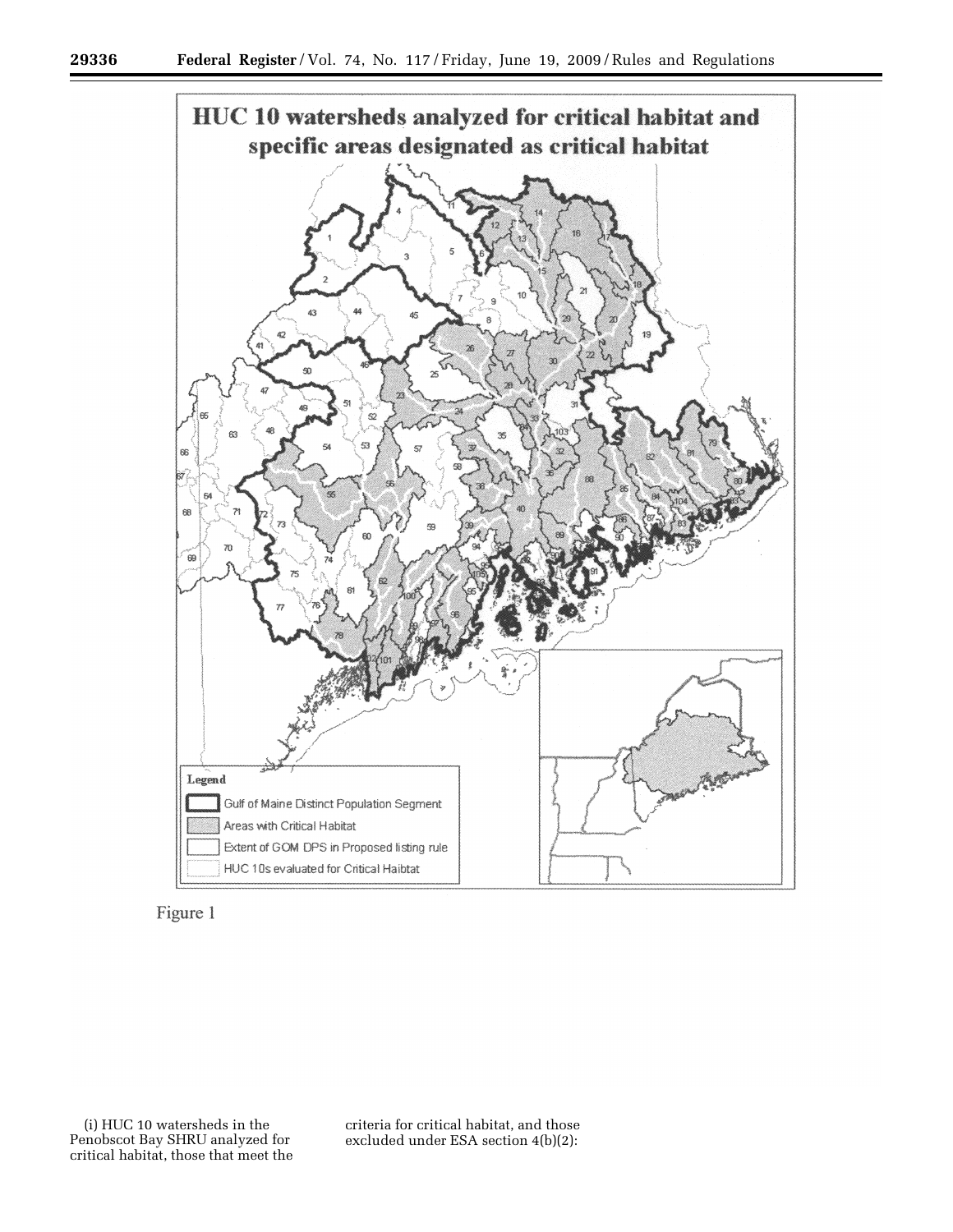| Penobscot<br>Bay SHRU | HUC 10 code              | HUC 10 name                                     | <b>Status</b>     | Economic (E),<br>Military (M), or<br>Tribal (T)<br>exclusions |
|-----------------------|--------------------------|-------------------------------------------------|-------------------|---------------------------------------------------------------|
| 1                     | 0102000101               | North Branch Penobscot River.                   |                   |                                                               |
| 2                     | 0102000102               | Seeboomook Lake.                                |                   |                                                               |
| 3                     | 0102000103               | WEST Branch Penobscot River at Chesuncook Lake. |                   |                                                               |
| 4                     | 0102000104               | Caucomgomok Lake.                               |                   |                                                               |
| 5.                    | 0102000105               | Chesuncook Lake.                                |                   |                                                               |
| 6                     | 0102000106               | Nesowadnehunk Stream.                           |                   |                                                               |
| 7                     | 0102000107               | Nahamakanta Stream.                             |                   |                                                               |
| 8                     | 0102000108               | Jo-Mary Lake.                                   |                   |                                                               |
| 9                     | 0102000109               | West Branch Penobscot River (3).                |                   |                                                               |
| 10                    | 0102000110               | West Branch Penobscot River (4).                |                   |                                                               |
| 11                    | 0102000201               | Webster Brook.                                  |                   |                                                               |
| 12                    | 0102000202               |                                                 | Critical Habitat. |                                                               |
| 13                    | 0102000203               |                                                 | Critical Habitat. |                                                               |
| 14                    | 0102000204               |                                                 | Critical Habitat. |                                                               |
| 15                    | 0102000205               |                                                 | Critical Habitat. |                                                               |
| $16$                  | 0102000301               |                                                 | Critical Habitat. |                                                               |
| 17                    | 0102000302               |                                                 | Critical Habitat. |                                                               |
| 18<br>19              | 0102000303               |                                                 | Critical Habitat. |                                                               |
| 20                    | 0102000304<br>0102000305 | Baskahegan Stream.                              | Critical Habitat. |                                                               |
| 21                    | 0102000306               |                                                 | Critical Habitat  | E                                                             |
| 22                    | 0102000307               |                                                 | Critical Habitat. |                                                               |
| 23                    | 0102000401               |                                                 | Critical Habitat. |                                                               |
| 24                    | 0102000402               |                                                 | Critical Habitat. |                                                               |
| 25                    | 0102000403               | Sebec River.                                    |                   |                                                               |
| 26                    | 0102000404               |                                                 | Critical Habitat. |                                                               |
| 27                    | 0102000405               |                                                 | Critical Habitat  | т                                                             |
| 28                    | 0102000406               |                                                 | Critical Habitat. |                                                               |
| 29                    | 0102000501               |                                                 | Critical Habitat. |                                                               |
| 30                    | 0102000502               |                                                 | Critical Habitat  | т                                                             |
| 31                    | 0102000503               |                                                 | Critical Habitat  | E                                                             |
| 32                    | 0102000505               |                                                 | Critical Habitat. |                                                               |
| 33                    | 0102000506               |                                                 | Critical Habitat. |                                                               |
| 34                    | 0102000507               |                                                 | Critical Habitat. |                                                               |
| 35                    | 0102000508               | Pushaw Stream.                                  |                   |                                                               |
| 36                    | 0102000509               |                                                 | Critical Habitat. |                                                               |
| 37                    | 0102000510               |                                                 | Critical Habitat. |                                                               |
| 38                    | 0102000511               |                                                 | Critical Habitat. |                                                               |
| 39                    | 0102000512               |                                                 | Critical Habitat. |                                                               |
| 40                    | 0102000513               |                                                 | Critical Habitat. |                                                               |
| 92                    | 0105000216               | Bagaduce River.                                 |                   |                                                               |
| 93                    | 0105000217               | Stonington Coastal.                             |                   |                                                               |
| 94                    | 0105000218               |                                                 | Critical Habitat. |                                                               |
| 105                   | 0105000219               |                                                 | Critical Habitat. |                                                               |
| 103                   | 0102000504               | Olamon Stream.                                  |                   |                                                               |
| 95                    | 0105000220               | West Penobscot Bay Coastal.                     |                   |                                                               |

(ii) HUC 10 watersheds in the Merrymeeting Bay SHRU analyzed for critical habitat, those that meet the

criteria for critical habitat, and those excluded under ESA section 4(b)(2):

| Merrymeeting<br>Bay SHRU | HUC 10 code | HUC 10 name                         | <b>Status</b> | Military (M)<br>exclusions |
|--------------------------|-------------|-------------------------------------|---------------|----------------------------|
| 41                       | 0103000101  | South Branch Moose River.           |               |                            |
| 42                       | 0103000102  | Moose River (2) above Attean Pond.  |               |                            |
| 43                       | 0103000103  | Moose River (3) at Long Pond.       |               |                            |
| 44                       | 0103000104  | Brassua Lake.                       |               |                            |
| 45                       | 0103000105  | Moosehead Lake.                     |               |                            |
| 46                       | 0103000106  | Kennebec River (2) above The Forks. |               |                            |
| 47                       | 0103000201  | North Branch Dead River.            |               |                            |
| 48                       | 0103000202  | South Branch Dead River.            |               |                            |
| 49                       | 0103000203  | Flagstaff Lake.                     |               |                            |
| 50                       | 0103000204  | Dead River.                         |               |                            |
| 51                       | 0103000301  | Kennebec River (4) at Wyman Dam.    |               |                            |
| 52                       | 0103000302  | Austin Stream.                      |               |                            |
| 53                       | 0103000303  | Kennebec River (6).                 |               |                            |
| 54                       | 0103000304  | Carrabassett River.                 |               |                            |
| 55                       | 0103000305  |                                     |               | м                          |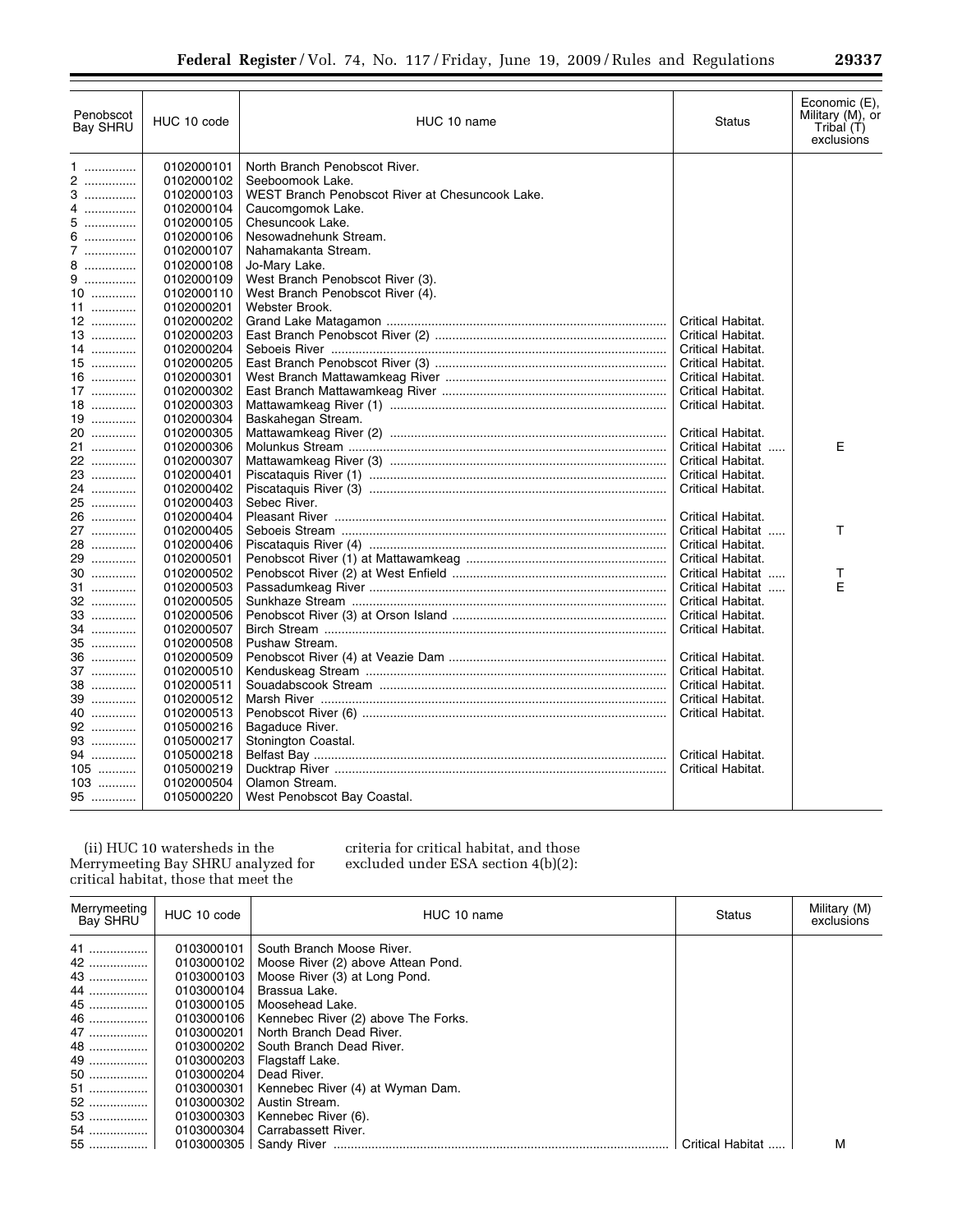| Merrymeeting<br>Bay SHRU | HUC 10 code | HUC 10 name                                             | Status            | Military (M)<br>exclusions |
|--------------------------|-------------|---------------------------------------------------------|-------------------|----------------------------|
| 56                       | 0103000306  |                                                         | Critical Habitat. |                            |
| 57                       | 0103000307  | Sebasticook River at Pittsfield.                        |                   |                            |
| 58                       | 0103000308  | Sebasticook River (3) at Burnham.                       |                   |                            |
| 59                       | 0103000309  | Sebasticook River (4) at Winslow.                       |                   |                            |
| 60                       | 0103000310  | Messalonskee Stream.                                    |                   |                            |
| 61                       | 0103000311  | Cobbosseecontee Stream.                                 |                   |                            |
| 62                       | 0103000312  |                                                         | Critical Habitat. |                            |
| 63                       | 0104000101  | Mooselookmeguntic Lake.                                 |                   |                            |
| 64                       | 0104000102  | Umbagog Lake Drainage.                                  |                   |                            |
| 65                       | 0104000103  | Aziscohos Lake Drainage.                                |                   |                            |
| 66                       | 0104000104  | Magalloway River.                                       |                   |                            |
| 67                       | 0104000105  | Clear Stream.                                           |                   |                            |
| 68                       | 0104000106  | Middle Androscoggin River.                              |                   |                            |
| 69                       | 0104000201  | Gorham-Shelburne Tributaries.                           |                   |                            |
| 70                       | 0104000202  | Androscoggin River (2) at Rumford Point.                |                   |                            |
| 71                       | 0104000203  | Ellis River.                                            |                   |                            |
| 72                       | 0104000204  | Ellis River.                                            |                   |                            |
| 73                       | 0104000205  | Androscoggin River (3) above Webb River.                |                   |                            |
| 74                       | 0104000206  | Androscoggin River (4) at Riley Dam.                    |                   |                            |
| 75                       | 0104000207  | Androscoggin River (5) at Nezinscot River.              |                   |                            |
| 76                       | 0104000208  | Nezinscot River.                                        |                   |                            |
| 77                       | 0104000209  | Androscoggin River (6) above Little Androscoggin River. |                   |                            |
| 78                       | 0104000210  |                                                         | Critical Habitat  | M                          |
| 96                       | 0105000301  |                                                         | Critical Habitat. |                            |
| 97                       | 0105000302  |                                                         | Critical Habitat. |                            |
| 98                       | 0105000303  | Johns Bay.                                              |                   |                            |
| 99                       | 0105000304  | Damariscotta River.                                     |                   |                            |
| $100$                    | 0105000305  |                                                         | Critical Habitat. |                            |
| 101                      | 0105000306  |                                                         | Critical Habitat. |                            |
| $102$                    | 0105000307  |                                                         |                   | м                          |

(iii) HUC 10 watersheds in the Downeast Coastal SHRU analyzed for critical habitat, and those that meet the criteria for critical habitat, and those excluded under ESA section 4(b)(2):

| Downeast<br>SHRU                                                                    | HUC 10 code                                                                                                                                                                                      | HUC 10 name                                                    | Status                                                                                                                                                                                                                             | Tribal (T)<br>exclusions |
|-------------------------------------------------------------------------------------|--------------------------------------------------------------------------------------------------------------------------------------------------------------------------------------------------|----------------------------------------------------------------|------------------------------------------------------------------------------------------------------------------------------------------------------------------------------------------------------------------------------------|--------------------------|
| 79<br>80<br>81<br>82<br>83<br>84<br>85<br>86<br>87<br>88<br>89<br>90<br>91<br>$104$ | 0105000201<br>0105000203<br>0105000204<br>0105000205<br>0105000206<br>0105000208<br>0105000209<br>0105000210<br>0105000211<br>0105000212<br>0105000213<br>0105000214<br>0105000215<br>0105000207 | Bois Bubert Coasta.<br>Lamoine Coastal.<br>Mt. Desert Coastal. | Critical Habitat.<br>Critical Habitat.<br>Critical Habitat<br>Critical Habitat.<br>Critical Habitat.<br>Critical Habitat.<br>Critical Habitat.<br>Critical Habitat.<br>Critical Habitat.<br>Critical Habitat.<br>Critical Habitat. |                          |

(3) *Primary constituent elements.*  Within the GOM DPS, the primary constituent elements (PCEs) for the conservation of Atlantic salmon include sites for spawning and incubation, sites for juvenile rearing, and sites for migration. The physical and biological features of the habitat that are essential to the conservation of Atlantic salmon are those features that allow Atlantic salmon to successfully use sites for spawning and rearing and sites for migration. These features include:

(i) Deep, oxygenated pools and cover (*e.g.*, boulders, woody debris, vegetation, etc.), near freshwater spawning sites, necessary to support adult migrants during the summer while they await spawning in the fall;

(ii) Freshwater spawning sites that contain clean, permeable gravel and cobble substrate with oxygenated water and cool water temperatures to support spawning activity, egg incubation and larval development;

(iii) Freshwater spawning and rearing sites with clean gravel in the presence

of cool, oxygenated water and diverse substrate to support emergence, territorial development, and feeding activities of Atlantic salmon fry;

(iv) Freshwater rearing sites with space to accommodate growth and survival of Atlantic salmon parr, and population densities needed to support sustainable populations;

(v) Freshwater rearing sites with a combination of river, stream, and lake habitats, that accommodate parr's ability to occupy many niches and to maximize parr production;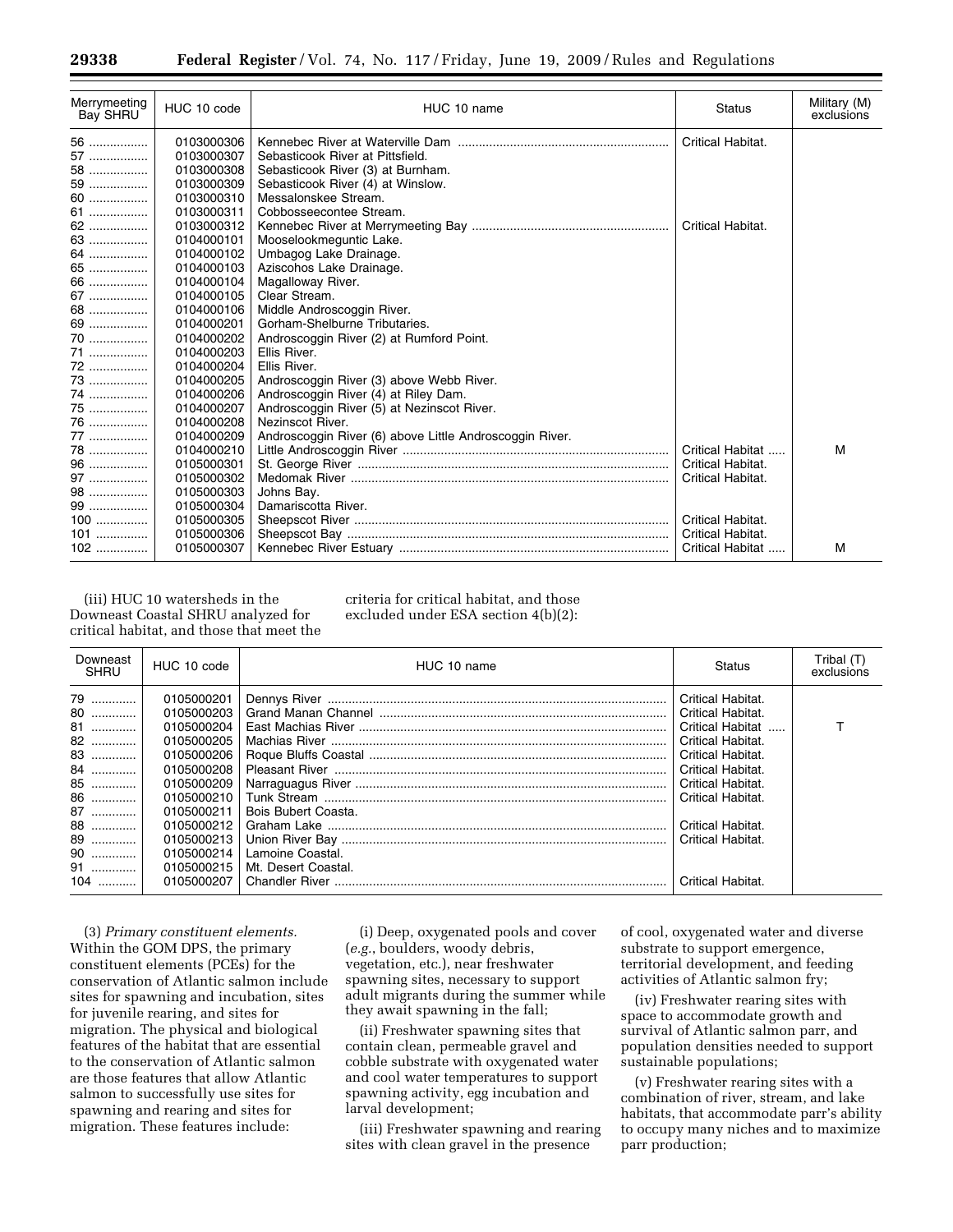(vi) Freshwater rearing sites with cool, oxygenated water to support growth and survival of Atlantic salmon parr;

(vii) Freshwater rearing sites with diverse food resources to support growth and survival of Atlantic salmon parr;

(viii) Freshwater and estuary migratory sites free from physical and biological barriers that delay or prevent access to spawning grounds needed to support a recovered population;

(ix) Freshwater and estuary migration sites with abundant, diverse native fish communities to serve as a protective buffer against predation;

(x) Freshwater and estuary migration sites free from physical and biological barriers that delay or prevent emigration of smolts to the marine environment;

(xi) Freshwater and estuary migration sites with sufficiently cool water temperatures and water flows that coincide with diurnal cues to stimulate smolt migration;

(xii) Freshwater migration sites with water chemistry needed to support sea water adaptation of smolts; and

(xiii) Freshwater and marine sites with diverse, abundant assemblages of native fish communities to enhance survivorship as Atlantic salmon smolts emigrating through the estuary.

(4) *Exclusion of Indian lands.* Critical habitat does not include occupied habitat areas on Passamaquoddy Tribal Indian lands within the range of the GOM DPS. Critical habitat does include occupied habitat on Penobscot Tribal lands within the range of the GOM DPS. The Indian lands specifically excluded from critical habitat are those defined in the Secretarial Order 3206, including:

(i) Lands held in trust by the United States for the benefit of any Indian Tribe;

(ii) Lands held in trust by the United States for the benefit of any Indian Tribe or individual subject to restrictions by the United States against alienation;

(iii) Fee lands, either within or outside the reservation boundaries, owned by the tribal government; and

(iv) Fee lands within the reservation boundaries owned by individual Indians. We have determined that the rivers, streams, lakes, and estuaries of 9,571 acres (38.7 sq km) of tribal land within the areas occupied by the GOM DPS are excluded from critical habitat designation based on the principles of the Secretarial Order discussed above. Per request of the Penobscot Nation, 55,180 acres (223 sq km) of the Penobscot Nation lands are included as critical habitat.

(5) *Areas that do not meet the definition of critical habitat under section 4(a)(3)(B)(i).* Critical habitat does not include the following areas owned or controlled by the Department of Defense, or designated for its use, that are subject to an integrated natural resources management plan prepared under section 101 of the Sikes Act (16 U.S.C. 670a). These areas that are not included are:

(i) The 435 acres (1.8 sq km) of the Brunswick Naval Air Station in Brunswick Maine within the Little Androscoggin HUC 10 watershed in the Merrymeeting Bay SHRU; and

(ii) The 5,328 acres (21.5 sq km) of the Brunswick Naval Air Stations cold weather survival, evasion, resistance, and escape school within the Sandy River HUC 10 watershed in the Merrymeeting Bay SHRU.

(6) *Areas excluded under ESA Section 4(b)(2).* (i) The 396 acres (1.6 sq km) of the Great Pond Outdoor Adventure Center in the Graham Lake HUC 10

watershed in the Downeast Coastal SHRU;

(ii) The 3,000 acres (12.1 sq km) of the Naval Computer and Telecommunications Area Master Station Atlantic Detachment in the Roques Bluffs Coastal HUC 10 in the Downeast Coastal SHRU;

(iii) The Bath Iron Works ship building facility that provides the design, building, and support of complex Navy warships, including AEGIS Class Destroyers. The excluded area extends from U.S. Route 1 bridge over the Kennebec River down river to 50 feet below the south side of BIWs dry dock, but does not include any portion of Hanson Bay or the thoroughfare between Hanson Bay and the Kennebec River. The specific area excluded from designation lies within a box between four points with the following coordinates: Point 1: N43 54′39.8″, W069 48′43.5″; Point 2: N43 54′40″, W069 48′17.8″; Point 3: N43 54′0.0″, W069 48′47″; Point 4: N43 54′0.0″, W069 48′28″;

(iv) The Belfast Bay HUC 10 Watershed (HUC 105000218);

(v) The Passadumkeag River HUC 10 Watershed (HUC 102000503); and

(vi) The Molunkus Stream HUC 10 Watershed (HUC102000306).

(7) *Description of critical habitat.*  Critical habitat is designated to include the areas defined in the following hydrological units in the three SHRUs with the exception of those particular areas specifically identified:

(i) Downeast Coastal SHRU. Critical habitat area (in sq km), areas excluded under ESA section 4(b)(2) (in sq km), and exclusion type, by HUC 10 watersheds:

|                                          |             |                       | Critical habitat                     |                  | Excluded areas [type]*               |                  |
|------------------------------------------|-------------|-----------------------|--------------------------------------|------------------|--------------------------------------|------------------|
| Sub-basin                                | HUC 10 code | HUC 10 watershed name | River,<br>stream and<br>estuary (km) | Lake<br>(sq. km) | River,<br>stream and<br>estuary (km) | Lake<br>(sq. km) |
| Coastal Washington<br>Hancock sub-basin. | 0105000201  |                       | 218                                  | 45               |                                      |                  |
|                                          | 0105000203  |                       | 641                                  | 15.5             |                                      |                  |
|                                          | 0105000204  |                       | 575                                  | 70               | 16 $[T]$                             | $0.1$ [T]        |
|                                          | 0105000205  |                       | 991                                  | 58               |                                      |                  |
|                                          | 0105000206  |                       | 321                                  | .9               | 13(M)                                | .004(M)          |
|                                          | 0105000207  |                       | 154                                  | 0.1              |                                      |                  |
|                                          | 0105000208  |                       | 325                                  | 6.5              |                                      |                  |
|                                          | 0105000209  |                       | 573                                  | 15.5             |                                      |                  |
|                                          | 0105000210  |                       | 117                                  | 14               |                                      |                  |
|                                          | 0105000212  |                       | 974                                  | 121              | 2.3(M)                               | .2(M)            |
|                                          | 0105000213  |                       | 303                                  | 18               |                                      |                  |
|                                          | 0105000211  | Bois Bubert Coastal.  |                                      |                  |                                      |                  |
|                                          | 0105000214  | Lamoine Coastal.      |                                      |                  |                                      |                  |
|                                          | 0105000215  | Mt. Desert Coastal.   |                                      |                  |                                      |                  |

\* Exclusion types: [E] = Economic, [M] = Military, and [T] = Tribal—considered unoccupied at the time of listing.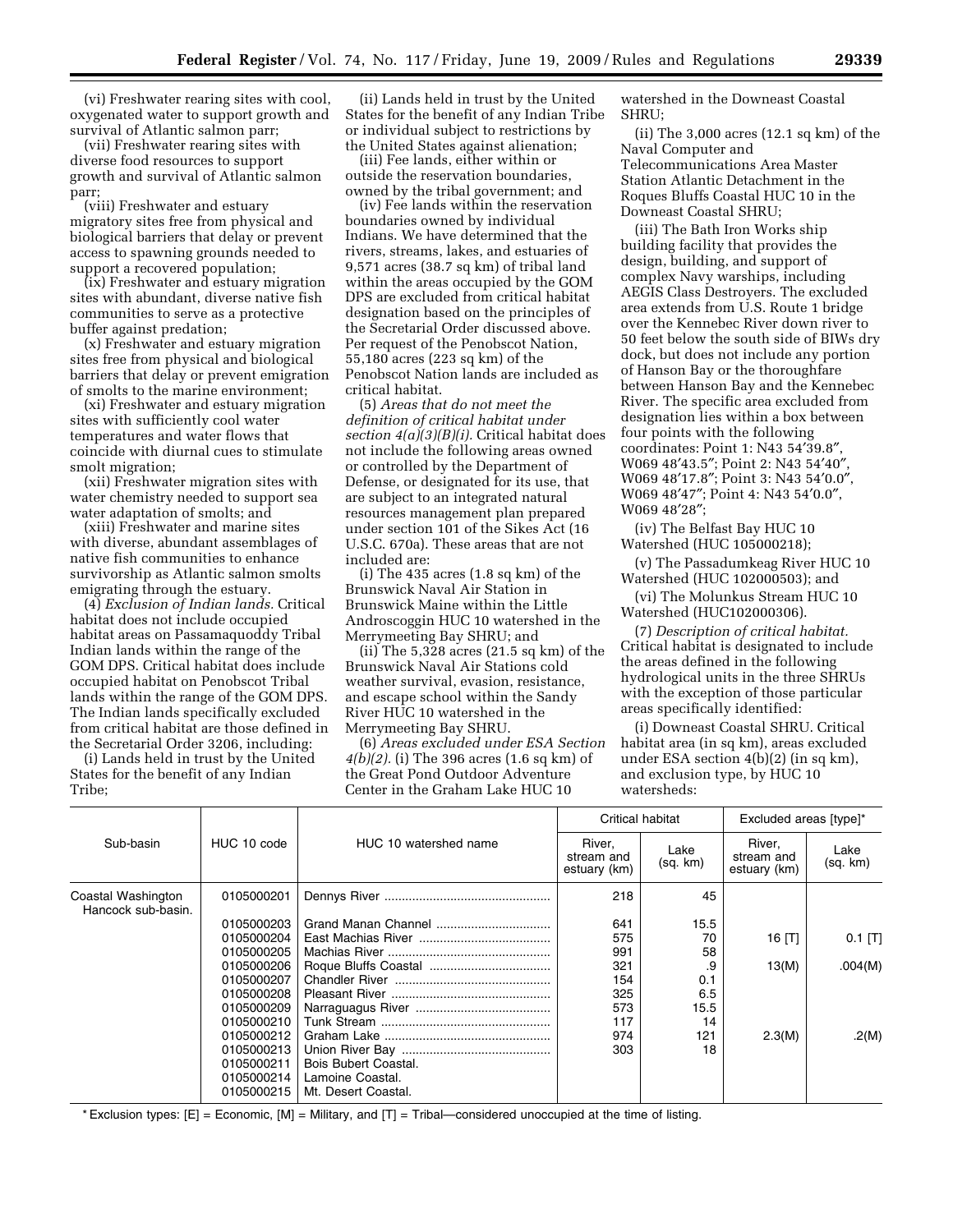۳

(ii) Penobscot Bay SHRU. Critical habitat area (in sq km), areas excluded under ESA section 4(b)(2) (in sq km),

and exclusion type, by HUC 10 watersheds:

|                                       |                          |                                              | Critical habitat                     |                  | Excluded Areas [Type]*               |                  |
|---------------------------------------|--------------------------|----------------------------------------------|--------------------------------------|------------------|--------------------------------------|------------------|
| Sub-basin                             | HUC 10 code              | HUC 10 watershed name                        | River.<br>stream and<br>estuary (km) | Lake<br>(sq. km) | River.<br>stream and<br>estuary (km) | Lake<br>(sq. km) |
| East Branch Penob-<br>scot sub-basin. | 0102000202               |                                              | 326                                  | 30               |                                      |                  |
|                                       | 0102000203               | East Branch Penobscot River (2)              | 179                                  | 3                |                                      |                  |
|                                       | 0102000204               |                                              | 418                                  | 31               |                                      |                  |
|                                       | 0102000205               | East Branch Penobscot River (3)              | 588                                  | 5                |                                      |                  |
|                                       | 0102000201               | Webster Brook.                               |                                      |                  |                                      |                  |
| West Branch Penob-<br>scot sub-basin. | 0102000101               | North Branch Penobscot River.                |                                      |                  |                                      |                  |
|                                       | 0102000102               | Seeboomook Lake.                             |                                      |                  |                                      |                  |
|                                       | 0102000103               | W. Br. Penobscot R. at Chesuncook.           |                                      |                  |                                      |                  |
|                                       | 0102000104               | Caucomgomok Lake.                            |                                      |                  |                                      |                  |
|                                       | 0102000105               | Chesuncook Lake.                             |                                      |                  |                                      |                  |
|                                       | 0102000106<br>0102000107 | Nesowadnehunk Stream.<br>Nahamakanta Stream. |                                      |                  |                                      |                  |
|                                       | 0102000108               | Jo-Mary Lake.                                |                                      |                  |                                      |                  |
|                                       | 0102000109               | West Branch Penobscot River (3).             |                                      |                  |                                      |                  |
|                                       | 0102000110               | West Branch Penobscot River (4).             |                                      |                  |                                      |                  |
| Mattawamkeag River<br>sub-basin.      | 0102000301               | West Branch Mattawamkeag River               | 657                                  | 22               |                                      |                  |
|                                       | 0102000302               | East Branch Mattawamkeag River               | 315                                  | 12               |                                      |                  |
|                                       | 0102000303               |                                              | 192                                  | 0.5              |                                      |                  |
|                                       | 0102000305               | Mattawamkeag River (2)                       | 451                                  | 8                |                                      |                  |
|                                       | 0102000307               | Mattawamkeag River (3)                       | 226                                  | 3                |                                      |                  |
|                                       | 0102000306               |                                              | 0                                    | 0                | 438 [E]                              | 11 [E]           |
|                                       | 0102000304               | Baskahegan Stream.                           |                                      |                  |                                      |                  |
| Piscataguis River<br>sub-basin.       | 0102000401               |                                              | 762                                  | 15               |                                      |                  |
|                                       | 0102000402               |                                              | 382                                  | 6                |                                      |                  |
|                                       | 0102000404               |                                              | 828                                  | 17               |                                      |                  |
|                                       | 0102000405               |                                              | 312                                  | 36               | $8.2$ [T]                            | $0.03$ [T]       |
|                                       | 0102000406               |                                              | 328                                  | 30               |                                      |                  |
|                                       | 0102000403               | Sebec River.                                 |                                      |                  |                                      |                  |
| Penobscot River sub-<br>basin.        | 0102000501               | Penobscot River (1) at Mattawamkeag          | 292                                  | 7                |                                      |                  |
|                                       | 0102000502               | Penobscot River (2) at West Enfield          | 551                                  | 29               | 3 [T]                                |                  |
|                                       | 0102000503               |                                              | 0                                    | $\mathbf 0$      | 583 [E]                              | 79 [E]           |
|                                       | 0102000505               |                                              | 177                                  | 0.5              |                                      |                  |
|                                       | 0102000506               | Penobscot River (3) at Orson Island          | 211                                  | 0.5              |                                      |                  |
|                                       | 0102000507               |                                              | 120                                  | 1                |                                      |                  |
|                                       | 0102000509               | Penobscot River (4) at Veazie Dam            | 225<br>420                           | 10<br>1.5        |                                      |                  |
|                                       | 0102000510<br>0102000511 | Souadabscook Stream                          | 341                                  | 5.5              |                                      |                  |
|                                       | 0102000512               |                                              | 319                                  | 3                |                                      |                  |
|                                       | 0102000513               |                                              | 514                                  | 29               |                                      |                  |
|                                       | 0102000504               | Olamon Stream.                               |                                      |                  |                                      |                  |
|                                       | 0102000508               | Pushaw Stream.                               |                                      |                  |                                      |                  |
| Penobscot Bay sub-<br>basin.          | 0105000218               |                                              |                                      |                  | 177 [E]                              | 9 [E]            |
|                                       | 0105000219               |                                              | 76                                   | 4                |                                      |                  |
|                                       | 0105000216               | Bagaduce River.                              |                                      |                  |                                      |                  |
|                                       | 0105000217               | Stonington Coastal.                          |                                      |                  |                                      |                  |
|                                       | 0105000220               | West Penobscot Bay Coastal.                  |                                      |                  |                                      |                  |

\* Exclusion types: [E] = Economic, [M] = Military, and [T] = Tribal—considered unoccupied at the time of listing.

(iii) Merrymeeting Bay SHRU. Critical habitat area (in sq km), areas excluded under ESA section 4(b)(2) (in sq km),

and exclusion type, by HUC 10 watershed: